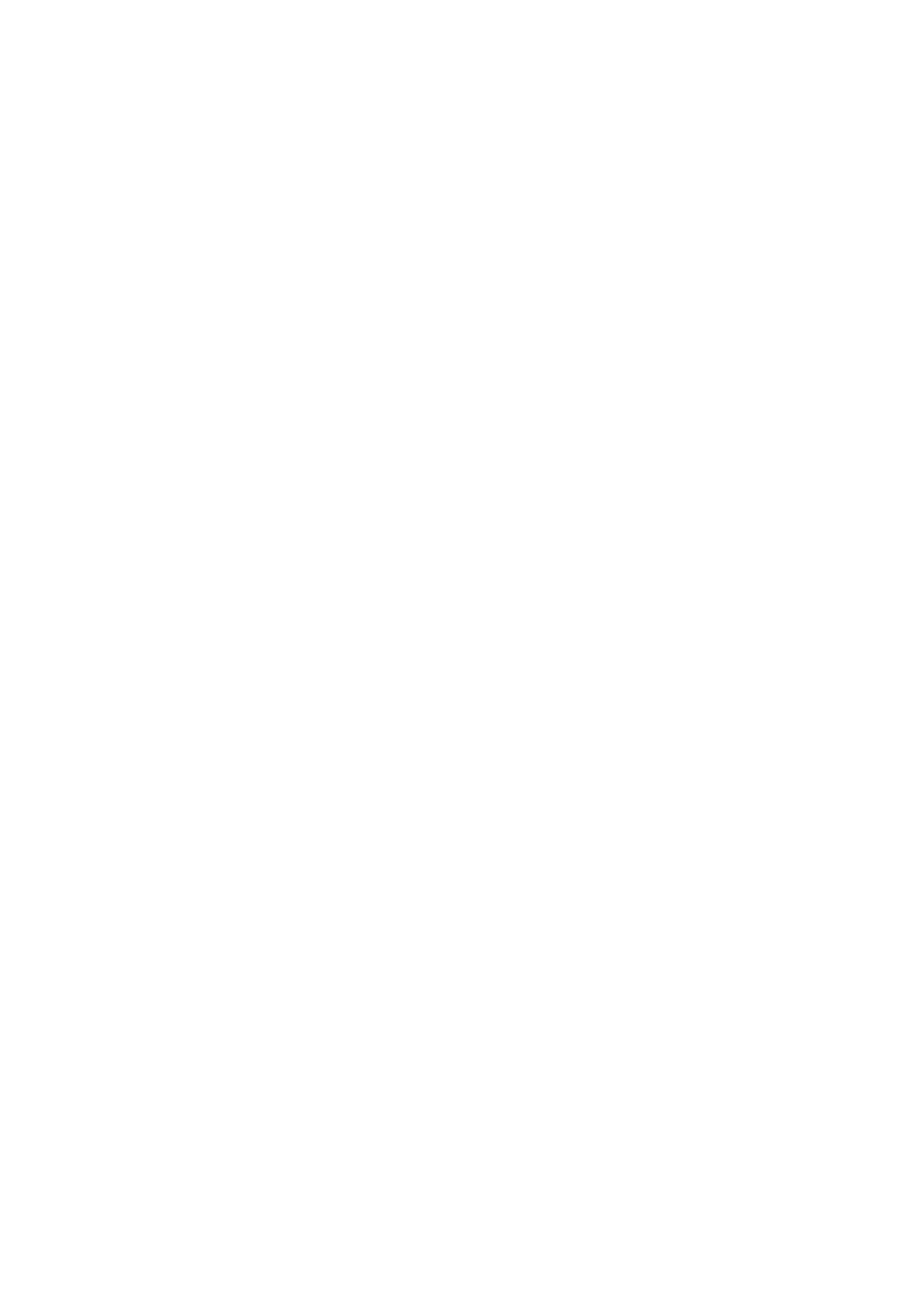# **DESIGN OF AMHARIC PROGRAMMING LANGUAGE WITH A PROTOTYPE OF TOKENIZER AND PARSER FOR SELECTED CONSTRUCTS**

# **A THESIS SUBMITED TO THE GRADUATE SCHOOL OF APPLIED SCIENCES OF NEAR EAST UNIVERSITY**

# **By ERMIAS TEFERA ALAMREW**

**In Partial Fulfilment of the Requirements for the Degree of Master of Science in Software Engineering**

**NICOSIA, 2019**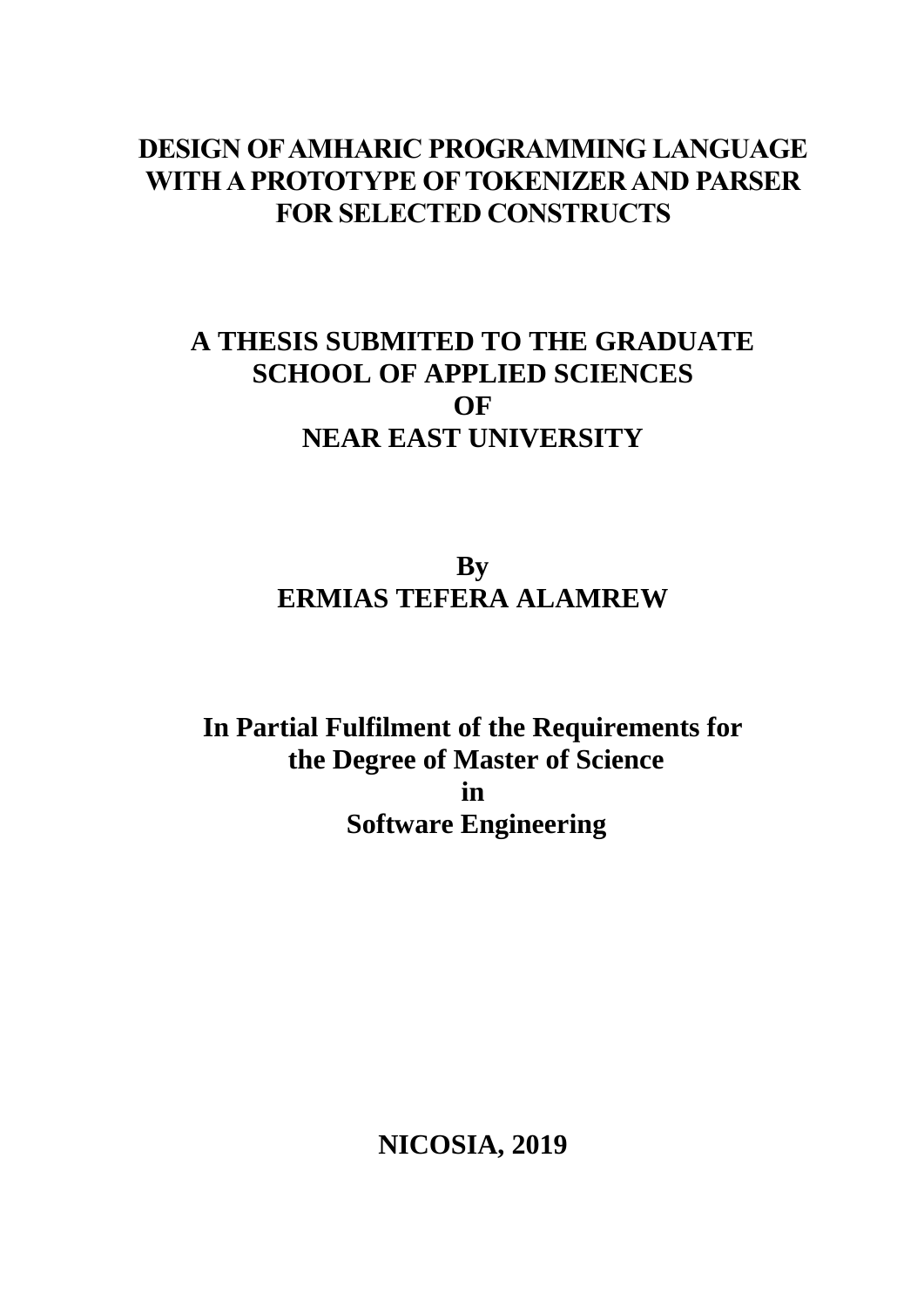# **ERMIAS TEFERA ALAMREW: DESIGN OF AMHARIC PROGRAMMING LANGUAGE WITH A PROTOTYPE OF TOKENIZER AND PARSER FOR SELECTED CONSTRUCTS**

# **Approval of Director of Graduate School of Applied Science**

# **Prof. Dr. Nadire ÇAVUŞ**

# **We certify this thesis is satisfactory for the award of the degree of Master of Science in Software Engineering**

**Examining Committee in Charge:**

Assoc. Prof. Dr. Yöney Kırsal EVER Department of Software Engineering, NEU

Asst. Prof. Dr. Boran Şekeroğlu Department of Information Systems Engineering, **NEU** 

Assoc. Prof. Dr. Kamil Dimililer Supervisor, Department of Automotive Engineering, **NEU**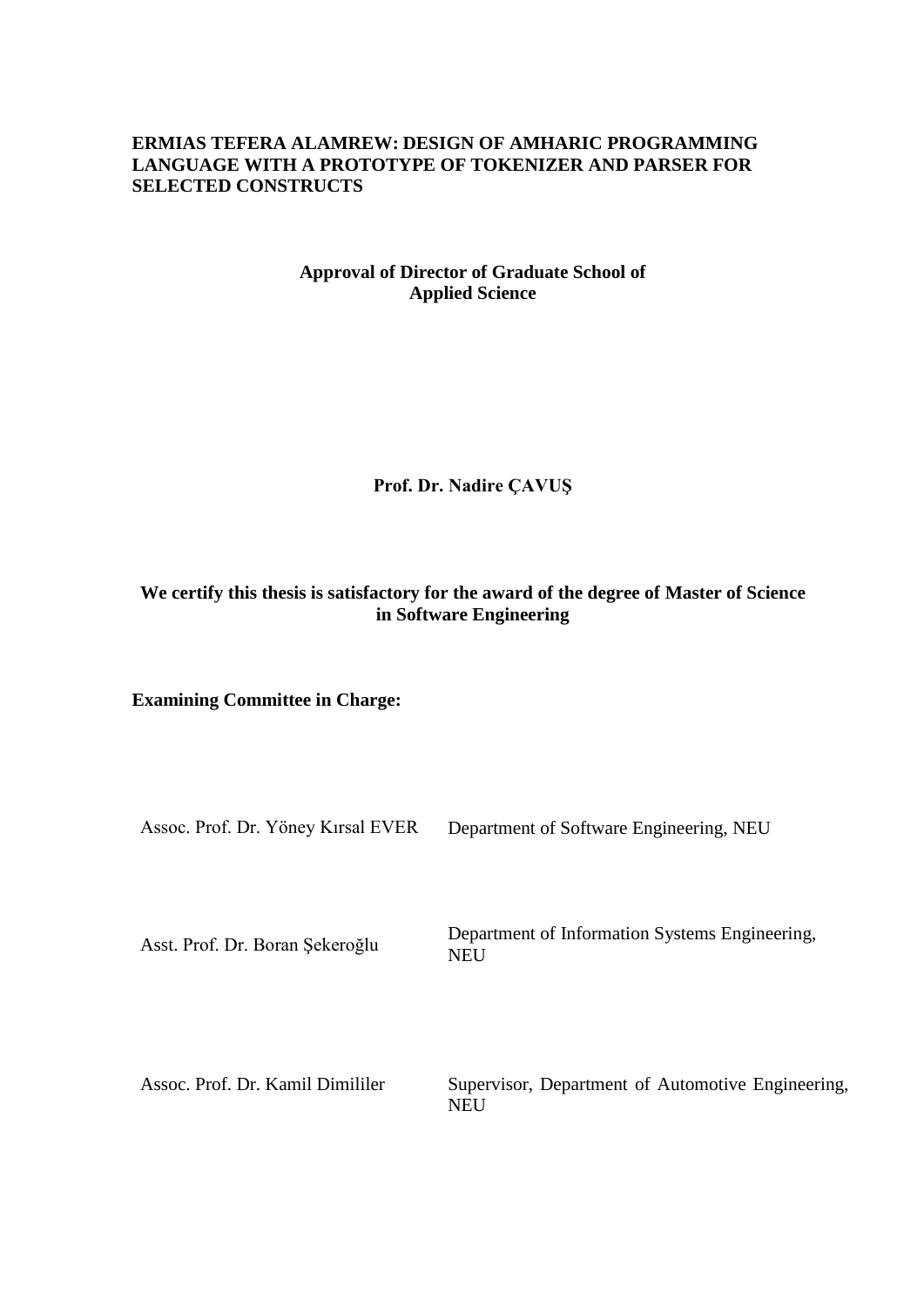I hereby declare that all information in this document has been obtained and presented in accordance with academic rules and ethical conducts. I also declare that, as required by these rules and conduct, I have fully cited and referenced all material and results that are not original to this work.

Name, Surname: Ermias T. Alamrew

Signature:

Date: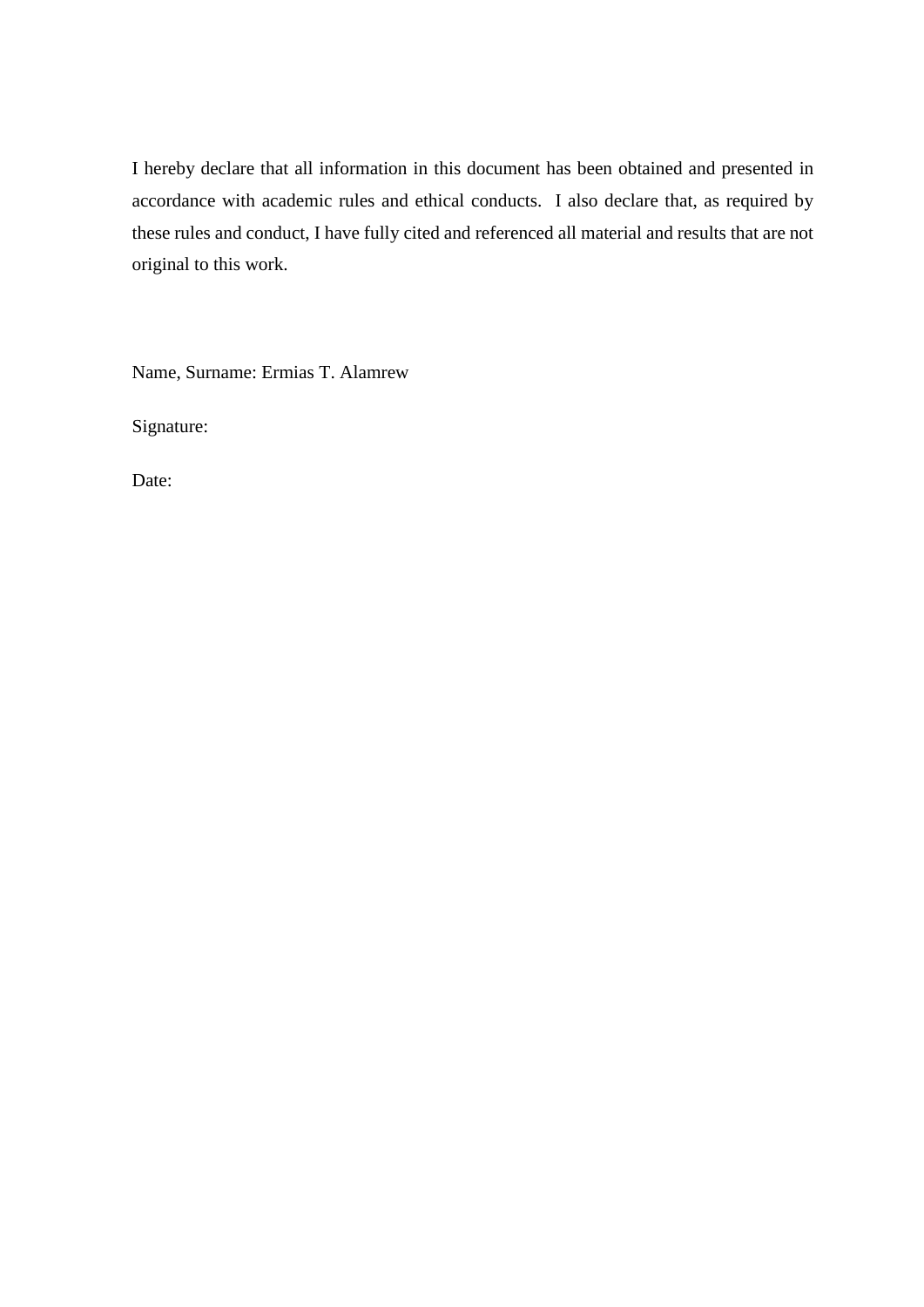### **ACKNOWLEDGEMENTS**

<span id="page-5-0"></span>First off, I would like to extend my deepest gratitude to my thesis supervisor Assoc. Prof. Dr. Kamil Dimililer, for his continuous and unwavering support, for his patience, motivation and immense knowledge. I would also like to thank him for devoting his valuable time to read and understand the core idea of the thesis at each and every stage of the process and provided me with constructive and insightful comments which helped realize the thesis. I couldn't have Imagined having a better supervisor.

I would also like to thank my Academic advisor Assist. Prof. Dr. Boran Şekeroğlu who has always been there whenever I need him, who prepared me for this time.

Last but not least I would like to thank my parents who has been in every step of the way on my academic journey. I would also like to give enormous gratitude to my big sister Askale Mariam Tefera without her support and motivation, I wouldn't have gotten to this stage of my life. This thesis and my life's work wouldn't have been possible without you, Thank you.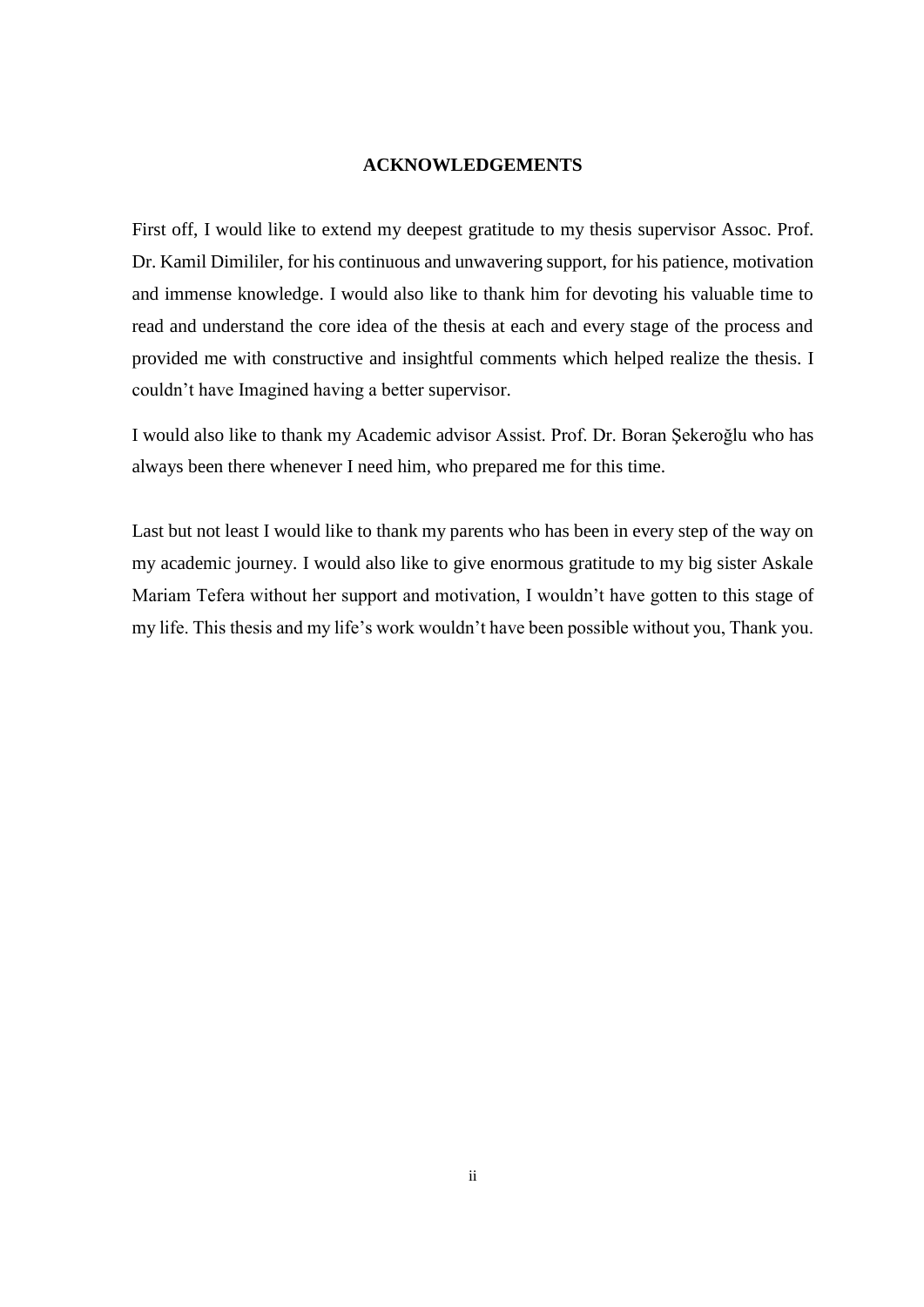**To My Parents and My sister…**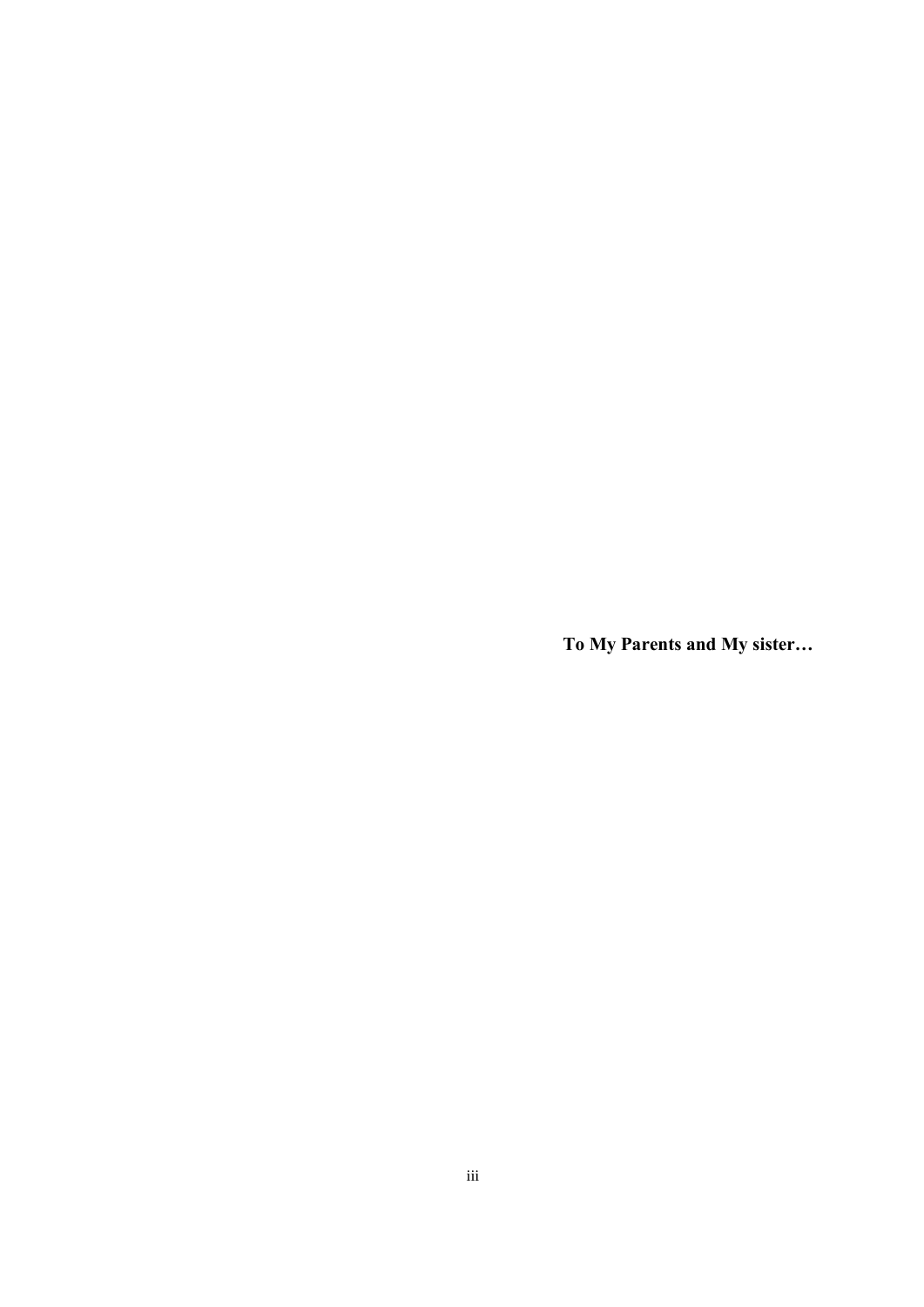### **ABSTRACT**

<span id="page-7-0"></span>Programming language is an important course in computer science and other computerrelated fields. A programming language can be employed in different sectors to program a system that helps or replaces humans. Computer programming is very important that different countries are teaching it from an early age. But this is difficult for non-English speaking countries because most of the Programming language available is based on the English language. That is even if languages allow programmers to write identifiers using their native language all other important parts of the language are based on the English language this include the keywords, the error generated by the compiler and all libraries and their documentation. This made teaching Programming from a young age in non-English speaking countries very difficult. This is also the case in Ethiopia. In Ethiopia, there is no a single programming language that uses the Amharic language. The fact that there is no Amharic programming language to programmer prevented schools to teach students programming from a young age and to develop the native language. There is very little done on the Amharic language on technology related areas. This thesis focuses on designing a programming language that is based on the Amharic language that will help solve the aforementioned problems. This thesis presents the design of an Amharic language's grammar by using EBNF (Extended Backus-Naur form) which is used to write context-free grammars. The EBNF is used to write both the parser and lexer part of the grammar.The thesis also includes the generation of the parser and the lexer by using an automatic language translation tool called ANTLR. The grammars legality, the presence of unwanted production rules and the efficiency of the parser has been tested using ANTLR. The thesis also presents a sample debugger which is written by using Java and is used to evaluate the grammar.

*Keywords*: Amharic Programming language; Context-free grammar; parser; lexer; Debugger; Extended Backus-Naur Forms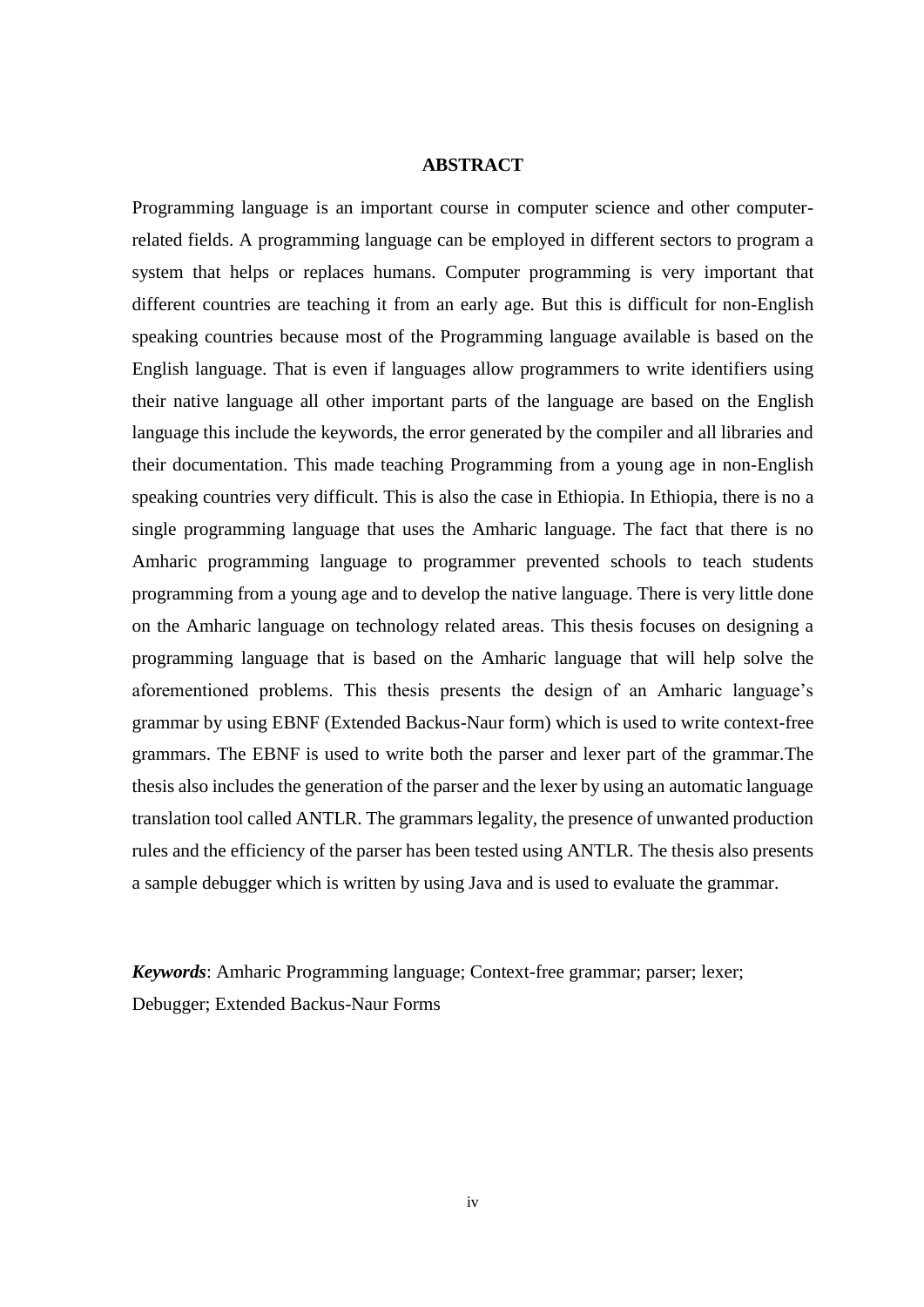## **ÖZET**

<span id="page-8-0"></span>Programlama dili, bilgisayar bilimleri ve diğer bilgisayarla ilgili alanlarda önemli bir derstir. Bir programlama dili, farklı sektörlerde insanlara yardım eden veya onun yerine geçen bir sistemi programlamak için kullanılabilir. Bilgisayar programlama, farklı ülkelerin erken yaşlardan itibaren öğretmeleri için çok önemlidir. Ancak bu İngilizce konuşamayan ülkeler için zordur, çünkü mevcut Programlama dilinin çoğu İngilizce diline dayanmaktadır. Bu, diller programcıların ana dillerini kullanarak tanımlayıcılar yazmasına izin verse bile dilin diğer tüm önemli bölümleri İngilizce diline dayanmaktadır, bunlar arasında anahtar kelimeler, derleyici tarafından oluşturulan hata ve tüm kütüphaneler ve bunların belgeleri bulunur. Bu, İngilizce konuşamayan ülkelerde genç yaştan itibaren Programlamayı çok zorlaştırdı. Etiyopya'da da durum böyle. Etiyopya'da, Amharca dilini kullanan tek bir programlama dili yoktur. Programcı için Amharca programlama dili olmaması, okulların genç yaşta programlama öğrencilere ders vermesini ve anadili geliştirmesini engelledi. Amharca dilinde teknoloji ile ilgili alanlarda çok az şey var. Bu tez, yukarıda belirtilen problemleri çözmeye yardımcı olacak Amharca diline dayanan bir programlama dili tasarlamaya odaklanmaktadır. Bu tez, bağlamsız gramer yazmak için kullanılan EBNF (Genişletilmiş Backus-Naur formu) kullanılarak bir Amharca dilinin gramerinin tasarımını sunmaktadır. Tez aynı zamanda ANTLR adlı bir otomatik dil çeviri aracını kullanarak çözümleyici ve sözcü oluşturulmasını da içermektedir. Tez ayrıca, Java kullanılarak yazılmış ve dilbilgisini değerlendirmek için kullanılan örnek bir hata ayıklayıcıyı sunar.

*Anahtar Kelimeler***:** Amharca Programlama dili; Bağlamsız gramer; ayrıştırıcı; lexer; Debugger; Genişletilmiş Backus-Naur Formları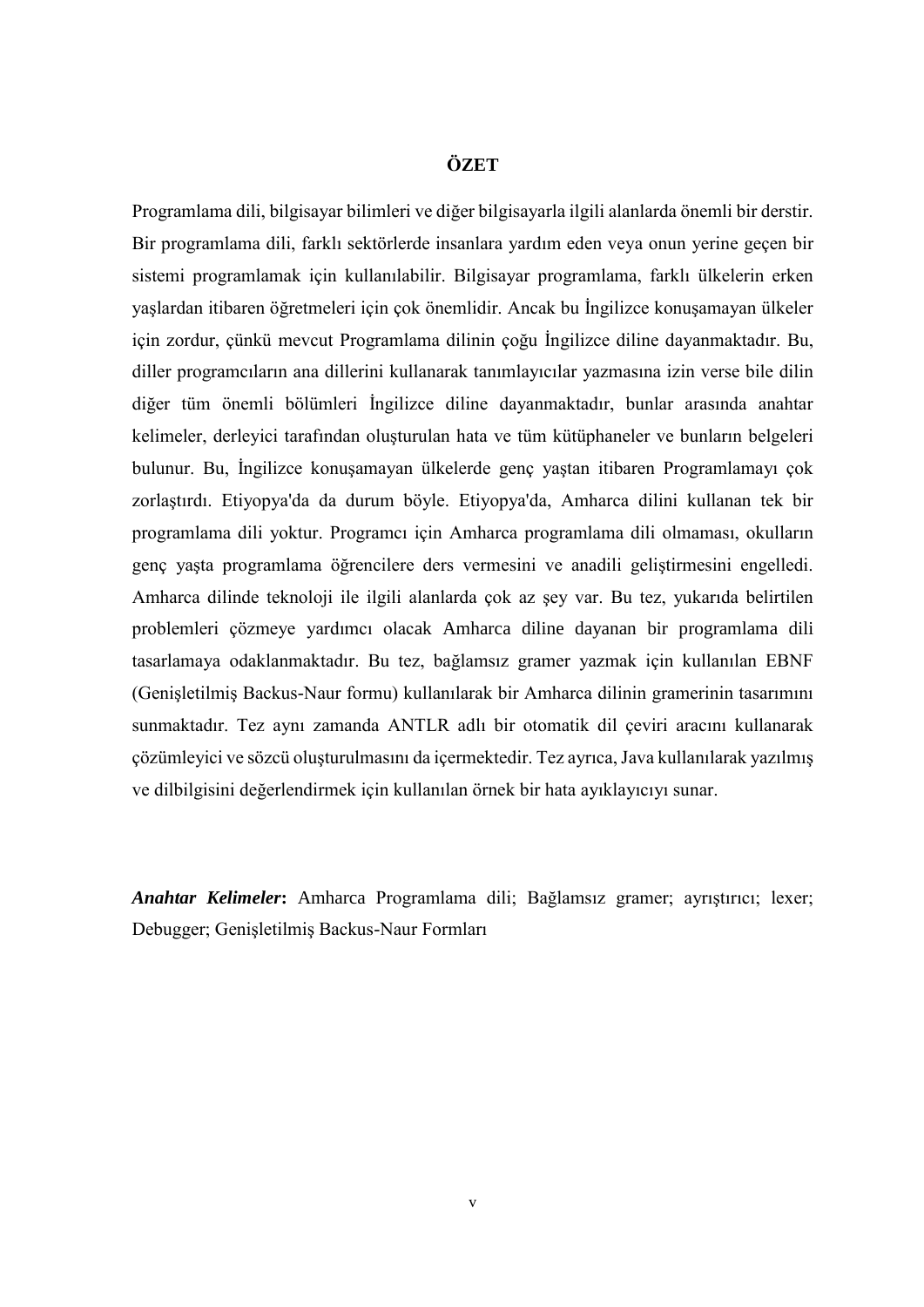# **TABLE OF CONTENTS**

<span id="page-9-0"></span>

# **Chapter 1: INTRODUCTION**

| 1.1   |  |  |  |
|-------|--|--|--|
| 1.2   |  |  |  |
| 1.3   |  |  |  |
| 1.4   |  |  |  |
|       |  |  |  |
|       |  |  |  |
| 1.5   |  |  |  |
| 1.5.1 |  |  |  |
|       |  |  |  |
| 1.6   |  |  |  |
| 1.7   |  |  |  |
| 1.8   |  |  |  |

# **Chapter 2: LITERATURE REVIEW**

| 2.2   |  |  |  |
|-------|--|--|--|
|       |  |  |  |
|       |  |  |  |
|       |  |  |  |
| 2.2.4 |  |  |  |
| 2.3   |  |  |  |
| 2.4   |  |  |  |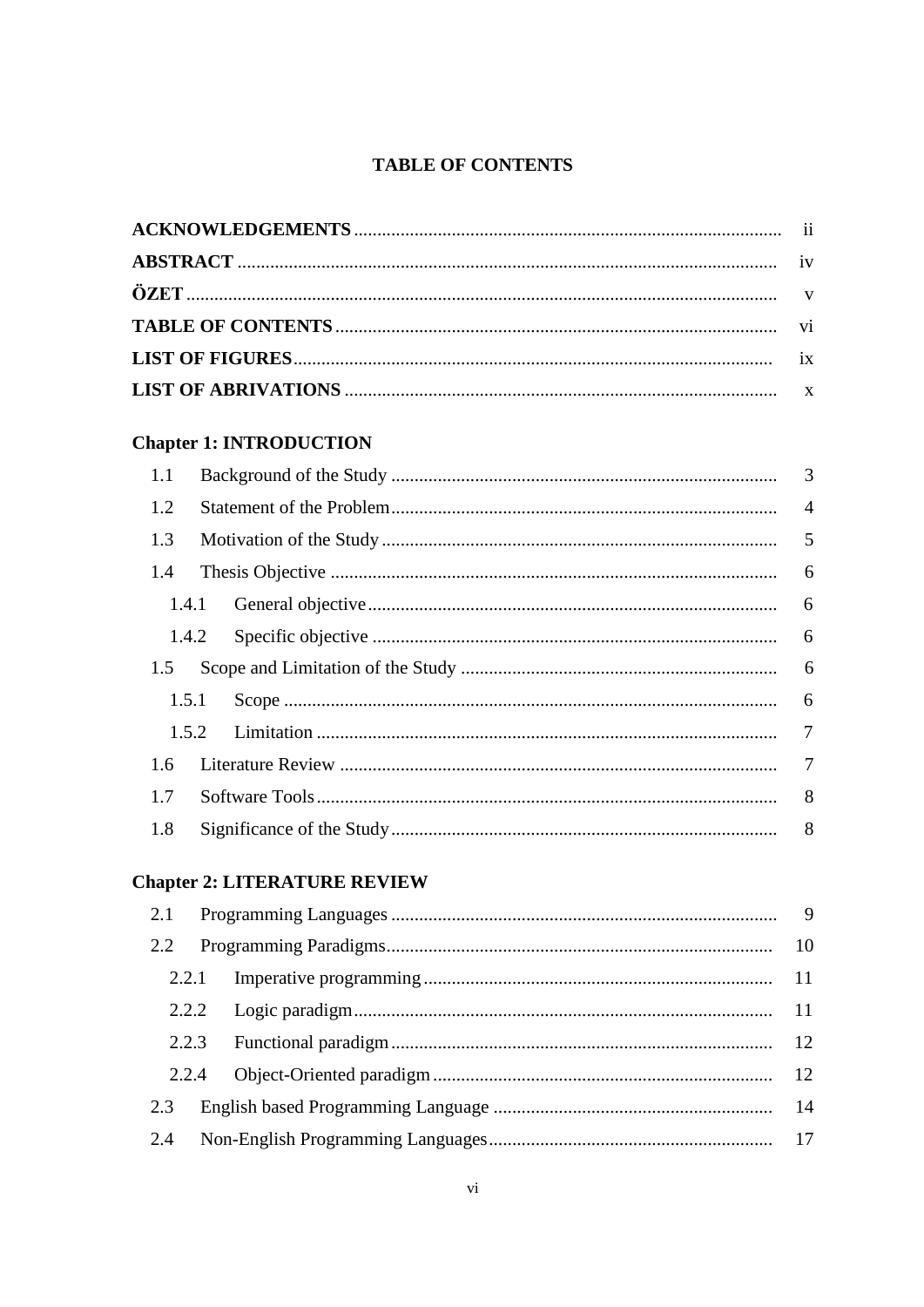# **Chapter 3: Design Methods and Approach**

|       | 3.1 |    | 29 |
|-------|-----|----|----|
| 3.1.1 |     |    | 29 |
| 3.1.2 |     |    | 30 |
| 3.2   |     | 31 |    |
|       |     | 33 |    |
| 3.3.1 |     |    | 33 |
|       |     |    | 35 |
| 3.3.3 |     |    | 37 |
| 3.4   |     | 39 |    |
| 3.5   |     | 40 |    |
| 3.5.1 |     |    | 40 |
|       |     |    | 41 |
| 3.6   |     |    |    |

# **Chapter 4: Evaluation and Results**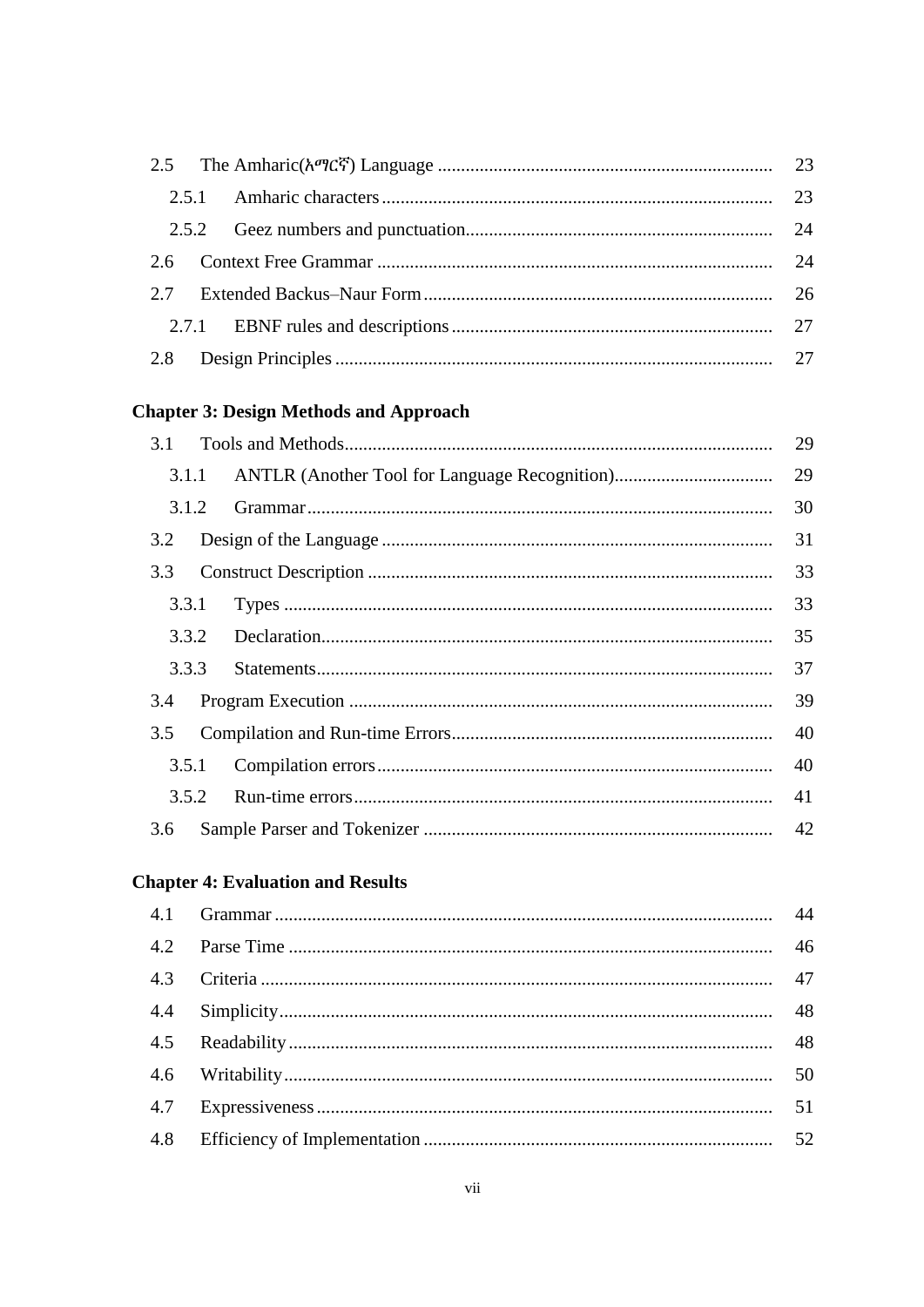|     |                                                 | 53 |
|-----|-------------------------------------------------|----|
|     |                                                 | 53 |
|     |                                                 | 55 |
|     | <b>Chapter 5: Conclusion and Recommendation</b> |    |
| 5.1 |                                                 | 58 |
| 5.2 |                                                 | 59 |
|     |                                                 | 59 |
|     |                                                 |    |
|     |                                                 |    |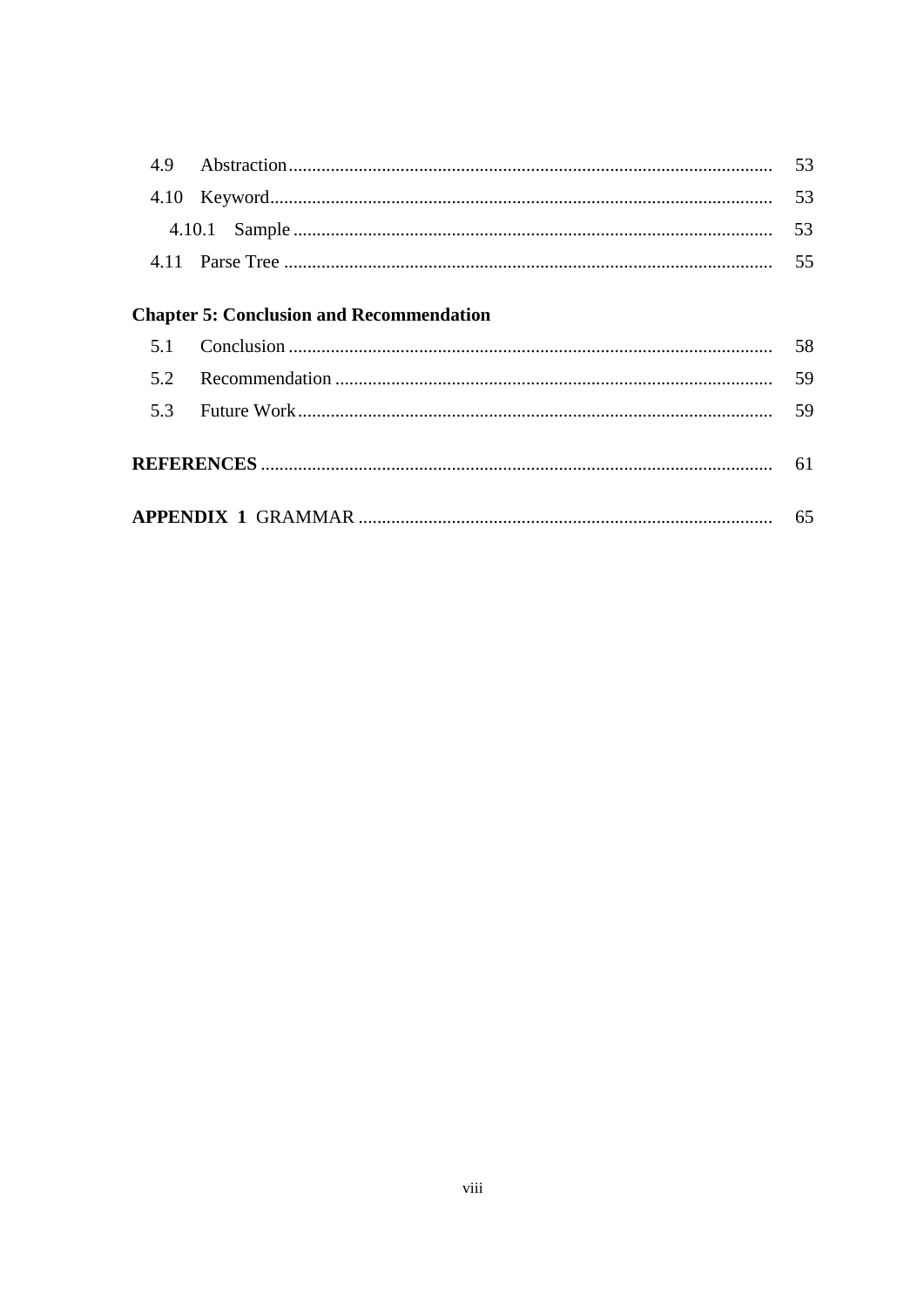# **LIST OF FIGURES**

<span id="page-12-0"></span>

|                                                                                             | 46  |
|---------------------------------------------------------------------------------------------|-----|
| <b>Figure 4.2:</b> Hello world sample program written in Amharic programming Language . 54  |     |
|                                                                                             |     |
| <b>Figure 4.4:</b> If Else expression written using Amharic language and debugged using the |     |
|                                                                                             | -56 |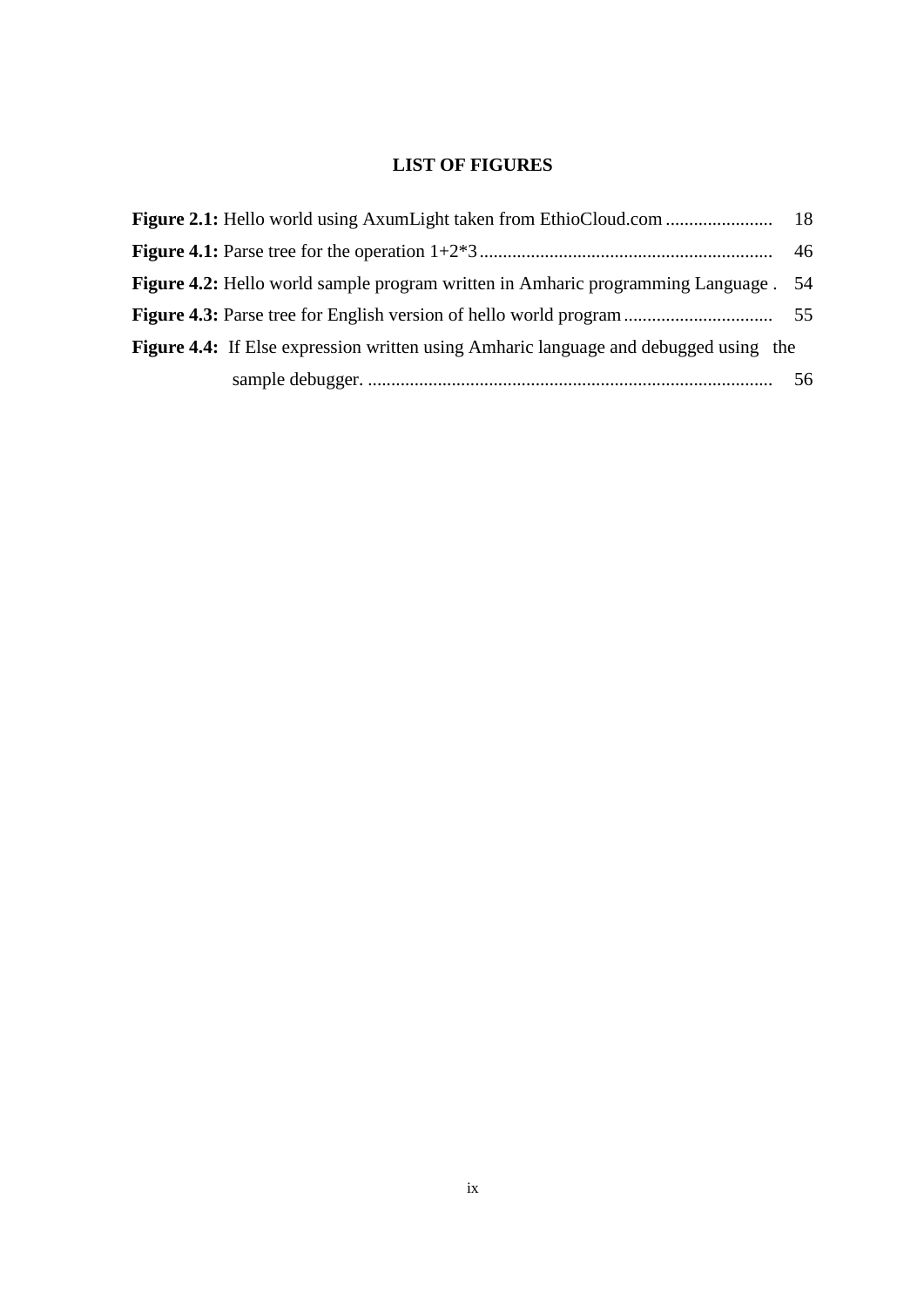# **LIST OF ABRIVATIONS**

<span id="page-13-0"></span>

| <b>ANTLR:</b> | Another Tool for Language Recognition       |
|---------------|---------------------------------------------|
| ICT:          | <b>Information Communication Technology</b> |
| <b>EBNF:</b>  | Extended Backus-Naur Form                   |
| <b>BNF:</b>   | Backus-Naur Form                            |
| GUI:          | <b>Graphical User Interface</b>             |
| IDE:          | <b>Integrated Development Environment</b>   |
| LHS:          | Left Hand Side                              |
| <b>RHS:</b>   | <b>Right Hand Side</b>                      |
| <b>BCPL:</b>  | Basic combined programming language         |
| <b>ANSI:</b>  | American National Standards Institute       |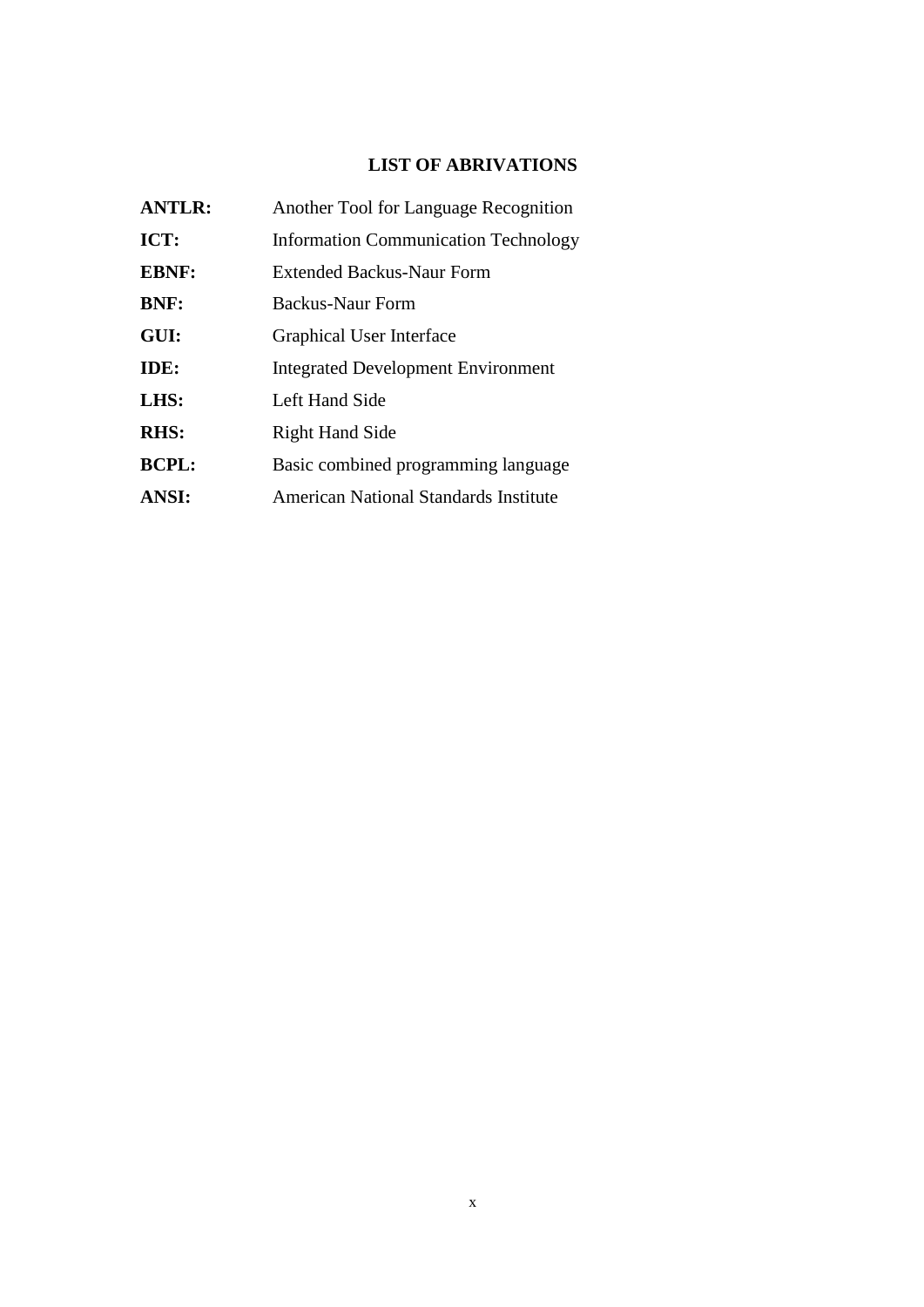# **CHAPTER 1 INTRODUCTION**

<span id="page-14-0"></span>Information and communication technologies(ICT) are a core element of the knowledge based-society (Papaioannou & Dimelis, 2007). The use of computers and other computeraided devices are growing rapidly (Kirsal Ever & Dimililer, 2018). Engaging in information technology in an extensive manner undoubtedly in Ethiopia was long overdue. A countries security and development depend highly on the government's willingness to invest vastly in the technology sector. Countries all around the world have been raising their investment in ICT to be competent and stay at the top of the technological advancement of the  $21<sup>st</sup>$  century. This has been done in countries like America and some members of the European Union like England (Papaioannou & Dimelis, 2007).

Information technology has helped developed countries to improve their production efficiency that has already been improved thanks to the industrial revolution. Even though the technology is not the answer to every problem society faces but it can be used to solve a considerable amount of the problem they are facing (Bekele, 2001).

Unfortunately, Ethiopia has done very little to advance ICT and its use (Bekele, 2001). Even if information technology has been in Ethiopian curriculum for preparatory schools for a long time the ICT sector has not shown a tangible change. This is mostly because the topics included in the curriculum are rudimentary even for lower graders. This age group in most countries is the time students engage in developing and implementing systems that will solve the problems society is facing. This hasn't been the case in Ethiopia for quite a long period of time

It has been observed that the reason for the governments' decision to not start teaching students basics of computer and programming is the lack of resources that have been localized in the language's students understand from an early age. Ethiopia has as a country been facing a big problem to localize technologically related material so that it can be understood and used by many in the country. Many of the technologically related material in the country are in a language that is not the countries official language which is Amharic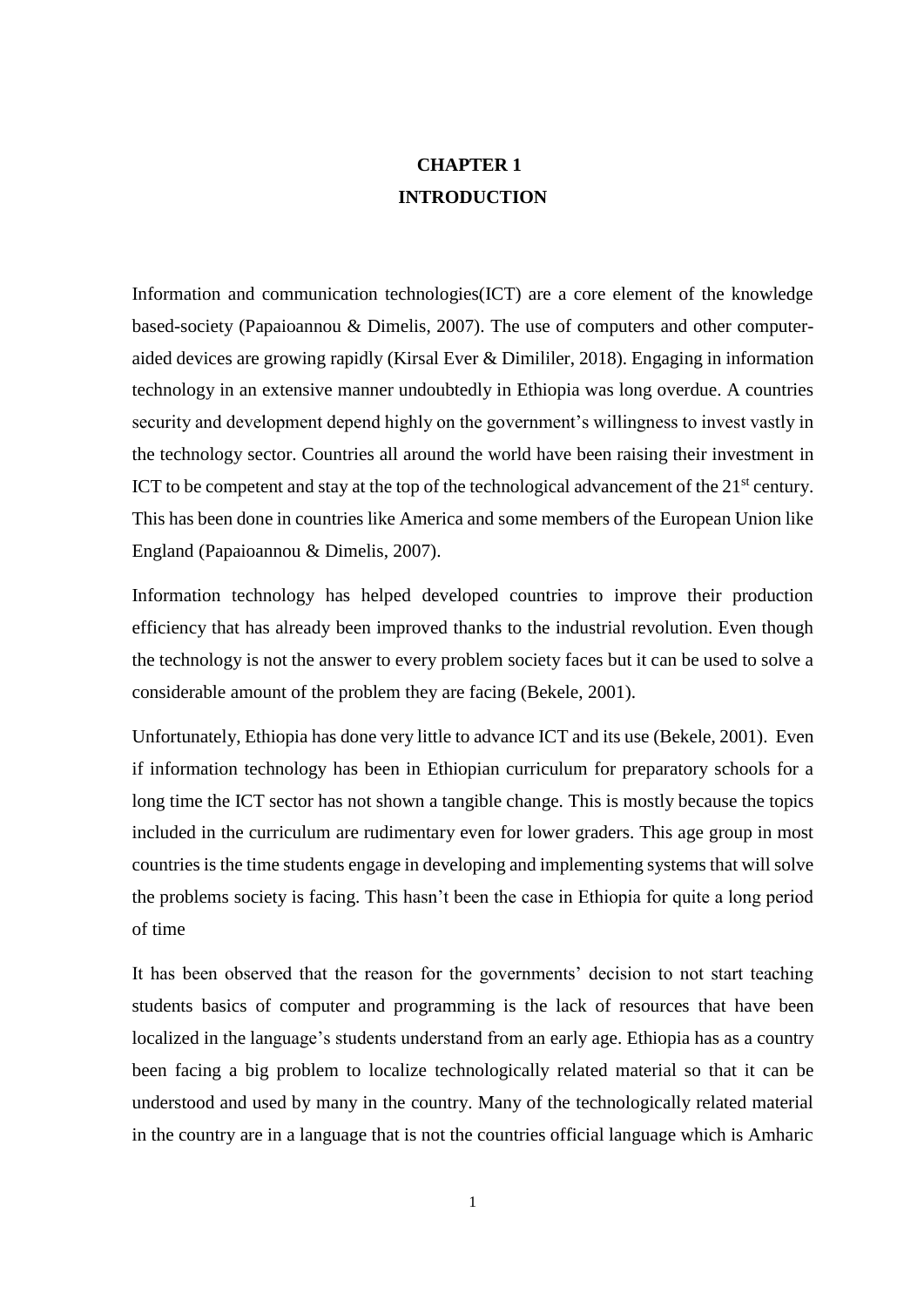(አማርኛ) either in English or Chinese, this has made the life of the people unbearable when it comes to technology and made it hard for students to be competent and contribute to their country in computer-related areas and has been pulling the country backward.

Amharic(አማርኛ) is the working language of the government of Ethiopia and some of the other Regional states. The Language is widely used in the Amhara regional state and the capital of Ethiopia, Addis Ababa (Asfawwesen, 2016). Next to Arabic Amharic is the second most spoken Semitic Language in the world (Gezmu et al., 2018). Amharic has 33 basic characters, each of which has seven forms depending on which vowel to be pronounced. Which makes the number of characters in the language 231 without the numbers and the punctuation marks (Cowell & Hussain, 2003)

In the recent curriculum reform in Ethiopia, the government brought the information technology course from preparatory school to high school. That has helped students to be introduced to technology at least before students start their university preparation school. But from other countries point of view, this is far from enough.

Many countries all around the world have been introducing or finishing up preparation to introduction computer programing to lower grades. Many countries in Europe like England and Italia has finished their preparation to introduce computer programing to lower grade students of ranging from the age of 5-16. This student will be taught algorithm, coding and debugging depending on their age.

Introducing students to computer programing at an early age will help students to be familiar with advanced staffs when it comes to software development and artificial intelligence. Bringing computer programming in lower grades in Ethiopia is very difficult, the reason behind it is Ethiopia's official language is different from the language used in technologicalrelated materials and software's. Almost all computer programming related materials and resources are written either in English or in a language other than Amharic. So, to introduce computer programming the government and researchers in the country has to do more to localize and make them suitable to students of early age who only speak a language that they understand and is their first language, which is Amharic.

This thesis will be focusing on addressing this issue which has been looming in the country for quite a long period of time. The thesis will be focusing on designing a computer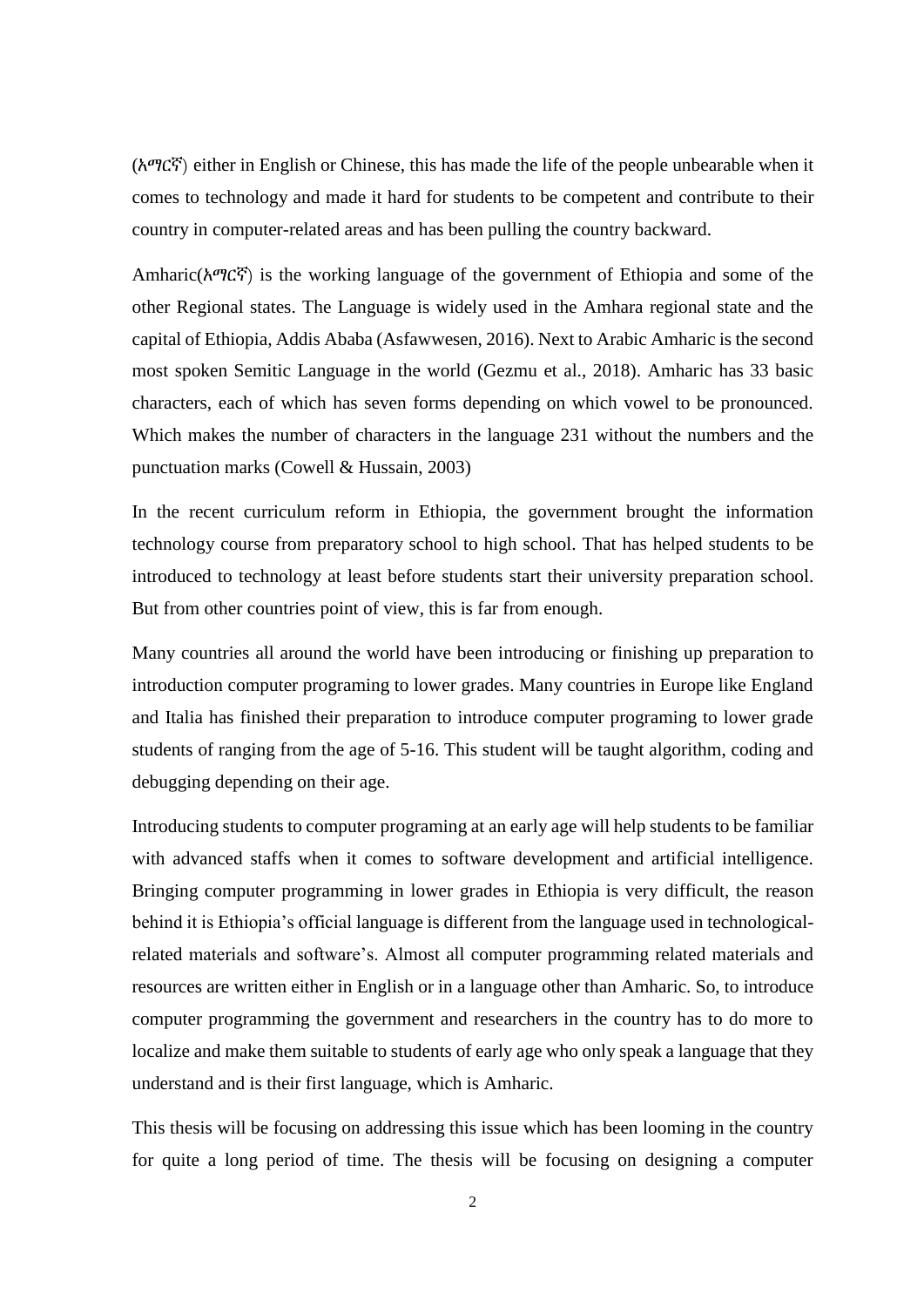programming language, that uses the official language spoken in Ethiopia as a basis for the keywords. The syntax and grammar of the language will be designed based on the Amharic(አማርኛ) Language.

#### <span id="page-16-0"></span>**1.1 Background of the Study**

The focus of this thesis is to design a programming language that uses keywords based on Amharic which is the working language of the Ethiopian government. This thesis will try to close the gap in technological advancement and the Amharic language. The design of the language will also help students to programmer by using the language they understand well and are using in their day to day activity.

Studies have indicated that students who learn any subject area by using their mother tongue show a far better performance than students who learn by using non-native language. Walter, (2012) in his study indicated that the use of mother tongue as a medium of instruction increases the level of outcome. The other study conducted learning to code in a localized programming language by Dasgupta & Hill, (2017) also showed that students who program in localized language shows better-understanding programming features and develop new programming concepts. So, this study will focus on designing programming that will help students in Ethiopia learn to program in Amharic.

A programming language specific to a particular language has been an area of study long ago. Countries like Russia, China, and France have a programming language developed based on the respective countries working language. But in Ethiopia, there are not any programming language developed using Amharic. There is a language named AxumLight which is developed by Ethiocloud according to their official website but it is not accessible for download either for free or premium.

When it comes to the design of non-English programming language there are two suggested ways to go about it. The first one is a direct translation of an already existing programming language. An example of translate language is Chinese python which is a Python 2.1.3 programming language in the Chinese language. The second and obvious way of design is to design a new programming language. This thesis follows the second way of programming language design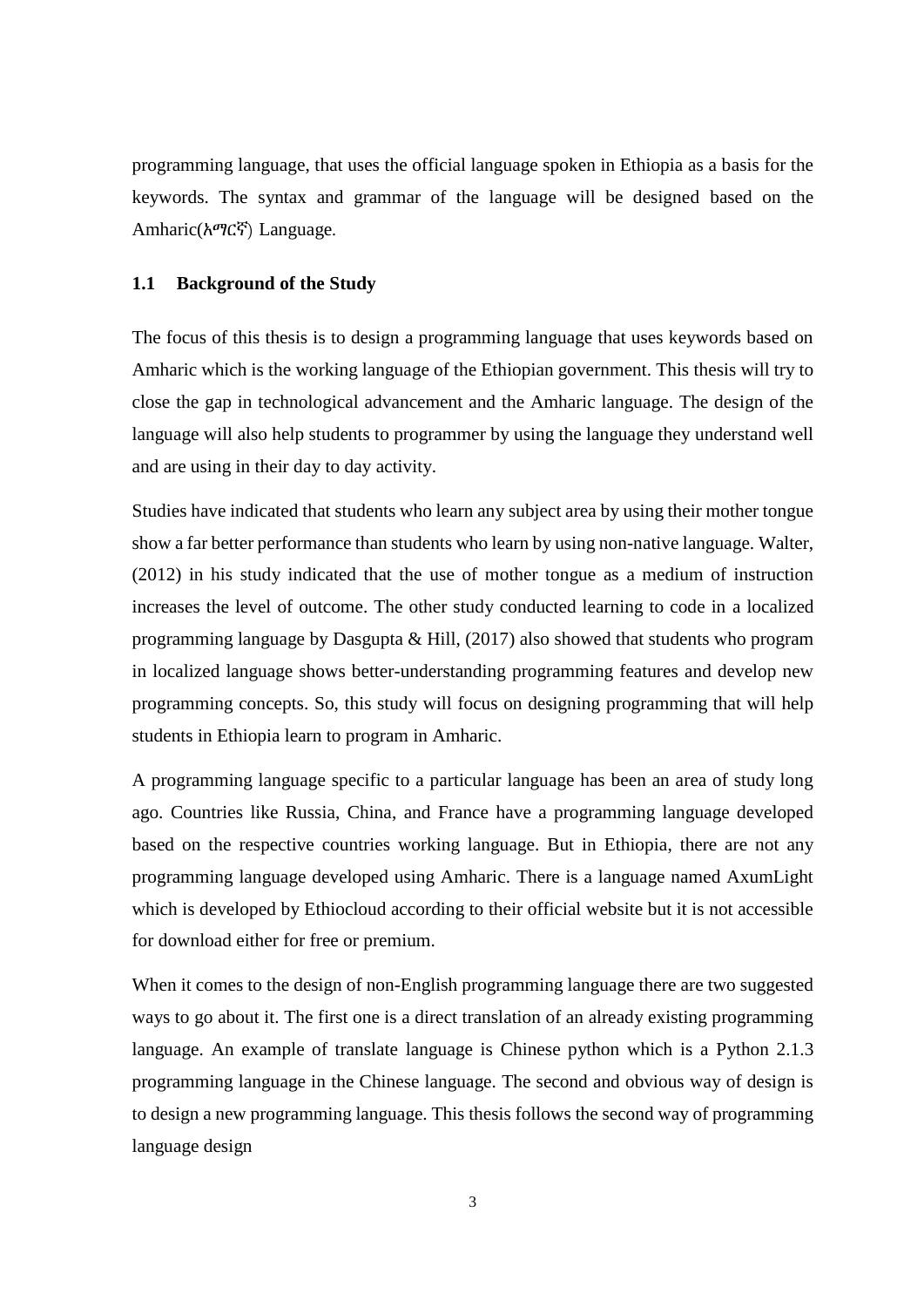### <span id="page-17-0"></span>**1.2 Statement of the Problem**

There is an obvious lack of resource that is localized in Amharic, Ethiopians working language. And this has been a great impair for a long time in the technology industry. Ethiopia has been at the back of the technological advancement that has been happening all around the world. We haven't contributed to the innovation and we didn't also engage in the localization of the new technologies.

As stated in the previous section programming has been employed extensively in almost every sector imaginable to make it better, easy and productive than it was before. Programming has helped reduce the effort we dispense to do a task by letting the machine do it for us.

In Ethiopia there, a lack of technological tools customized into the local language. Almost everything that is out there has to come as it is and be used by professionals and those who attended school.

Mostly the problem lays on the lack of programming language in the local language. Onethird of the programming language in use is designed by using English as the base for the keywords used in the language's syntax. This has prevented countries whose working language is other than English and their children don't speak English at an early age from teaching programming language in lower grades.

According to a study on how well students respond to learning programming in their mother tongue, students who have been taught to program using a programming language where the keywords are constructed by using their mother tongue has shown far better achievement and has developed new programming concepts in quite a short time than those students who start programming with a programming language that have English as a base for the keywords used in the syntax (Dasgupta  $\&$  Hill, 2017). So not teaching students computer coding in their own language is not effective but not teaching them at all is problematic.

The lack programming language has also contributed to the lack of software's developed by programmers who are from Ethiopia who understand the society and the culture better than anyone and also contributed to the lack of software that takes input and shows output in the working language.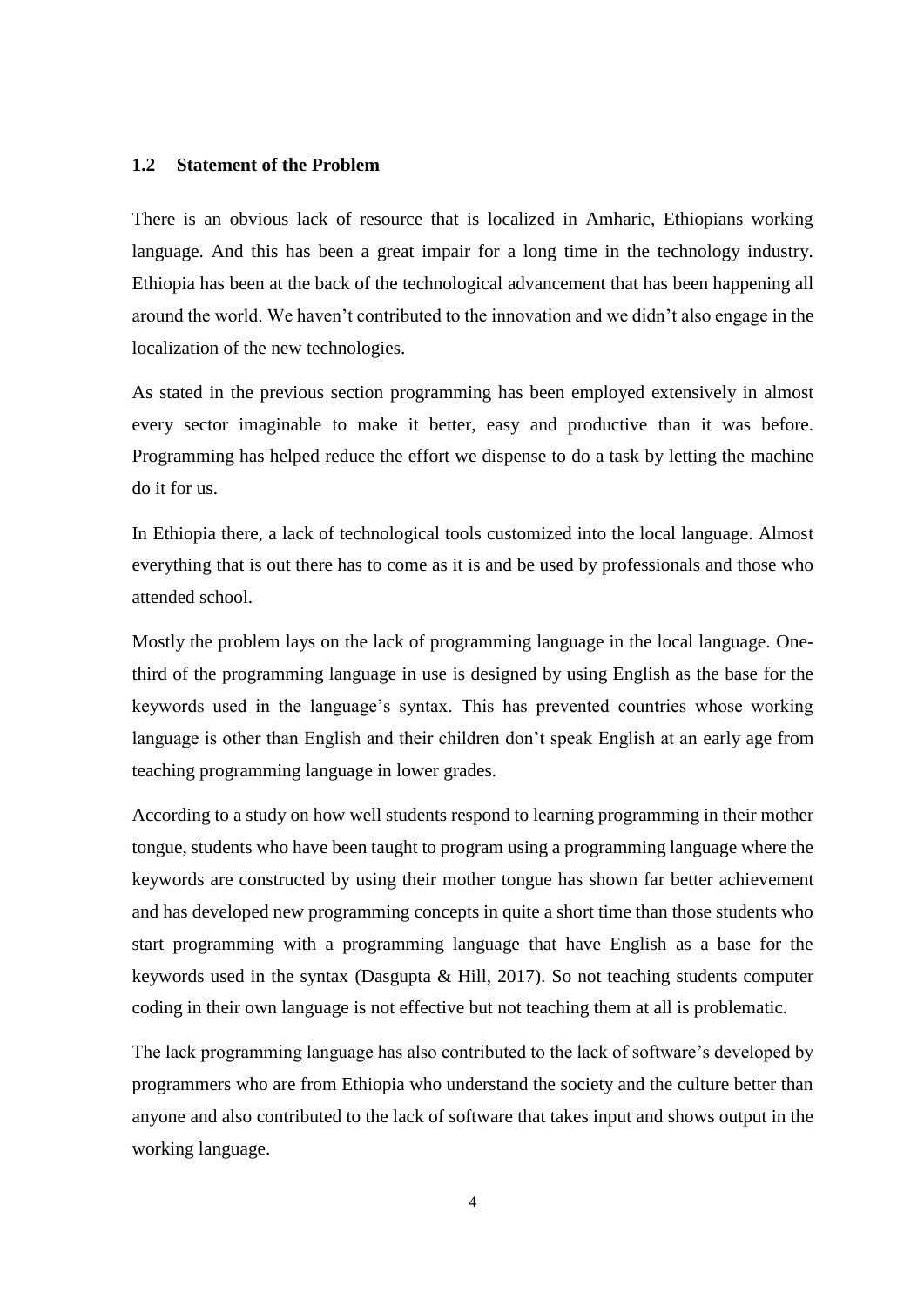The problem with programing language written in a foreign language is not just the fact that the keywords used in the language are not understandable it is that the language used to write the documentation of the language, the errors displayed when compile time or run time errors happen, and almost any other related materials are in a language that students don't understand.

There is a way to solve this problem at least halfway, that is to translate the materials in a language student that they understand and change a programming language word by word in to the local language, but that will hinder the student's performance because the mere translation of the words in programming language will result in the generation of words that are unrelated to the things they do.

Many countries have either modified already existing programming languages developed elsewhere into the language that is more suited to students learning in the country or developed a new programming language taking the goods from different programming languages. These are some of the countries that have a programming language in their working language, Russia, China, France, Arab countries and others.

#### <span id="page-18-0"></span>**1.3 Motivation of the Study**

It is observed that many of the children in school don't have access to computers even when they do there is no way that they can relate to it as easily as they do if it was in a language they understand. Solving this problem to some extent is the first reason for this thesis. The lack of material and resource in the local language to teach students the basics of computer and computer programming is the other reason to start designing a programming language in Ethiopia's official working language, Amharic. Because there is great benefit teaching students about the basics of computer and coding using the language they are already used to and easily understand I chose to undertake research about the design of programming language with Amharic. This research when implemented in the future will help students in an early age learn computer programming without the need to learn the English language to understand what the keywords mean or to understand the documentation and figure out the errors that occur during programming and fix it.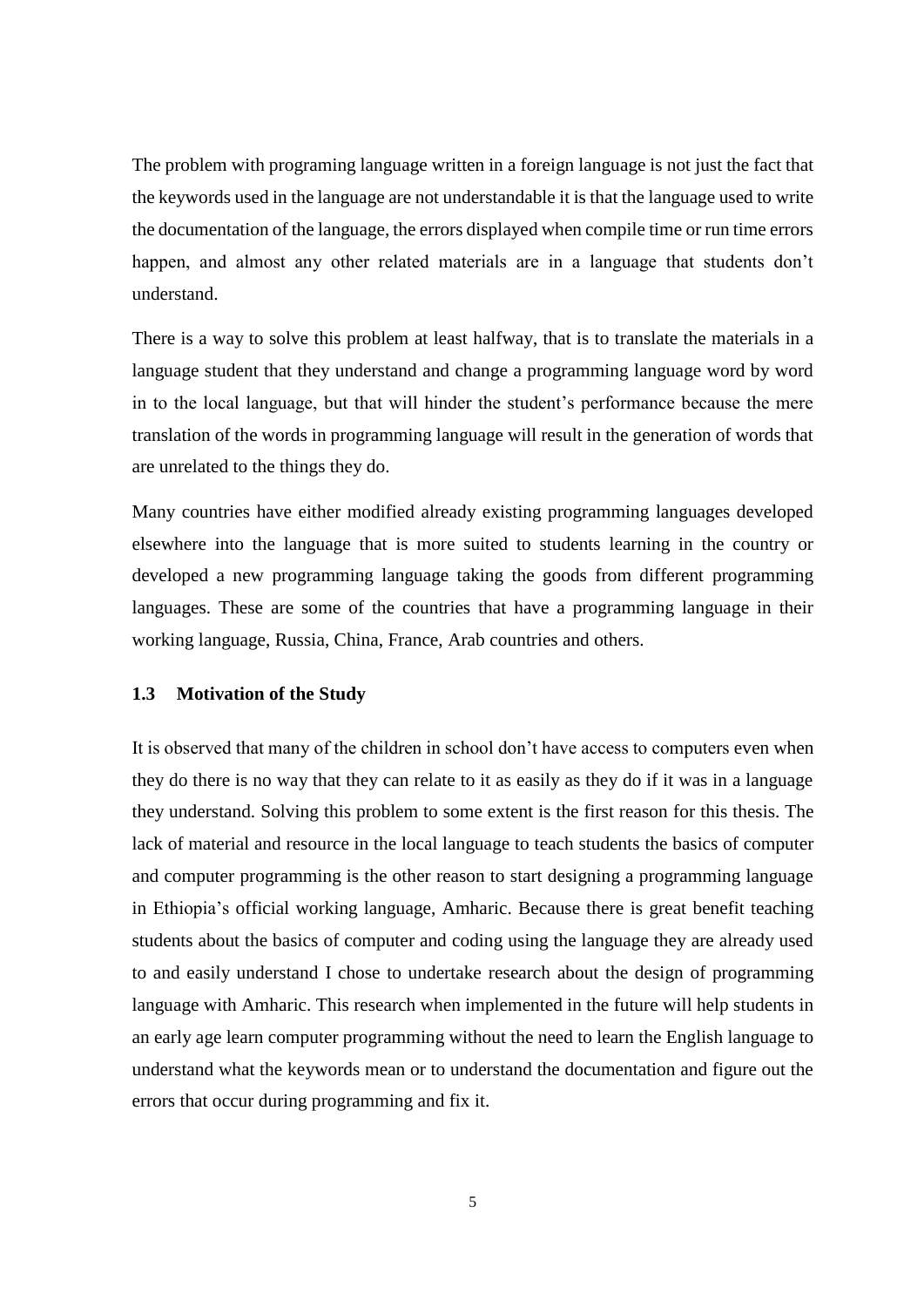# <span id="page-19-0"></span>**1.4 Thesis Objective**

### <span id="page-19-1"></span>**1.4.1 General objective**

The General objective of the thesis is to design a programming language that uses Amharic keywords.

### <span id="page-19-2"></span>**1.4.2 Specific objective**

To achieve this thesis there are lots of specific objectives. The specific objectives are listed here

- The first part of the design of this programming language is to identify the keywords of the language in Amharic(አማርኛ) and also identify the data types, characters, numbers and so on.
- Next using the keywords identified to the design of the Grammar of the language using Extended Backus-Naur Form. The grammar of the language will guide the overall structure of the language and will help us identify all necessary components.
- The next is by using the grammar developed to show the syntax of the language. How a program written in this language will look like
- Write the prototype of the Tokenizer by using Java's Regular expression for selected constructs of the language to show what tokens are identified in the language
- Write a parser to show how a program construct is identified in the language
- Handle characters that are different in form but have the same pronunciation and usage as አ and ዓ

### <span id="page-19-3"></span>**1.5 Scope and Limitation of the Study**

#### <span id="page-19-4"></span>**1.5.1 Scope**

This study will focus on designing a programming language in the official working languages of Ethiopia (አማርኛ). The research will focus on identifying easily understandable Amharic (አማርኛ) keywords that will be used in designing the language. As keywords are the basic and unchangeable part of the language due focus will be given to make the keywords understandability high. The other thing this thesis will focus on is developing the grammar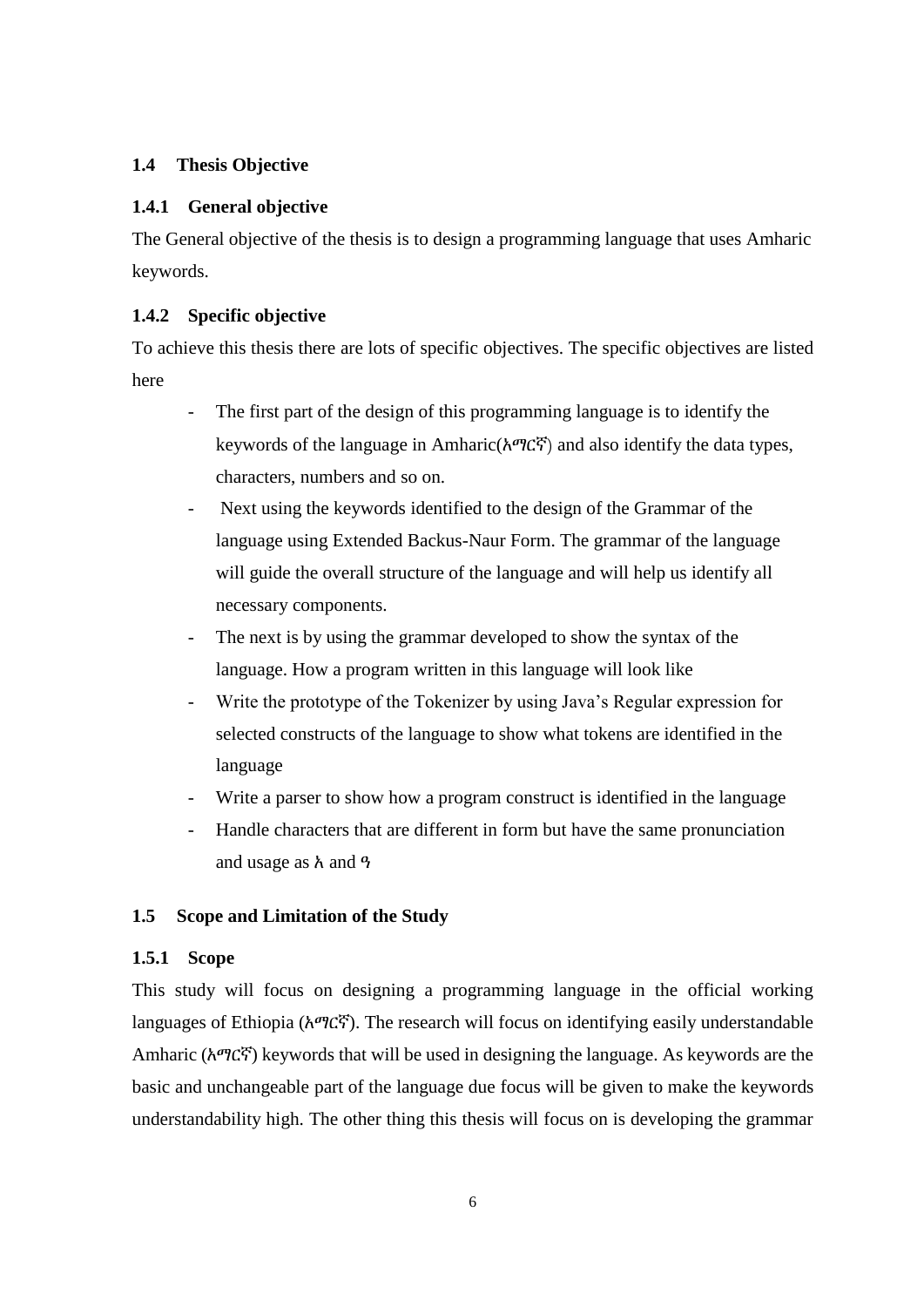of the language by using EBNF (Extended Backus-Naur Form) which is a family of metasyntax notation which can be used to express a context-free grammar.

The other focus is on the syntax of the grammar, as programming languages are a structured way of giving instruction to computers the syntax of the language that is being designed will be designed keeping in mind the easiness to be understood, simplicity clearness and a higher degree of resemblance to existing high-level programming language's in English. The reason for that is to help make easy the transition from this language which is introductory by its nature to other languages that are complex and have been used to design existing software in the world.

Even if this thesis does not include implementation of the programing language, there will be a sample tokenizer included to show how the tokens, the simplest chunk of data in the language, are identified during implementation. So, a tokenizer of the languages selected basic construct will be included in this thesis. The other thing is, a continuation of the tokenizer which is parsing that will take the tokenized data and process to check if the sequence of words that matches any of the languages constructs that is included in the grammar. Tokenizing and paring are part of the compiler design. They are the front end of the compiler design. The parsing part, which also is a prototype like a tokenizer to show how the basic selected constructs of the language are parsed and identified as a meaningful part of the language's syntax.

### <span id="page-20-0"></span>**1.5.2 Limitation**

The focus of this study is on the design of an Amharic programming language as such it will not include the implementation of the language. The sample tokenizer and parser are not written for the programming construct. The thesis will not talk in detail about the compiler design of the language. It will only give a highlight on what to consider when designing the compiler in the future.

# <span id="page-20-1"></span>**1.6 Literature Review**

In the next chapter, an extensive review of topics that are relevant to the success of the thesis will be conducted. Some of the topics that will be reviewed are Programming Languages from its history to what they are intended to do, Non-English Programming Languages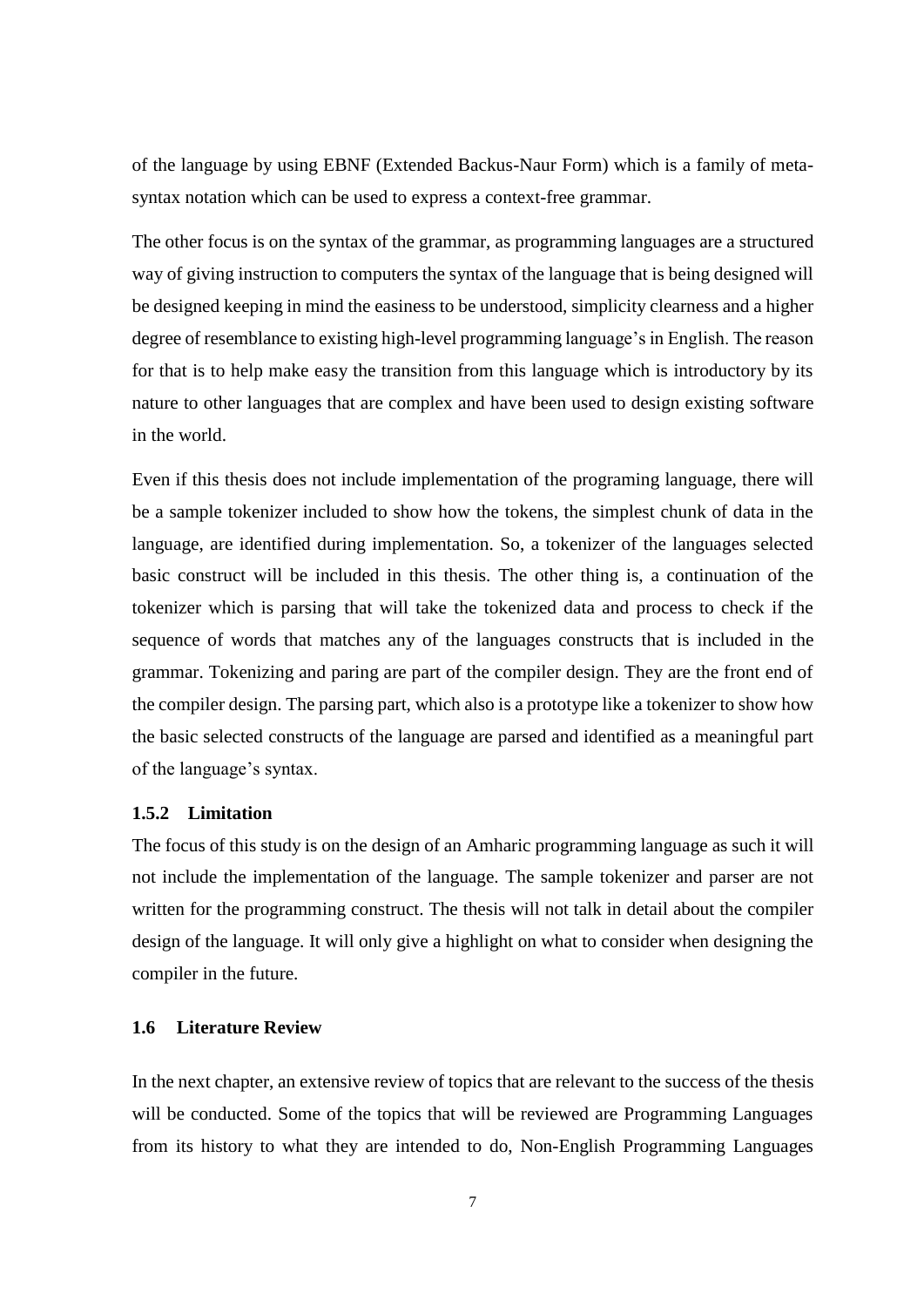which will include a review of literature that relates to a programming language with non-English keywords.

#### <span id="page-21-0"></span>**1.7 Software Tools**

To design the Amharic(አማርኛ) programming language different software tools will be employed based on their relevance to the design. The first thing we use is a met-syntax Language used to write the Grammar of the Language. Meta-syntax Languages are Languages which have their own grammar, syntax, and keywords, like programming languages, to write the grammars of a programming language.

The thesis will include also a prototype of the tokenizer and the parser, which will be implemented by using Java SE. To write the sample tokenizer and parser a java regular expression library will be used. There is also a sample code editor which will be used to show how the syntax of the language looks like. This part of the thesis will be done by using JavaFX. According to sun JavaFX is a new platform to write rich client application(Topley, 2011).

#### <span id="page-21-1"></span>**1.8 Significance of the Study**

This thesis upon completion will lay the groundwork for a new programming language that will fully accept input in Amharic (አማርኛ), display both output and error, and also have documentation that is written using Ethiopia's working Language Amharic. The thesis will help programmers to dive street into the implementation of the programming language without the need to worry about the design of the language. It will also help other researchers to have the confidence to research on programming language in advance.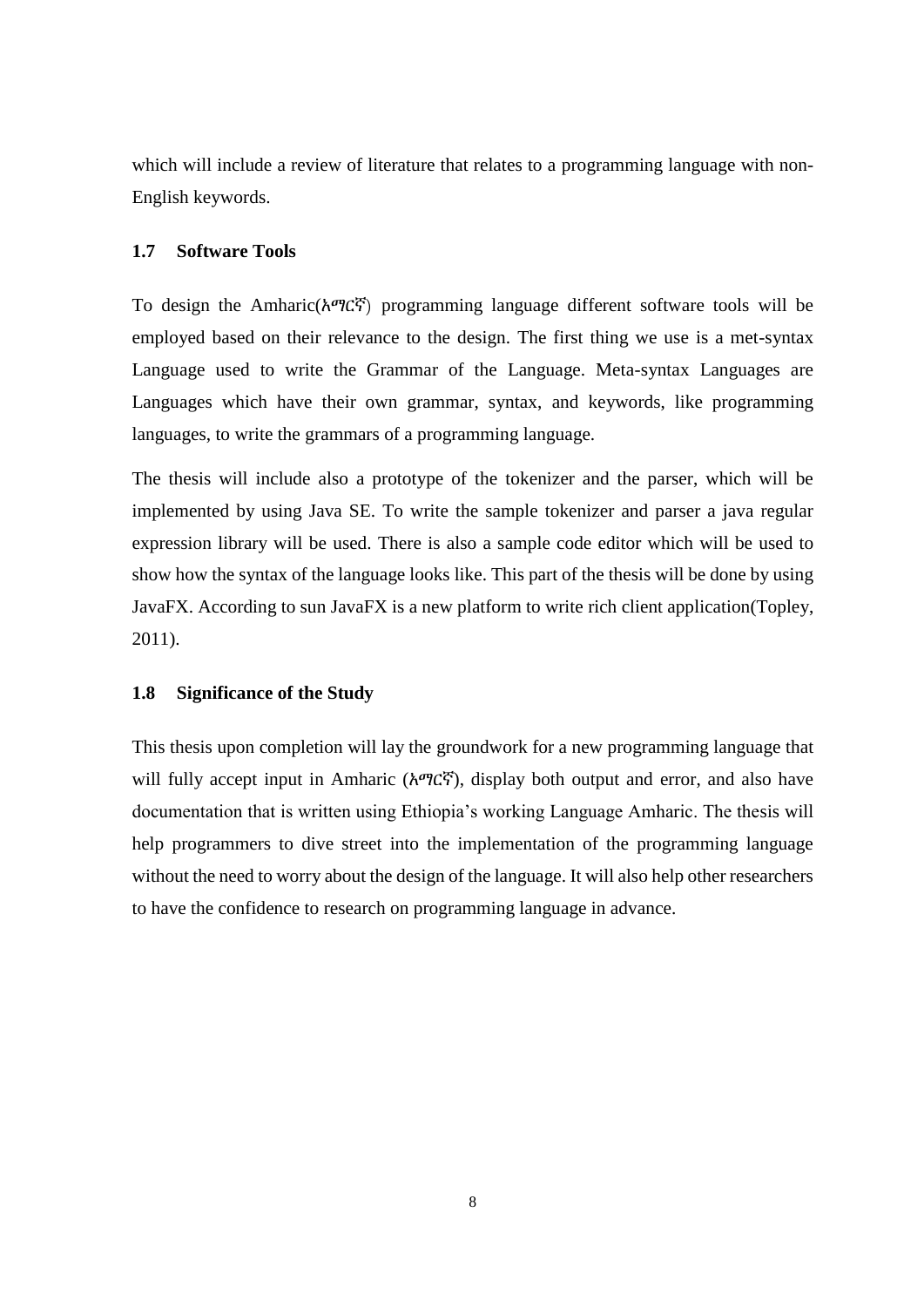# **CHAPTER 2 LITERATURE REVIEW**

### <span id="page-22-1"></span><span id="page-22-0"></span>**2.1 Programming Languages**

When we want to control and instruct computers to perform a task or solve a problem, we need a way of communicating with it. That way of communication happens by using programs, which is a piece of text, that has its own structure and dictionary (Allain, 2013). Programming is the process of writing an algorithm and converting it into a form computer understand. The language a machine understands and execute is called Machine language. Programming is a human activity that is a great challenge, involving the design of machine behavior that at times assist humans in their work and at times replace humans in intellectual tasks (Kitchenham & Carn, 1990).

Programs quite often are written as a humanly understandable language which is a series of words to instruct computers to do what and how we want to solve our problems. Computers don't understand human languages; internal applications don't communicate as humans do. Computers do have their own way of understanding each other. The software's in a computer communicate by sending messages to one another. Since we humans have a hard time writing a computer program using a language computer understand and also machines don't understand the language we use, we develop a programming language to help us with that problem. So, the program that is written in a language humans understand must first be translated into a form that computers are able to understand and execute (Liang, 2013)*.*

To write a humanly understandable program we use programming languages. Programming language is a set of instruction comprised of human understandable text used to write computer programs and then converts them in a form that the machine can understand easily. In other terms, a programming language is used by programmers to write and provide specific sets of instruction to the computer which the computer read the instruction, process it and then execute to produce what the programmer wanted to happen (Allain, 2013).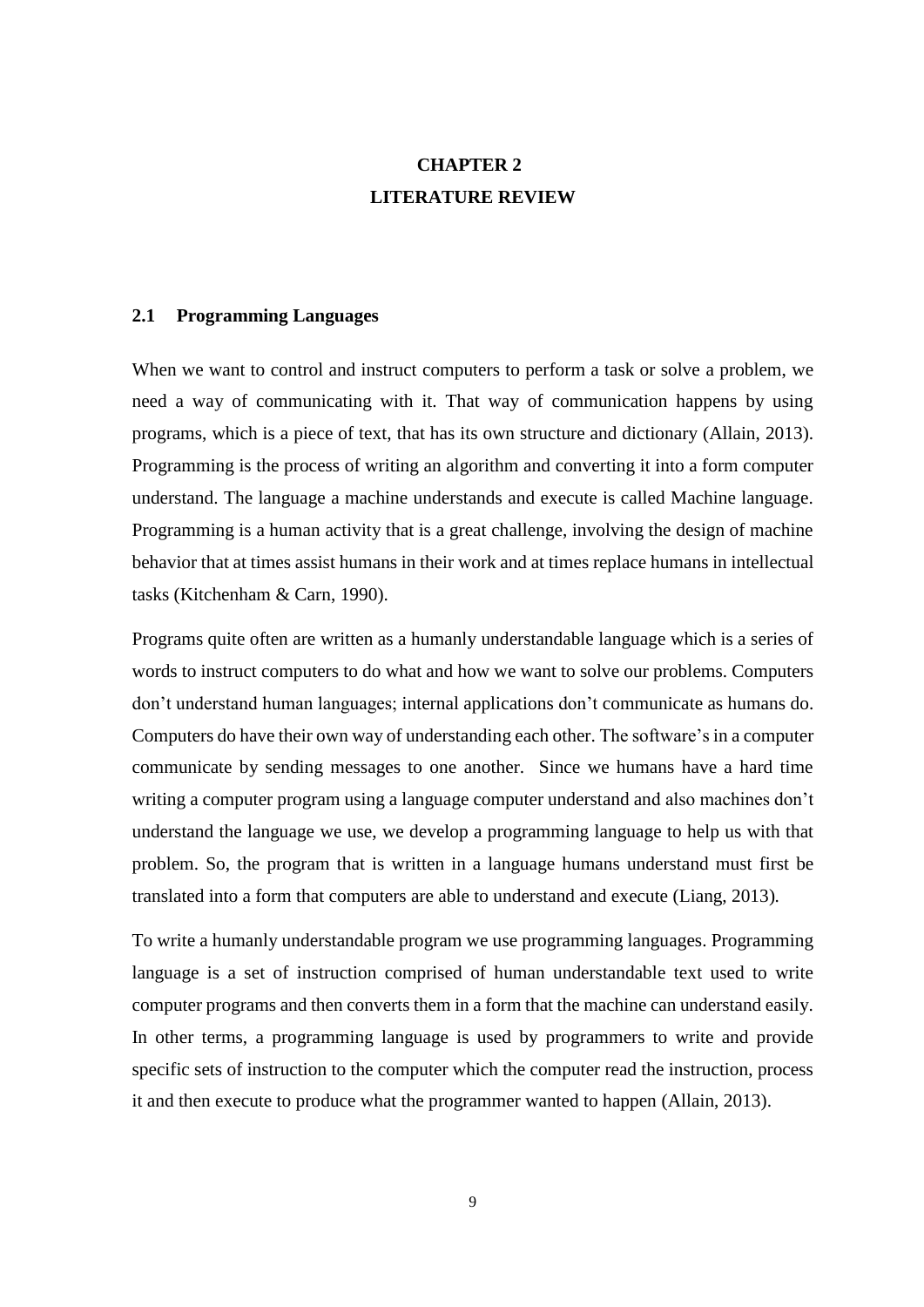Programming languages have been in use for quite a long period of time and they have shown us how effective and helpful they can be when handling difficult works. Programming languages while they are human understandable and unorganized, they rather are structured and with specific vocabulary. The vocabulary even if it is small it is used to write programs that are more sophisticated and thousands of lines of code.

There are thousands of programming languages designed and implemented. Each of the programming languages designed after the other shown great improvement that was better in one way or the other than the languages that preceded it. But that high number of programming languages doesn't mean that a programmer has to study all or most of them. In practice, most programmers do not tend to use more than a few languages (Terrence W. Pratt, 2000).

Programming languages are versatile and of great importance. Different Programming Languages perform different task depending on the functionality they provide. Some programming languages are more suited to accomplish mathematically related tasks, others are good for building software's and some others are used to do simulation for architectures. Finding a programming Language that does all the task is impractical and impossible. There are no ideally suited programming languages (MacLennan, 1986).

#### <span id="page-23-0"></span>**2.2 Programming Paradigms**

As stated, above programming language can be used to do different tasks that can be used to reduce human workloads. A programming paradigm is a way of grouping programming language based on their features. A paradigm is an approach that is preferred for programming that programming language support.

Different problems are better suited to different paradigms. Some programming language support different paradigms (Fernández-Villaverde et al., 2018). For example, Python programming language supports both functional and object-oriented type of programming. There are different programming paradigms that are applied in programming. The division between the different programming paradigms sometimes is not clear. Sometime one programming paradigm may have an aspect of another paradigm. But the general aspect of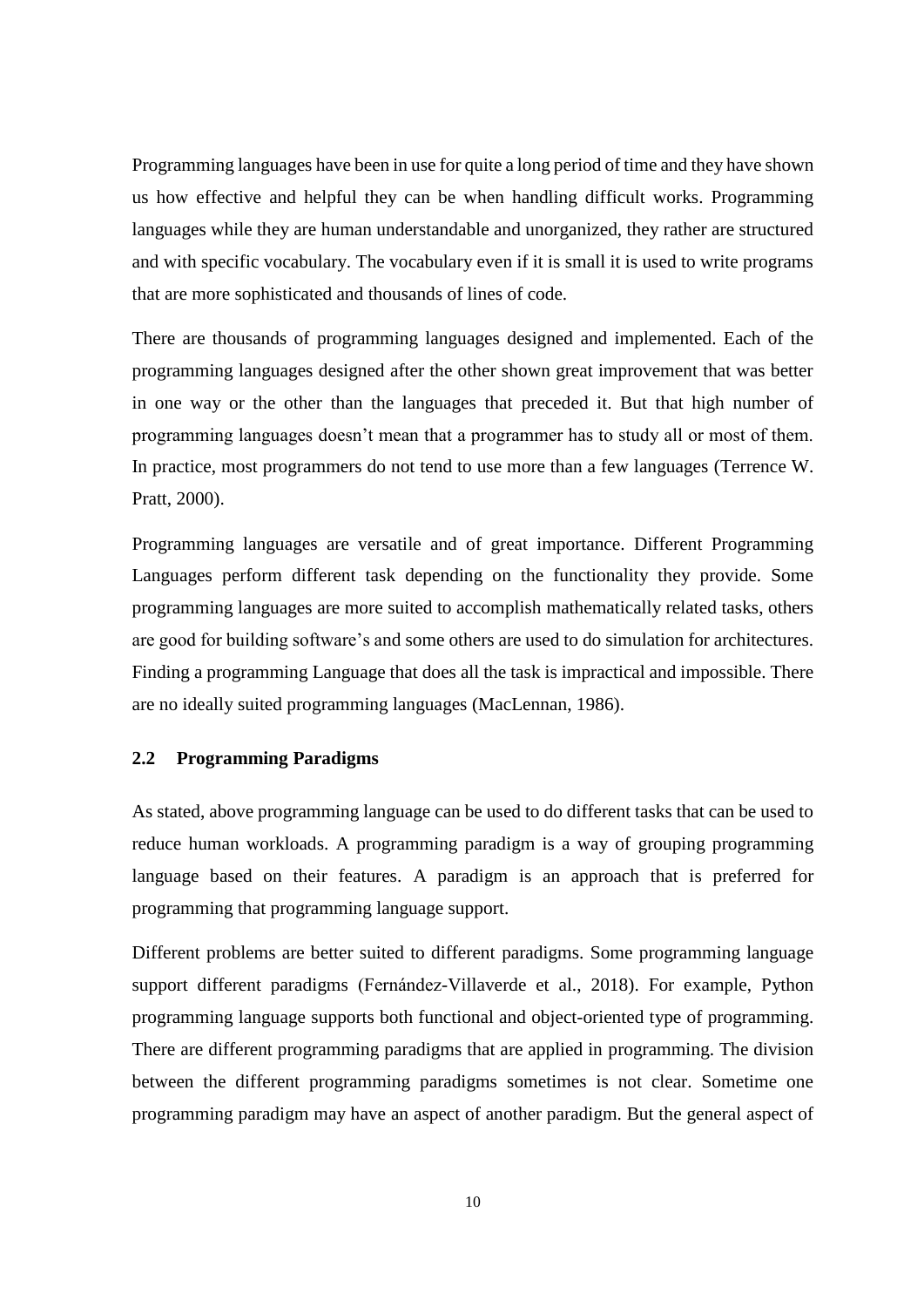the paradigms is quite different and determine how we design programs(Pfenning, 2006). An overview of the four basic and widely used programming paradigms are explained here.

#### <span id="page-24-0"></span>**2.2.1 Imperative programming**

Imperative programming is the oldest programming paradigm that is mostly used for small programs (Fernández-Villaverde et al., 2018). Imperative programming is a programming paradigm which uses statement's that change the program's state. It focuses on describing how programs operate (Gurbani et al., 2008).

Nørmarks (2011) define imperative as asking for something to be done. It is a paradigm that closely models computers, it works based on moving bits and changing states. Imperative uses natural language to pass instruction to the computer. Its basic unit of abstraction is a procedure, there are a group of statements inside the procedure and are executed sequentially. The sequential flow can be modified using conditional and looping statements.

Procedures are a named sequence commands and the name can be used to invoke the procedure. When this happens, it is called procedural programming. Some languages that support imperative programming is Pascal, Cobol, Fortran (Vujošević-Janičić & Tošić, 2008). One characteristic of imperative programming is the incremental change of the program state with time. It is very similar to the day-to-day routine description, like food recipes.

#### <span id="page-24-1"></span>**2.2.2 Logic paradigm**

Logic programming is one way of approaching programming(Pfenning, 2006). Logic programming is a type of programming paradigm which is based on formal logic and declarative programming. It is a set of sentences in logic form, which focuses on expressing rules of a specific problem rather than the decomposition of the problem into an algorithmic description. Logic paradigm is designed for theorem proof and artificial intelligence but allows the general computation (Şehitoğlu, 2008). A logical program is a collection of logical declarations describing the problem to be solved. It consists of

- Axioms ---define facts about objects
- Rules --- define a way for inferencing facts
- A goal statements---define a theorem provable by axioms or rules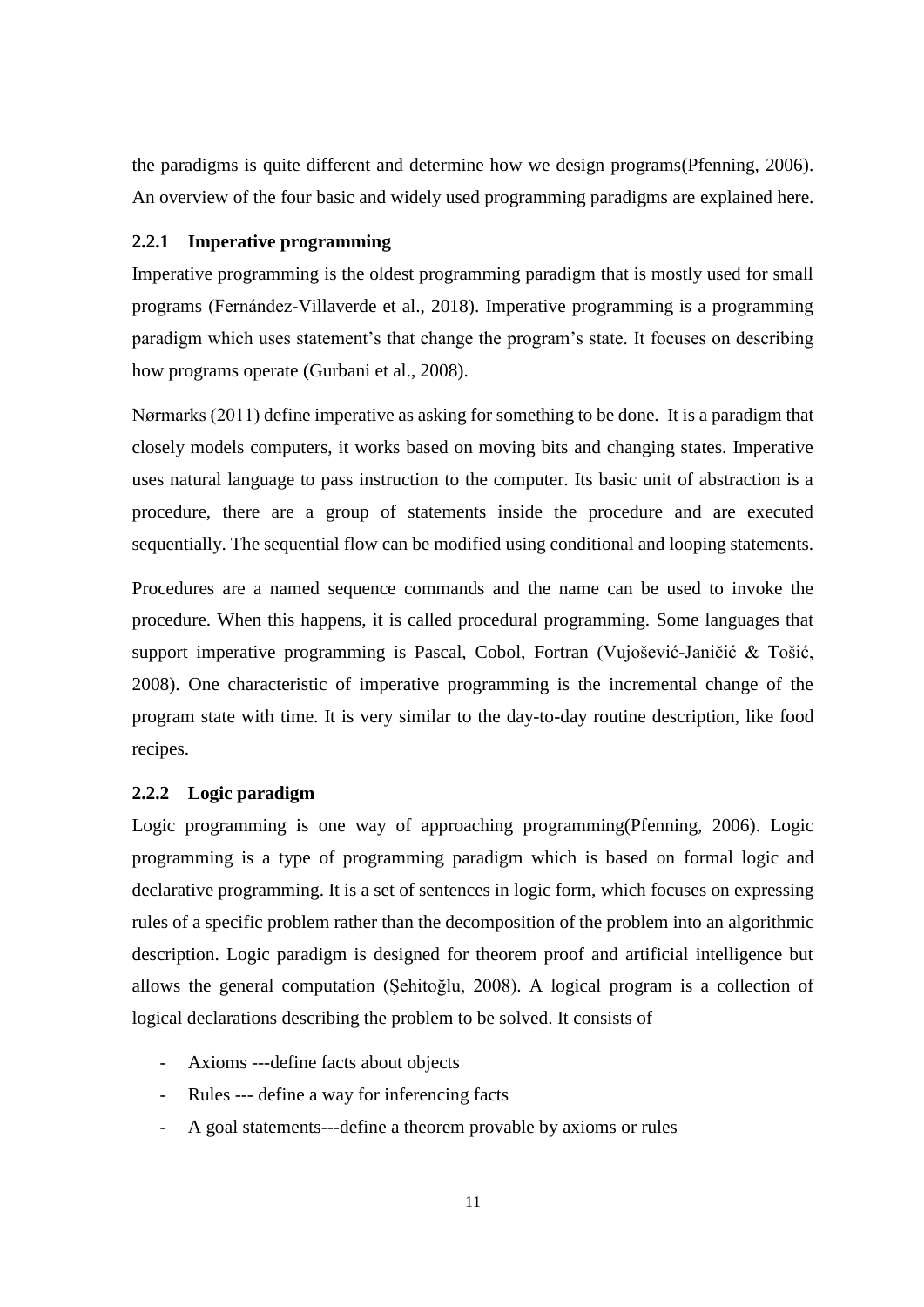The rule of inference is applied on axioms and a goal statement is produced. Examples of programming languages that follow logical programming are Prolog and Gödel (Vujošević-Janičić & Tošić, 2008)

#### <span id="page-25-0"></span>**2.2.3 Functional paradigm**

An Introduction to Functional programming book defines Functional programming as programming consists of building definitions and functions and using computers to evaluate expressions(Bird & Wadler, 1988). In functional programming, computation proceeds by rewriting functions and not by changing states like imperative programming. The fundamental characteristics of programs written using this programming paradigm is that of not possessing the concepts of memory (Maurizio & Simone, 2012).

Programs written in Functional paradigm are a collection named functions invoked inside other function using the name. It allows programmers to think in a higher level of abstraction it encourages thinking about the nature of the problem rather than the sequence of actions. It uses two fundamental mechanisms, namely binding which is associations of values with names and applications which computes new values. One example of functional programming is Lisp (Vujošević-Janičić & Tošić, 2008).

#### <span id="page-25-1"></span>**2.2.4 Object-Oriented paradigm**

The conceptual model of this paradigm is developed from the simulation of the real world we live in. Object-oriented programming is based on objects that exist in the real world and encapsulate property and operations. As real-world objects interact, objects in objectoriented programming use message passing to capture interactions between objects (Vujošević-Janičić & Tošić, 2008).

In his paper in 1987 Wagner defined "Object-oriented" as a culmination of objects, classes, and inheritance(Wegner, 1987). This is a good definition of object-oriented programming. Object-oriented programming is all about constructing the building blocks of objects, which is classes and instantiating them. Objects in object-oriented programming share property by using inheritance. Inheritance is the backbone of object-oriented programming, which lets codes to be reused by organizing similar operation and data's in the same class called parent class. Wagner also stated that to call a programming object-oriented programming its class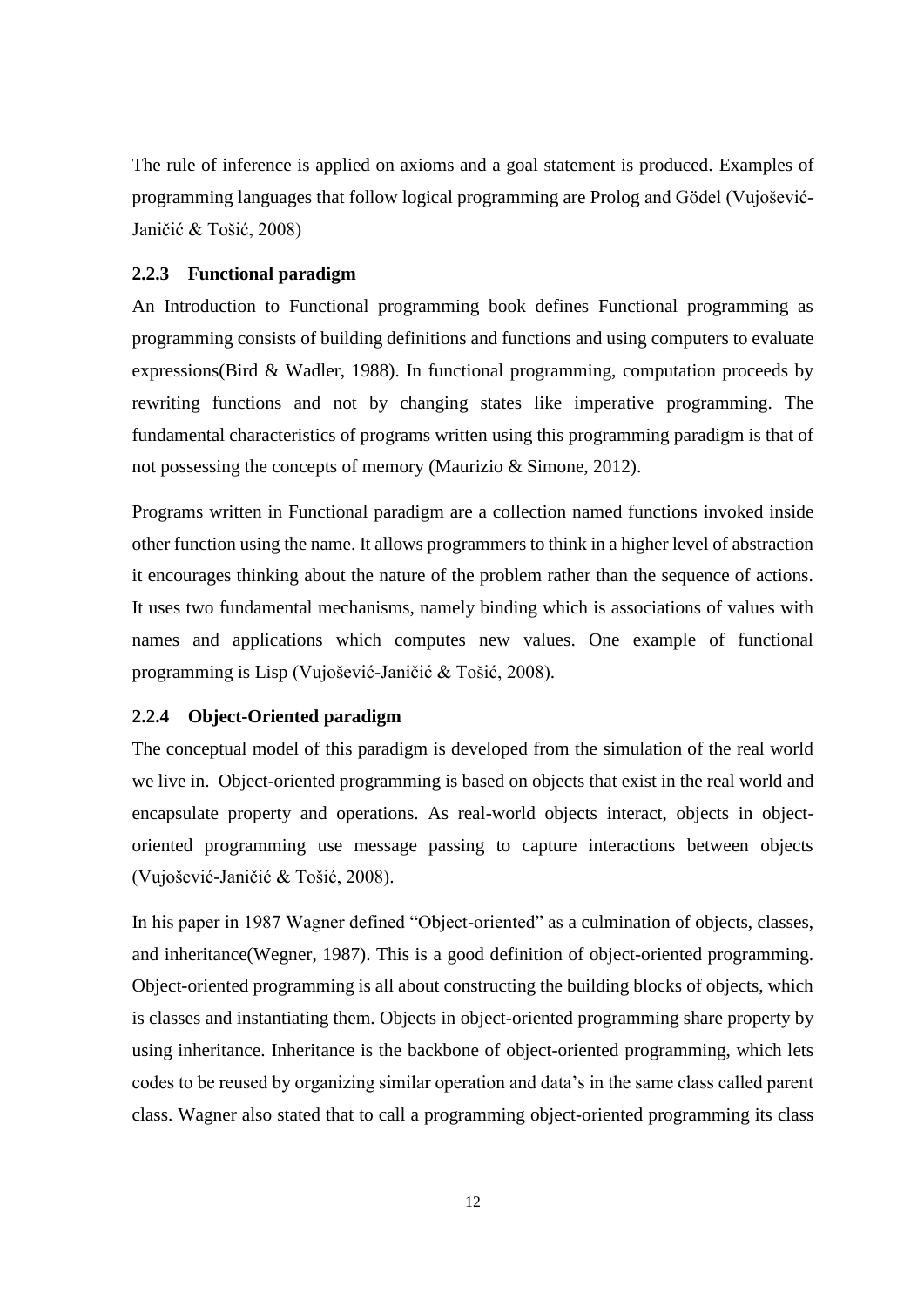must be able to instantiate objects and the classes are structured in hierarchical in an inheritance manner (Wegner, 1987).

According to Wenger Objects are an autonomous entity that responds to messages or operations and share properties. Classes classify objects based on the operation they perform and properties. Data abstraction is used to hide data and operation implementation in the object.

Another definition is given by Kendal in this object-oriented programming in Java book, which states that object-oriented paradigm is based on the ideas of Encapsulation, Inheritance, Generalization, and polymorphism and help the development of software and system that models both the operation in the software and the data associated with it. Proponents of this paradigm argue that this leads to the re-use of codes thus saving significant development time and cost (Kendal, 2009)

Encapsulation is the foundation of the object-oriented approach. It is the process of hiding the property and methods in a single unit. It helps protect the code or the detail in a unite from being changed. Encapsulation only allows other class to use not modify the details.

Daniel Liang in his book on Java programming put Inheritance as an important and powerful feature of reusing software (Liang, 2013). Inheritance is another characteristic of objectoriented programming. It is a very important part of any object-oriented programming system. It is characterized by sharing resources. In inheritance, similar properties and operation are grouped in a single class called parent classes and other classes, usually called child classes will inherit properties and operation from the parent class.

In this thesis, Object-oriented programing is the selected paradigm. The reason for that is most of the popular programming languages in use are in one way or the other object based. The Amharic programming Language will support Class, object creation and inheritance. Doing this will make the transition as easy as possible for students who learn this programming to other widely used programming languages like Java, C++, and Python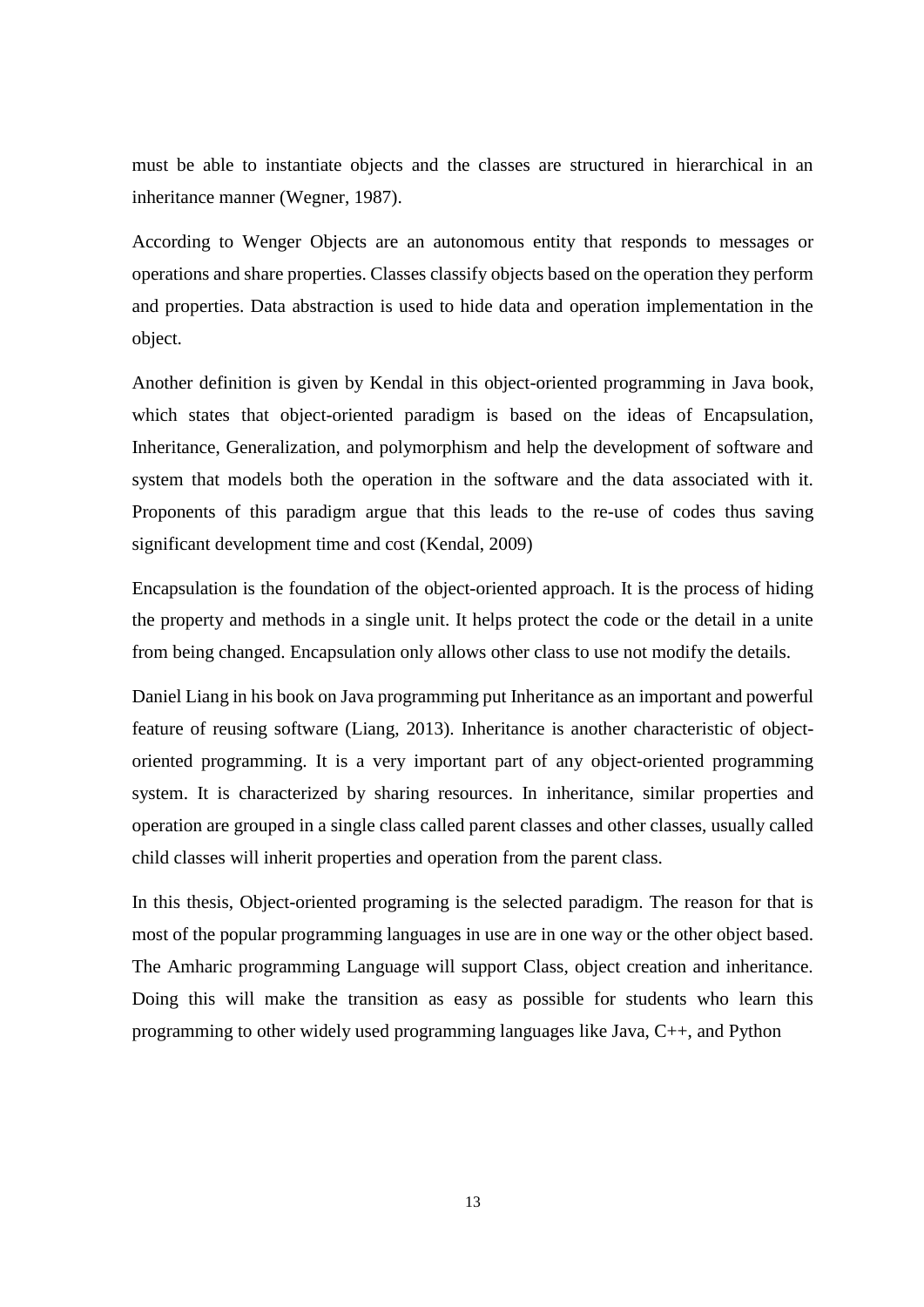#### <span id="page-27-0"></span>**2.3 English based Programming Language**

Programming has a long history, but a notable resemblance of the programming we know now started in the years of Charles Babbage, who designed two mechanical computational machines during the years(1820-50), The Difference machine which was based on finite difference theory, and the Analytical machine which has a lot of similarity with a modern computer (Georgatos, 2002).

After Charles Babbage's introduction those mechanical machines the programming world has shown very promising advancement. But the most interesting discovery happened in the early '50s of the  $20<sup>th</sup>$  century with the introduction of a programming language called Fortran. According to (MacLennan, 1986) Fortran was introduced by Backus and his colleagues in the office of Naval Research Symposium as a paper focused on speed coding. Speed coding was aimed at designing a programming language using mathematical notation. By 1954 a preliminary the external specification of FORTRAN (which is short for Formula Translation) was produced.

Until the introduction of Object-oriented programming language, quite a lot of programming languages has been introduced to the world. From those languages, Algol60, Pascal, Ada, and Lisp were some of them. These programming languages were designed keeping in mind the professionals and also were designed by professionals. Allan Kay developed the first object-oriented programing Language, Smalltalk. It is a language that can be used by anyone interested and can be incorporated into personal computers (MacLennan, 1986).

Smalltalk design and existence were realized because there was a notion that there is a way to describe by composing a single kind from different building blocks and hide state and process inside itself and can interact with other by exchanging messages. Allan Kay called this Object-Oriented. Smalltalk by doing so improved the efficiency of modeling and compositions in designing programming (Kay, 1993).

The other widely used programming Language after Smalltalk was C. C followed the programming Language B and BCPL. It was developed in the year 1970 by Daniel M. Ritchie. C has often been referred to as false high-level language or middle-level language.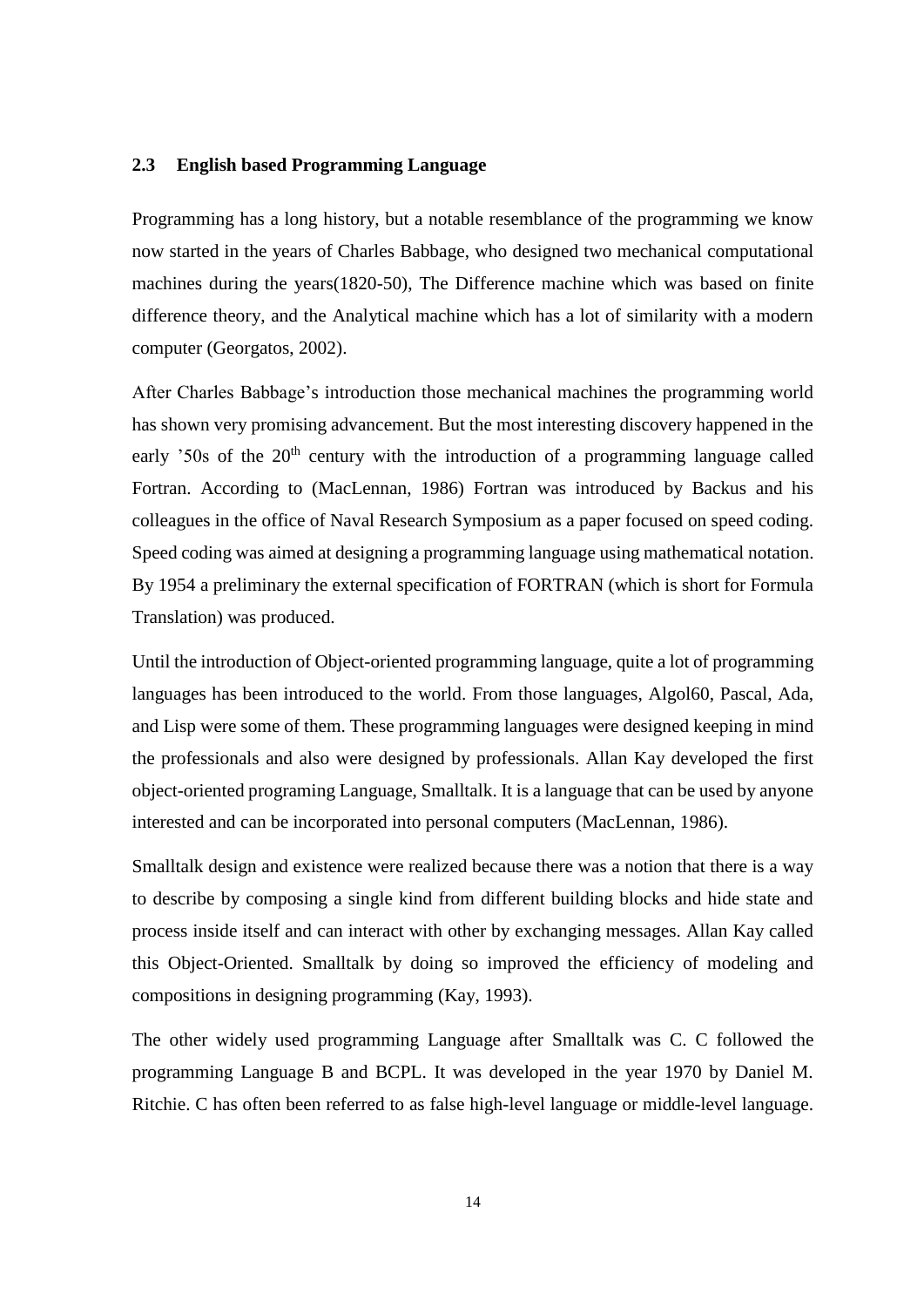It was designed to replace Assembler, Cobol, and Fortran as the language of choice in the mainframe world (Lindstorm, 2005).

C Programming Language has the capability of accessing the low-level functionality of the computer. Which makes it powerful and fast. (Ritchie, 2005). In 1983 the C programming Language becomes standardized by the American National Standards Institute. ANSI compiled a committee to work on a version of C that is the machine-independent definition of the language (Brian W. Kernighan, 1978). C popularity exceeded the expectation of the founders.

Here is a Hello world code written using the C Language

```
#include <stdio.h>
```
 $main()$ 

```
printf("Hello, world!\n")
```
}

This is a very simple example which we see in most programming languages. This code snippet includes the #include statement to include the necessary library, in this case, the standard Input Output. Then followed with the main function where any C program starts executing. This function is a must for all C programs. The printf function inside the curly brace is used to display/write the string inside the bracket.

The C programming language was then followed by the widely accepted C++, Python, and Java. These Languages are high-level Languages. Python is a powerful and easy-to-learn programing language that is based on previous programming languages and it has been developed to be more suited to the current operating system, networks and hardware (Lindstorm, 2005). It was developed in Netherland which is a Non-English-speaking country by Guido Van Rossum. The reason python was developed using English as a base for its keyword was for internationalizing purposes.

Python was designed to realize readability and easy typing. It is powerful that it has been in use in a wide area of application. Python provides programmers with very important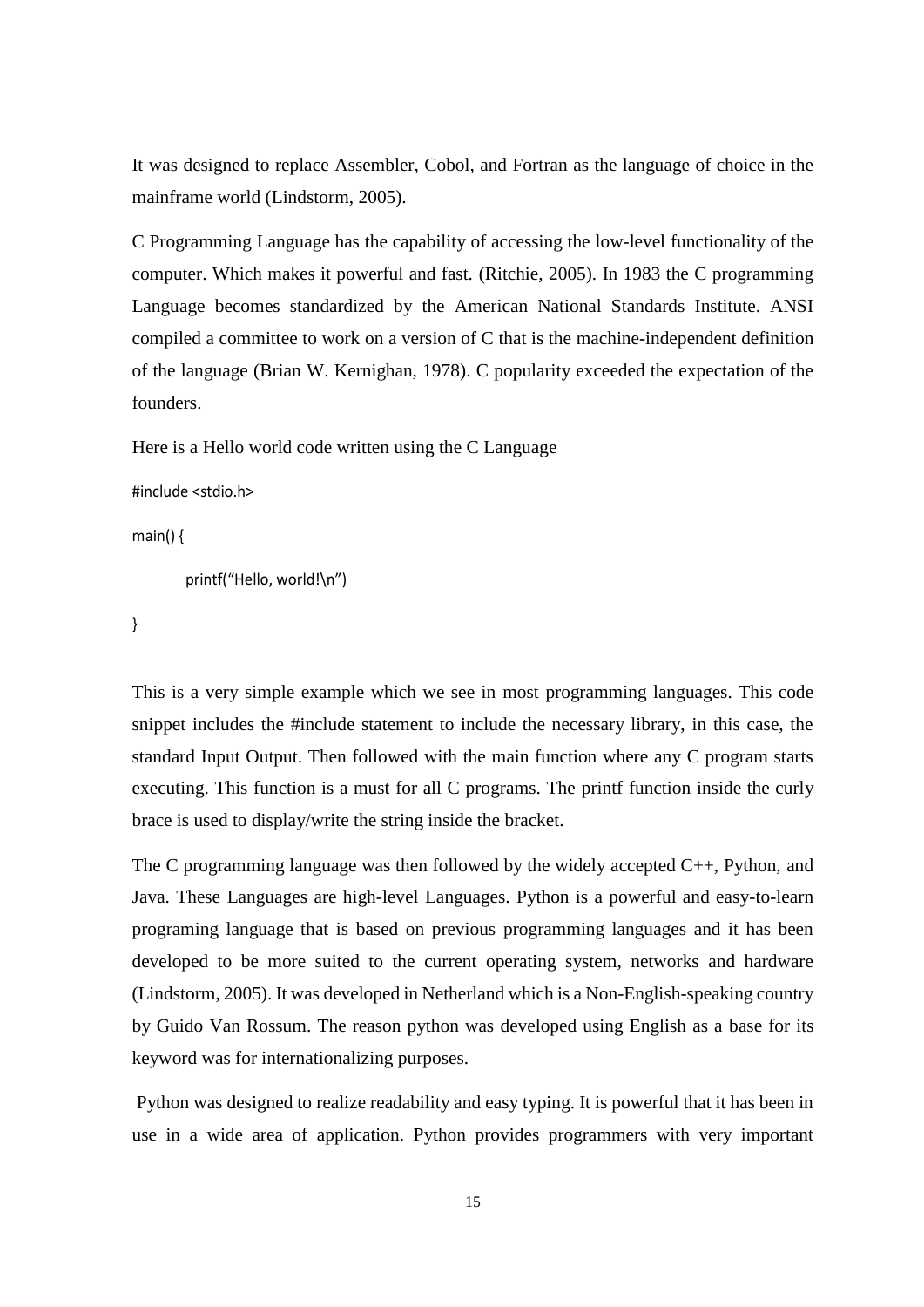capability like simple text processing, file processing, network operations, and most importantly it provides a very rich library to GUI programming (Lindstorm, 2005). Python runs every where and can be used by anyone since it is open source. It is the first choice of programming for novice programmers.

Unlike most programming languages in use, Python is an interpreted language i.e. a language that are stored the same as how the programmer wrote it and converted to machine code at runtime so that the computer understands it. Which lets a program be run without the need to compile the whole program. If there is some erroneous code in python, the interpreter will interpret the one that works fine until it finds the error. But if the error is at the beginning of the program it will return an Exception. Python also takes advantage of the underlying C libraries found on most computers. This makes python more powerful and rich in libraries. Python also combined its simple syntax with Java libraries and created JPython (Lindstorm, 2005).

Java programming language is a well-known, object-oriented, general purpose programming Language. It is a lot similar to C and  $C_{++}$  with its syntax but it avoided parts that are confusing, complex and unsafe(Lindholm et al., 2015). The Java programming language is an indispensable resource for everyone, from novice programmers to advanced programmers (Arnold et al., 2013).

Java was developed by Sun Microsystems in 1995 which then is incorporated by Oracle Corporation, which manages the famous Oracle Database. Java has a wide range of use and application. The major ones are Desktop application, Graphical User interface, Server-side, and Client-side web applications. Java like python and other object-oriented programming languages is a write once, run everywhere language. Which means a program written using Java can be run in any operating system. There are lots of websites and applications that are dependents on Java and don't work unless Java is installed. Java applications are compiled to bytecode that can be run using virtual machine.

As an object-oriented programming language, Java programs are built using classes. Using the classes in the program, it is possible to create a great number of objects where each of them can have a different property and perform a different operation. Objects are called an instance of a class (Arnold et al., 2013).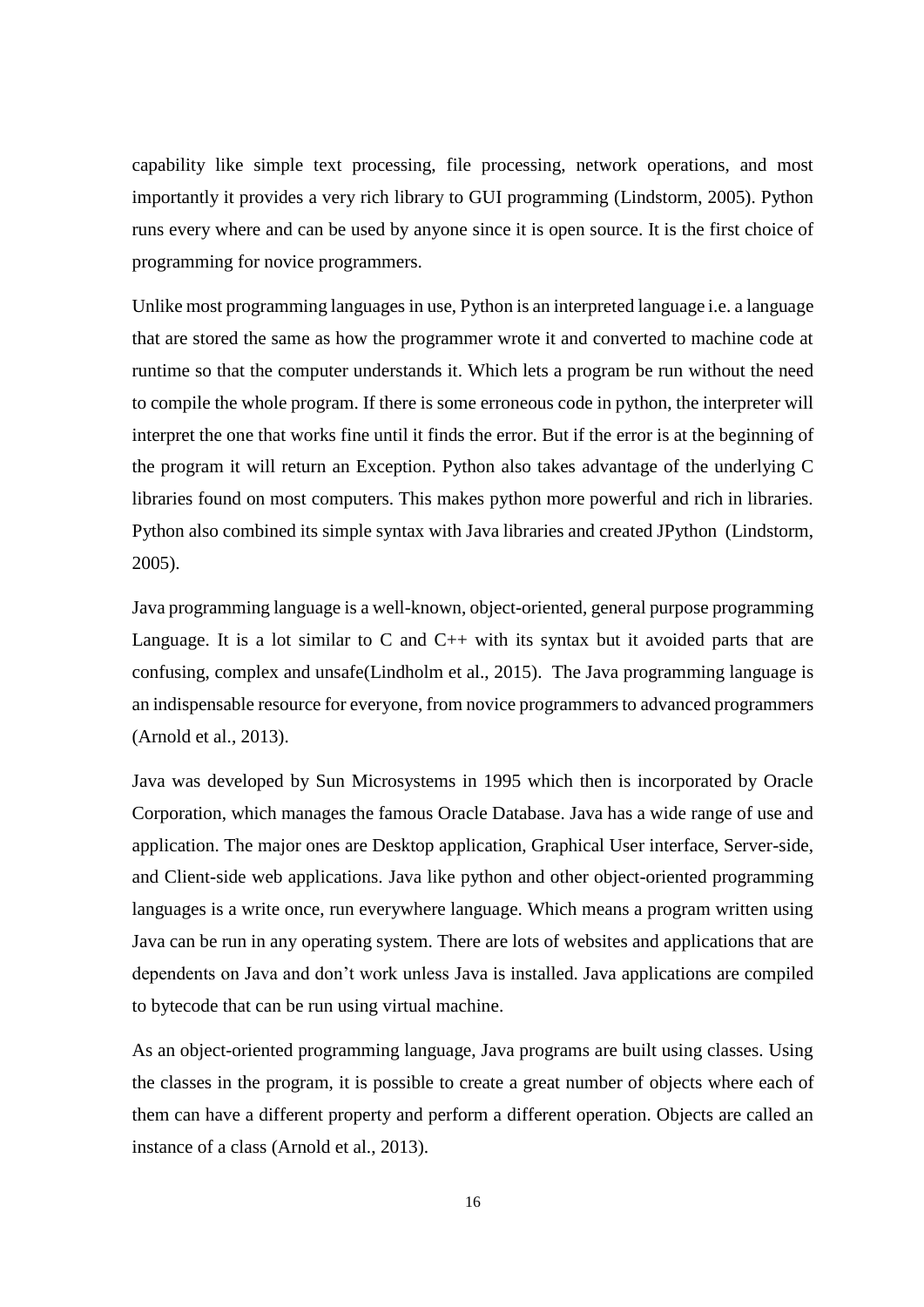#### <span id="page-30-0"></span>**2.4 Non-English Programming Languages**

The fact that many of the programming language in use today are developed basing the English language for their keyword had a significant effect on the growth of technologyrelated areas in Non-English-speaking countries. To solve those problems researchers in different country developed a programming language using their own native language as the base for the languages keyword. In this part of the document different non-programming languages are studied in detail. Unfortunately, at the time of writing this document, there are no programming languages that are developed in Ethiopia. But a programming language in Amharic which is in development has been reviewed lightly. The language is named AxumLight even if the programming language is not available for download it has been tried to assess and review by using online document and other resources.

From the official page of AxumLight it is a programming language written using the Amharic lexicon (EthioCloud, n.d.). Which lets Ethiopian developers develop programs by using their native language. It is built and runs using the .NET framework . It is based on the Amharic alphabet and uses Semitic based Geez characters native to Ethiopian languages. The purpose of AxumLight is to enable users to learn how to program and develop Amharic software components and applications. Users can use both English and Amharic in the editor. The editor also supports code highlighting. Like stated above the programming language that is described in the Ethiocloud is not available for download so there is no way to check its performance. The next picture is taken from the official website and it somehow enable us to see how the language looks like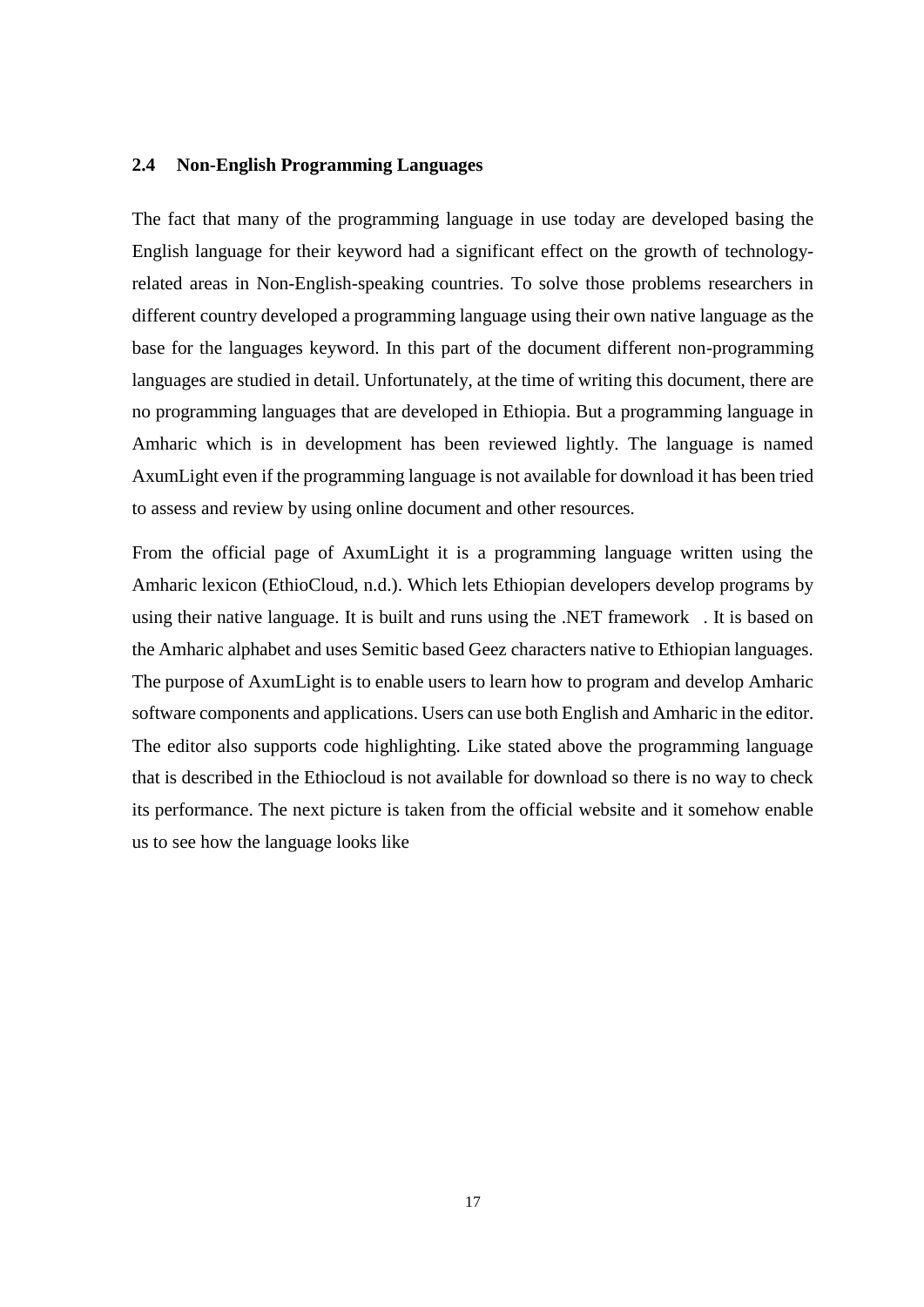

**Figure 2.1:** Hello world using AxumLight taken from EthioCloud.com

<span id="page-31-0"></span>In the figure above is a HelloWorld code written using AxumLight, the language first uses an import which is designated using the Amharic word ተጠቀም to include libraries that are used in showing the hello world text to the console. Next, the program wrote the class declaration like

```
ገሀድ ክፍል ፍርገም
```
its translation in English is

public class <identifier>

this declaration is followed by the delimiter '{'curly brace which shows the start of the class scope then it is followed by the main method declaration

ገሀድ አይለወጤ ሀሰት ዐብይ () {

its equivalent English translation

```
public static void main () {
```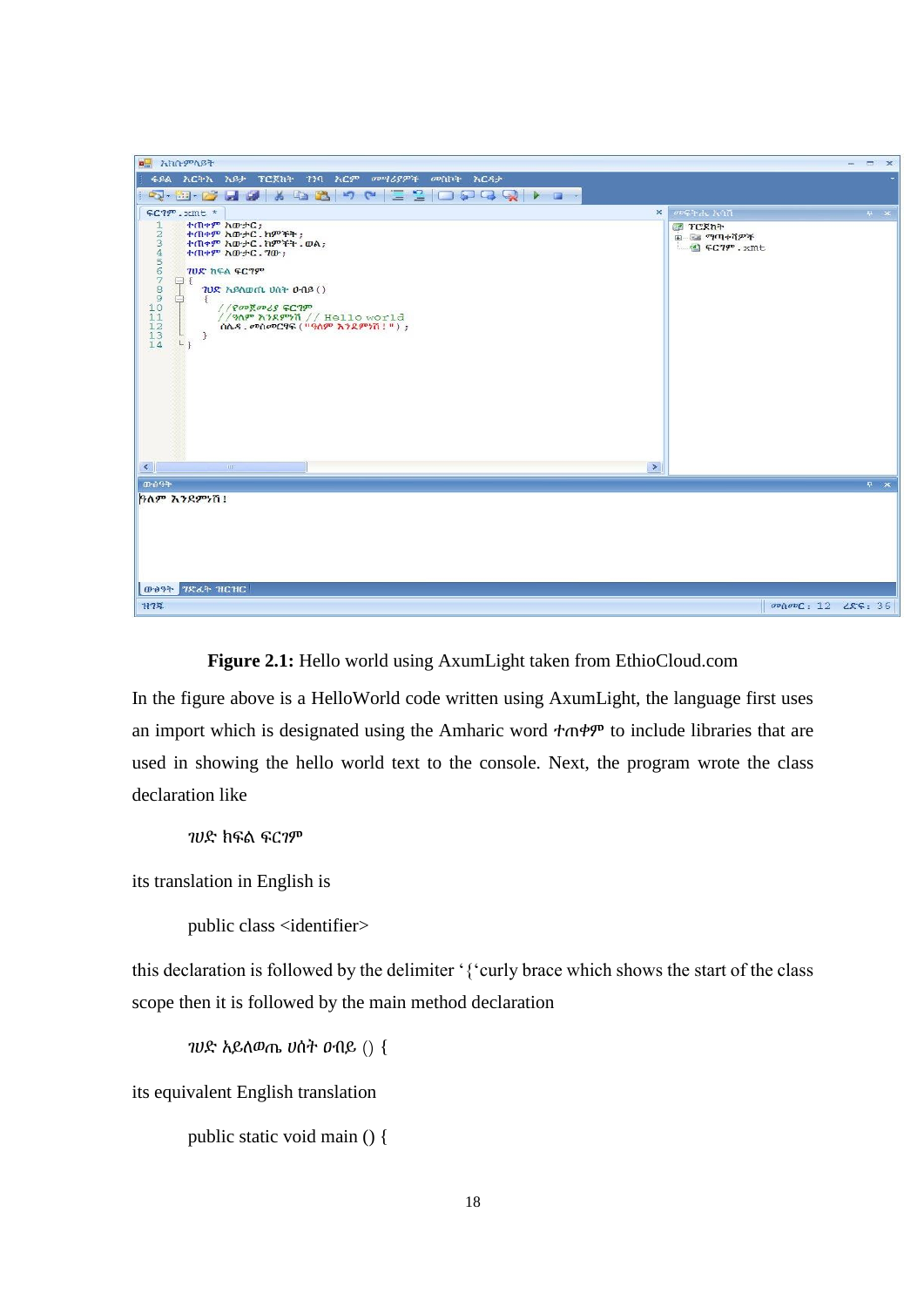this is where code execution commences. Then inside the main block, there is a system method to display Strings into the console

ሰሌዳ.መስመርፃፍ("ዓለም አንደምነሽ")

the English equivalent is

Console. WriteLine ("hello world")

When the system is run the text inside a quotation will be displayed in the console. From the way the syntax is constructed, we can most certainly say that the language is a direct translation of the high-level language c#. For languages that are a direct translation of another high-level language, it is good to use a source-to-source compiler or trans compiler also known as a transpiler.

Until now it has been tried to show how a programming language that is in development in Amharic is structured. We have used the information provided in the official page of AxumLight and a snapshot by the developers. In the next part, other non-English programming languages will be looked at.

According to an article written by (Bingöl et al., 2018) chameleon is a Turkish programming language written using the Turkish language. The goal of this programming language is to solve the problem that is being faced in teaching Turkish students at early age computer programming. As a study conducted on the usage of local or first language to teach students has indicated students who have been taught computer coding using their local language can learn to program faster and develop new programming concepts that those students who learn computer coding using English, when English is their second language (Dasgupta  $\&$ Hill, 2017).

Chameleon is a language which was developed to let Turkish speaking students and developers create an application with Turkish coding structure on windows operating system and mobiles. Chameleon is used to write a portable program. Once a program is written using Chameleon and compiled it will run in any platform mobile or computer. The program has four transitions from source code, which is a text file with a dot but extension to the final portable form which is a dot munf file. According to study conduct on students from high school on the chameleon programming language, students found it easy to program.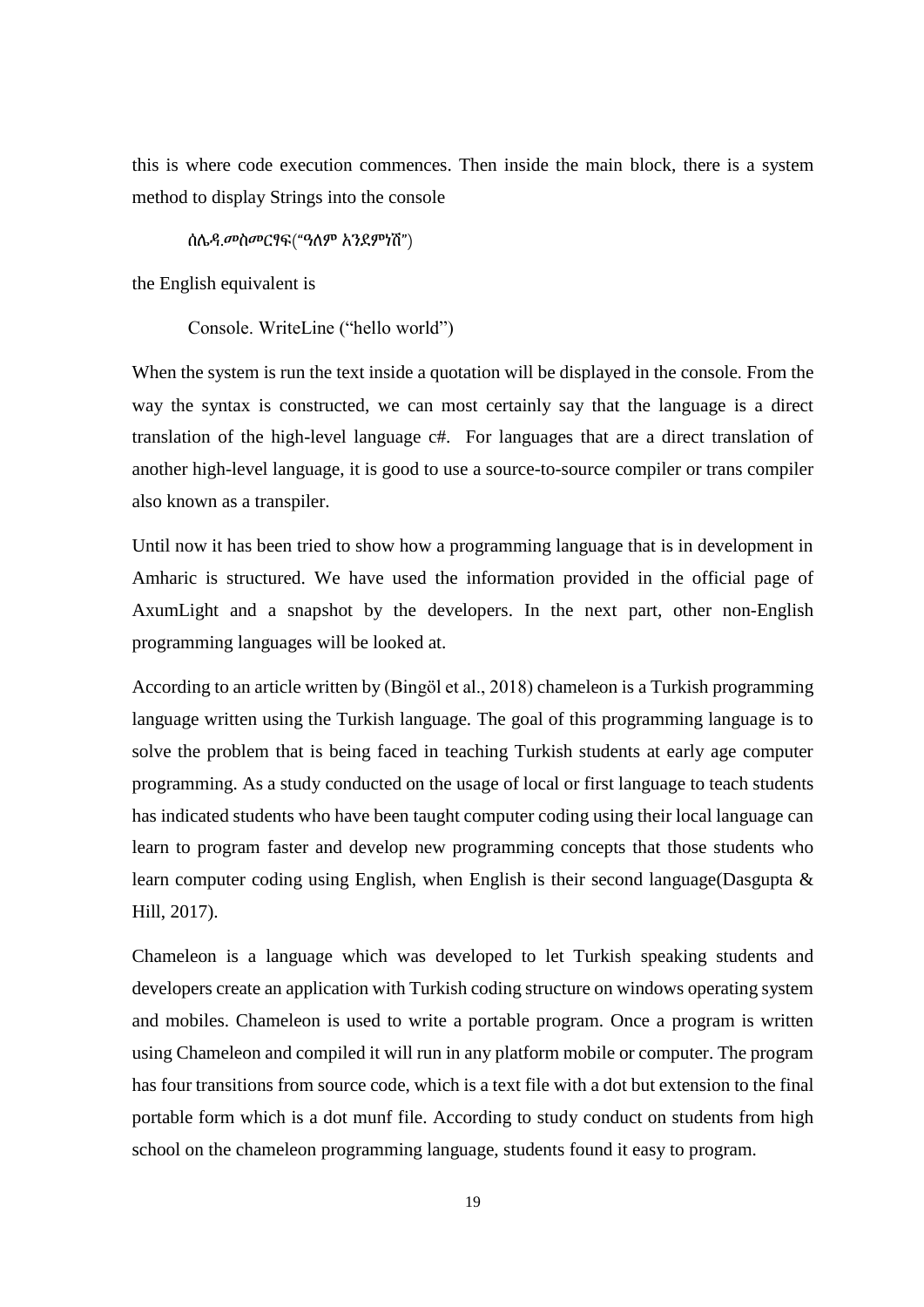Here is a sample source code as a figure taken from (Bingöl et al., 2018). For readability purpose the sample code is written in its English form.

```
Class Hello
{
       Function start ()
        {
               Print ("Hello world with chameleon")
       }
}
```
In the above code snippet, the first line is a class declaration

class Hello

the third line is the main function which is where the programs start execution

Function start

Then print will display the text inside quotation on the command line.

Like Chameleon, there are a couple of programming languages designed in Arabic. The most notable ones are قلب roughly pronounced as QALB and ARABIAN. QALB which means heart in English is an Arabic programming language developed by Ramsey Nasser that fully uses Arabic keywords(Nasser, 2012). QALB is a programming language that explores the human role in coding. It is implemented using JavaScript.

ARABIAN is a programming Language that is designed using the Arabic language as the base for the keywords in the language. It is a simple and imperative language, designed for educational purposes. The syntax in the language is emphasized on efficiency and simplicity. There is no dynamic storage allocation and parameter passing happens using value and references. The Language shows Compilation and runs time errors in a simple and understandable Arabic language. The evaluation on the design showed that simplicity and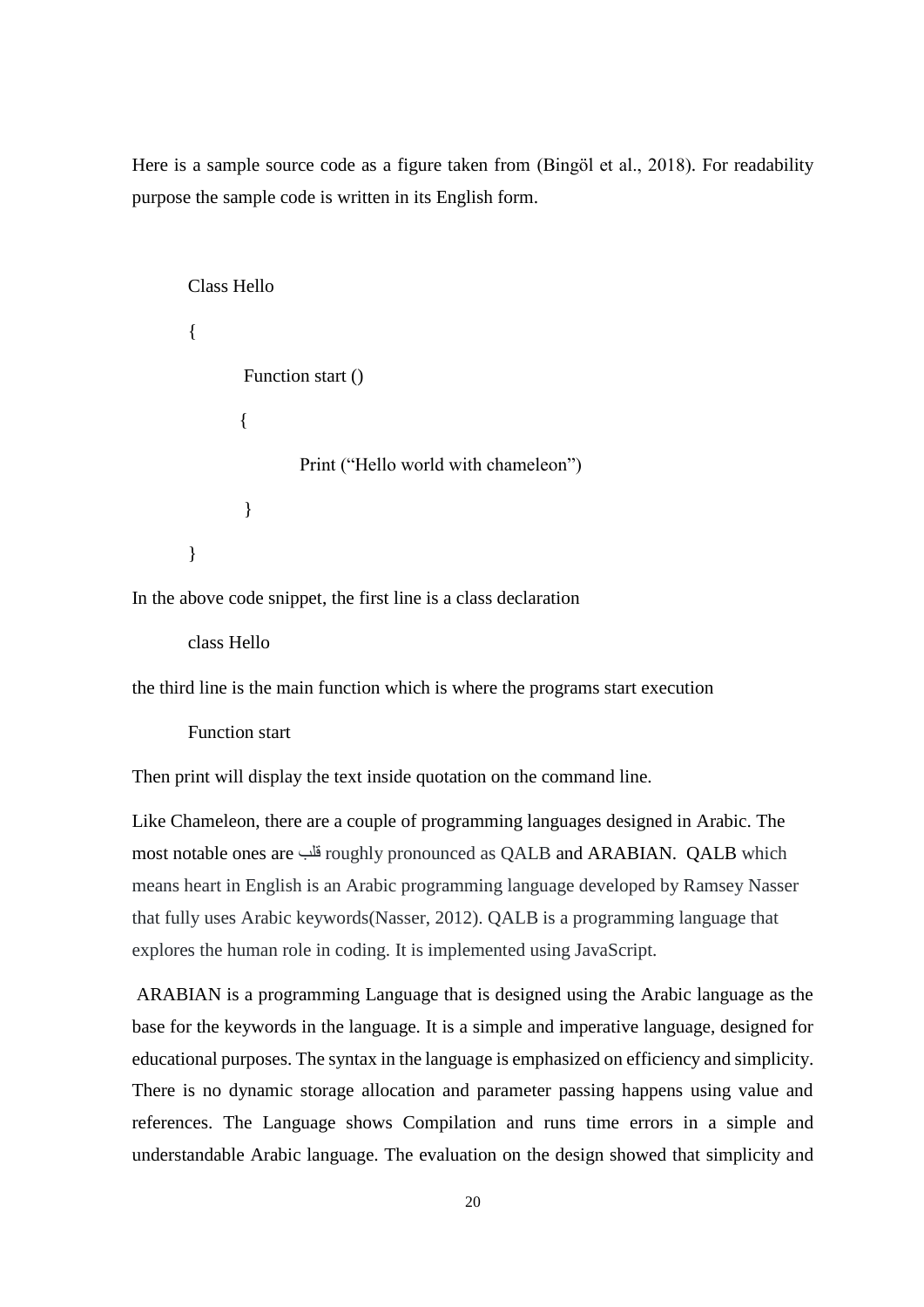efficiency were achieved by removing the parts which will be inefficient in the implementation of the language as well (Al-A'Ali & Hamid, 1995).

There are some programming languages that are developed using the Spanish language. Some of them are GarGar, Latino, RoboMind, and Tango. GarGar is a procedural programming language based on the Pascal for learning purpose. Latino is another programing language with a syntax based fully on the Spanish language (Zegiestowsky, 2017). These programming languages are not the purview of this review.

Tango is another programming language that is similar to that of the above-mentioned programming languages. This programming language like any other non-English programming languages is aimed at solving the language difficulty in writing programs using languages with English based keyword. The language is designed to make programming easy and effective for the Spanish speaking society. The language includes Spanish language accents and also uses cross-compilation to java to generate codes. Tango requires java to be installed on the computer in order to use it (Zegiestowsky, 2017).

Tango differs from the Latino and RoboMind in three basic ways. First Tango supports usage of special characters, it supports accent markers and tildes in both the keywords and other language parts. The second difference is that it uses Transcompiler. That is the languages source code will be translated into Java source code which facilitates simple installation and usage. The language generates a java executable file. For tango to function properly there must be a stable version of Java to be installed in the system. The final difference is that the languages keyword has a java like flavour.

#### Similarity between Java and Tango

Java version

*public void func\_name (int param1, int param2) {…}*

Tango version

## *func func\_name públic@ vaci@ (ent param1, ent param2) {…}*

English has also been a problem for students in China who wants to learn to program. Because students are new to English and the words are not familiar to non-native speaker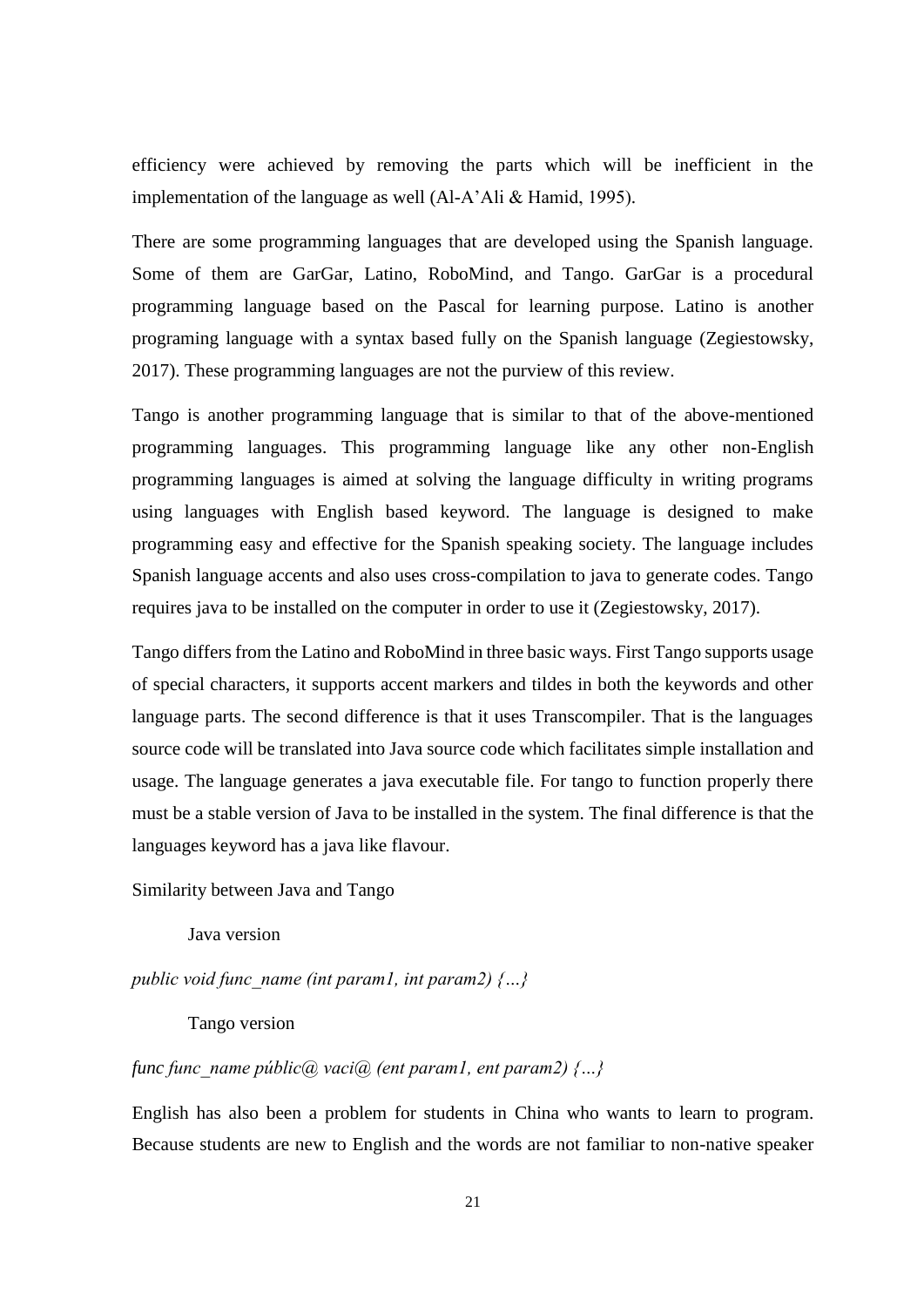made learning programming harder and took them too much time. This problem is prevalent mostly to young students and programmers who don't have exposure to English. There are millions of experienced programmers in China who program using English.

There are different programming languages designed using Chinese language as the base for the keyword. Some of the major programming languages that are common among novice Chinese programmers. Basic Chinese programming language is a name given to a different version of the basic programming language. It was developed in the 1980s. The other programming language is ChinesePython which is the Chinese version of the well-known programming language. The other programming language used to develop 3D animation and game is Mama. Mama was designed to help young students engage in the animation and game development world using their native language.

The other programming language that uses chinse language is RoboMind. RoboMind is a programming language that is available in many different programming including Chinese. RoboMind is an educational programming environment that has its own scripting language that teaches the student to know the basics of computer by developing a simulated robot.

Eyuyan literally translated as "Easy Language" is one of the rare programming languages in China which uses Chinese characters and punctuation fully. According to its creators "Easy Language" is a functional development tool. This language was created by a person name Wu Tao.

Eyuyan start as a free programming language that can be used by everyone but after the internet revolution in China, i.e. after the coming of Baidu, Alibaba and Tencent, Wu started charging for the IDE (Integrated Development Environment). The language even if it charges its users it helped the test integrity on the Chinese language compatibility with modern technology.

But Eyuyan (Easy) Programming language has also a drawback that affected the usage of the language. This programming language wasn't just developed to write programs that are legal, it was also used to write hacking tools and game cheating scripts. The reason for that is the language has a powerful library. This has opened the gates to write malicious programs. Most online tutorials written for this language teaches "account stealing tools", like the Chinese version of w3schools (Zhang, 2017).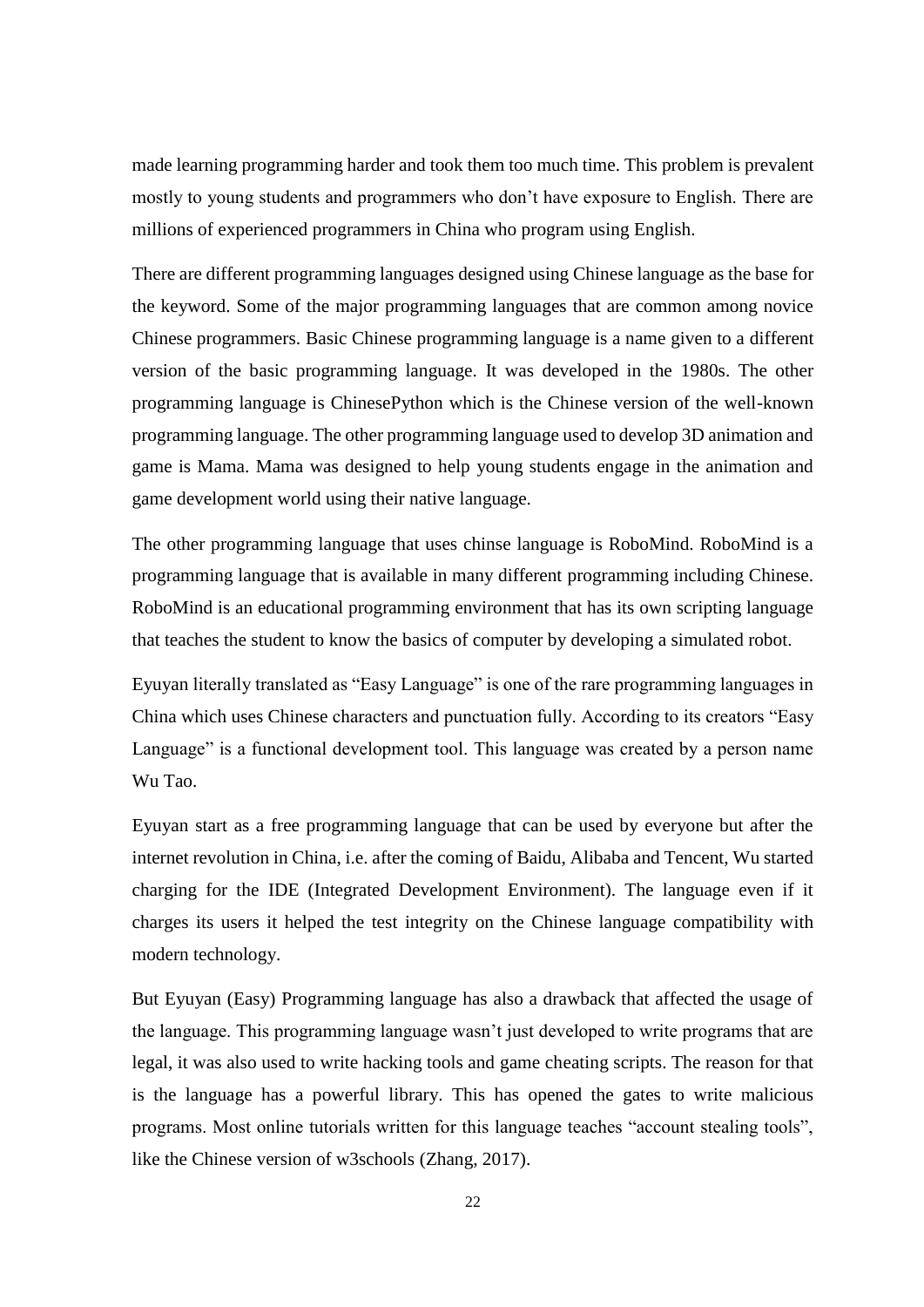Chinese python is a programming language that is a bit different from the above mentions programming languages. The reason is that Chinese python is a Chinese translated form python 2.1.3 programming language. This language contains Chinese translated python keywords. In addition to that, it is possible to use Chinese characters for variable names and pythons' built-in functions can also be operated in Chinese.

All the above mentioned Non-English programming Languages were aimed at solving the problem that has been faced by students of different level when it comes to computer programming. All the aforementioned languages achieved simplicity, easy understandability and development of their respective countries' language in technology.

### **2.5 The Amharic(**አማርኛ**) Language**

Amharic is the official language of Ethiopia, which belongs to the Semitic language groups. Next to Arabic Amharic has the largest speaker in the Semitic language group (Gezmu et al, 2018) Even if the Amharic language was in use in Ethiopia for a long period of time its availability when it comes to the technology related area it is surprisingly not good. The use of the language in computers and mobile phone is rare. There are not a lot of study on the Amharic languages but it is stepping up in recent days. Researchers in a university tried to study the application of Amharic language in different areas like Amharic character recognition, Amharic speech recognition and so on. There were different studies on natural language processing on Amharic and Amharic letter recognition. This thesis focuses on the application of Amharic language in the design of programming language.

## **2.5.1 Amharic characters**

The Amharic language has 33 characters and each character has 7 making the basic letters to 231. Which is quite a lot number of letters. The Amharic orthography contains inconsistency, where some letters represent the same phoneme or have the same pronunciation. The overrepresentation phonemes or the user of different letters to represent the same phoneme is because the Amharic language is descended or evolved from Geez and in Geez the letters that are redundant in Amharic represent different phonemes (Negesse  $\&$ Ado, 2016). This representation of redundant letter for the same phonemes makes a word in Amharic to be represented in a different collection of letters but with the same pronunciation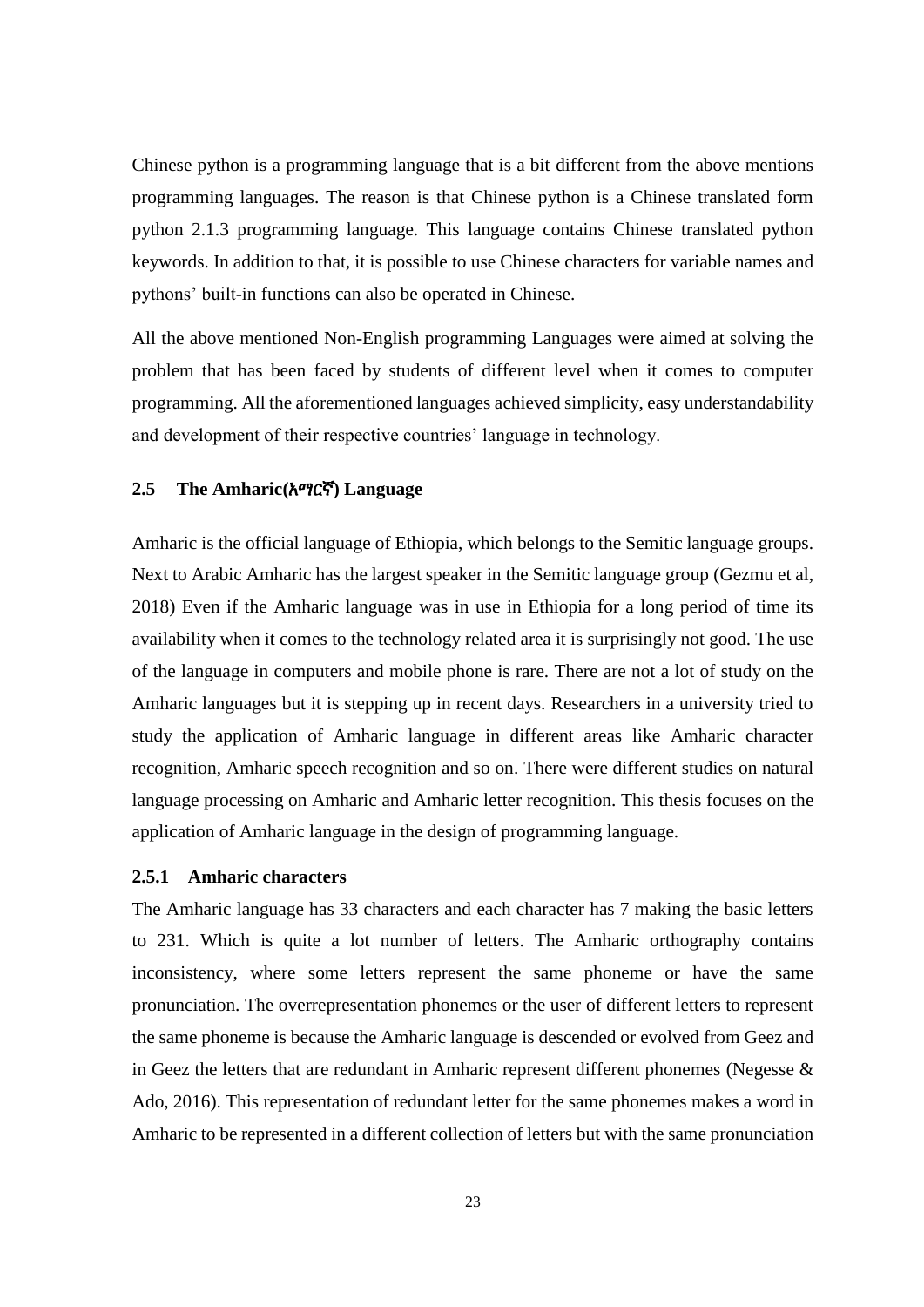and meaning. For example, the Amharic equivalent for the English word 'work can be represented in two ways one as ' $\mu$ ' or ' $\hbar$ C'. The two Amharic words have the same pronunciation and also have the same meaning. In Amharic, unlike English there are no cases, there is only a single case. Amharic language in addition to the 231 characters Amharic also has characters that are the production of the fourth form of the base characters. These characters make up part of the Amharic words and are also part of the Amharic Unicode in the Ethiopic block.

#### **2.5.2 Geez numbers and punctuation**

Even if the number used in Mathematical calculation and another day to day activity of the people is the Arabic numbering system which represents numbers that range from 0 to 9, Amharic also uses Geez numbers to represent numbering, years and other. The Geez numbers, unlike Arabic numbers, don't start from 0, it starts from 1, which is represented by ፩.

There are also punctuation marks used in the Amharic language. There is word separator ':' punctuation mark now a time they are replaced by space. There is also punctuation used to separate lists like comma which is designated by '፣'. Punctuation marks are not used in this language design because punctuation tends to affect the readability. The only Amharic punctuation mark that is used in the grammar is a statement terminating symbol in Amharic which is represented by ':'. This symbol is used to write a multi-line comment

## **2.6 Context Free Grammar**

Context Free Grammar is a more powerful method to describe languages. It is used to describe features like optional substitutions, features that are recursive in nature and others.

The basic definition of context-free grammar is given below

A grammar consists of a set of production which is collection of substitution rules. Each rule appears as a line in the grammar, comprising a symbol and a string separated by an arrow. The symbol is called a variable. The string consists of terminal symbol which comprises variables and other symbols. The variable symbols often are represented by capital letters. The terminals are analogous to the input alphabet and often are represented by lowercase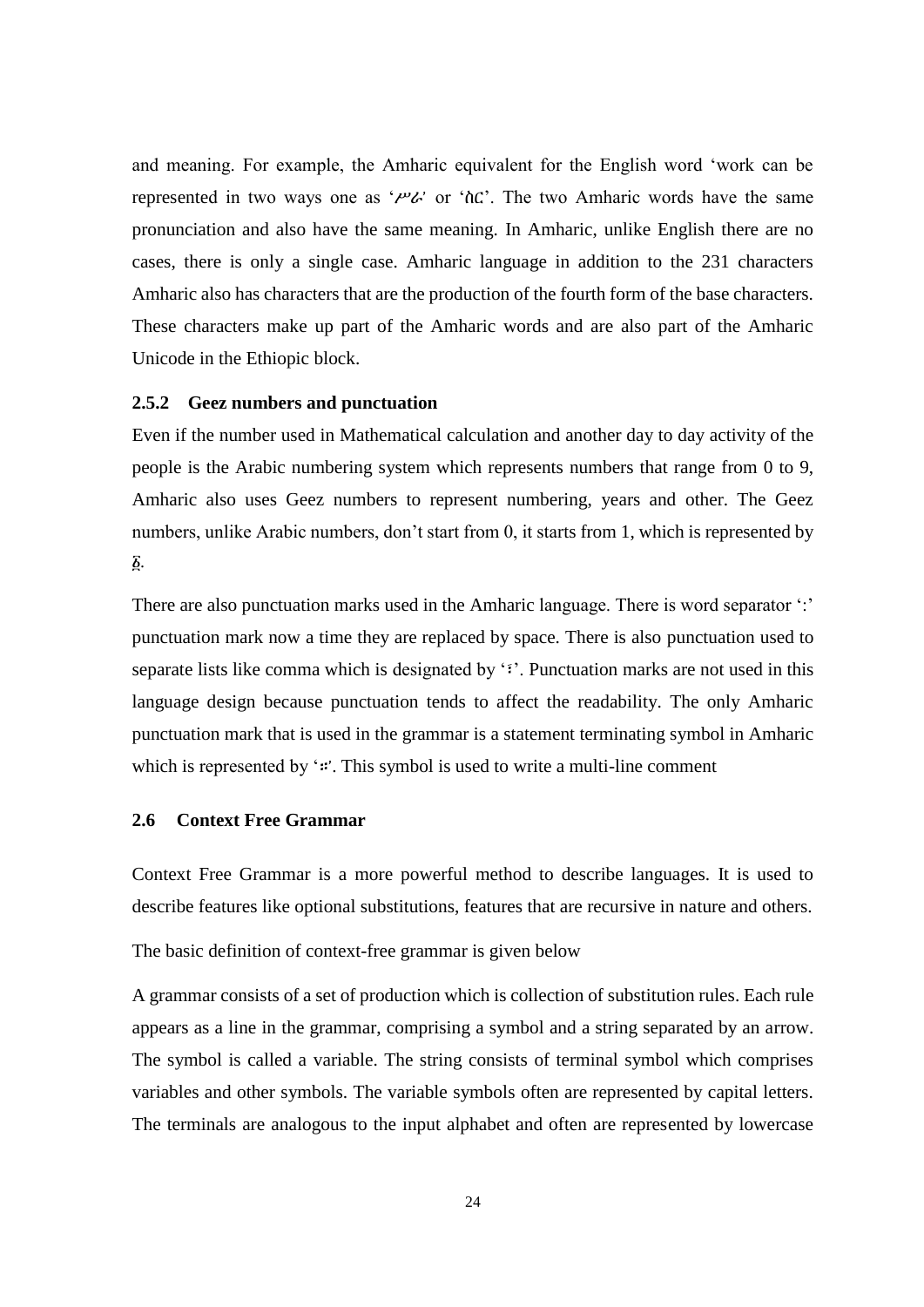letters, numbers, or special symbols. One variable is designated as the start variable. It usually occurs on the left-hand side of the topmost rule (Sipser, 2012).

Context-Free Grammar is a set of production rules to generate a word. It consists of the following components

- A set of terminal symbols, which are the characters of the string of the generated word. This symbols as the name indicates are terminal. They will not be part of the substitution.
- A set of Non-terminal symbols, these are placeholders for the terminal symbols. Non-terminal symbols will be replaced by a pattern of terminal symbols at some point of the production.
- A set of productions, which are rules that guides how the non-terminal symbols will be replaced by a terminal symbol or other non-terminal symbols
- A start symbol, which is an unreplaceable non-terminal symbol that shows the start of the grammar.

The purpose of context-free grammars is providing rules from which a syntactically valid string is generated

Each rule in production takes the form  $X \rightarrow \gamma$ 

Where X is a non-terminal symbol and  $\gamma$  represents a set of the terminal or non-terminal symbols (possibly empty)

A representation of an arithmetic expression using context-free grammar definition is given below

expression *→* number

expression *→* expression

expression *→* expression + expression

expression *→* expression - expression

expression *→* expression / expression

expression *→* expression \* expression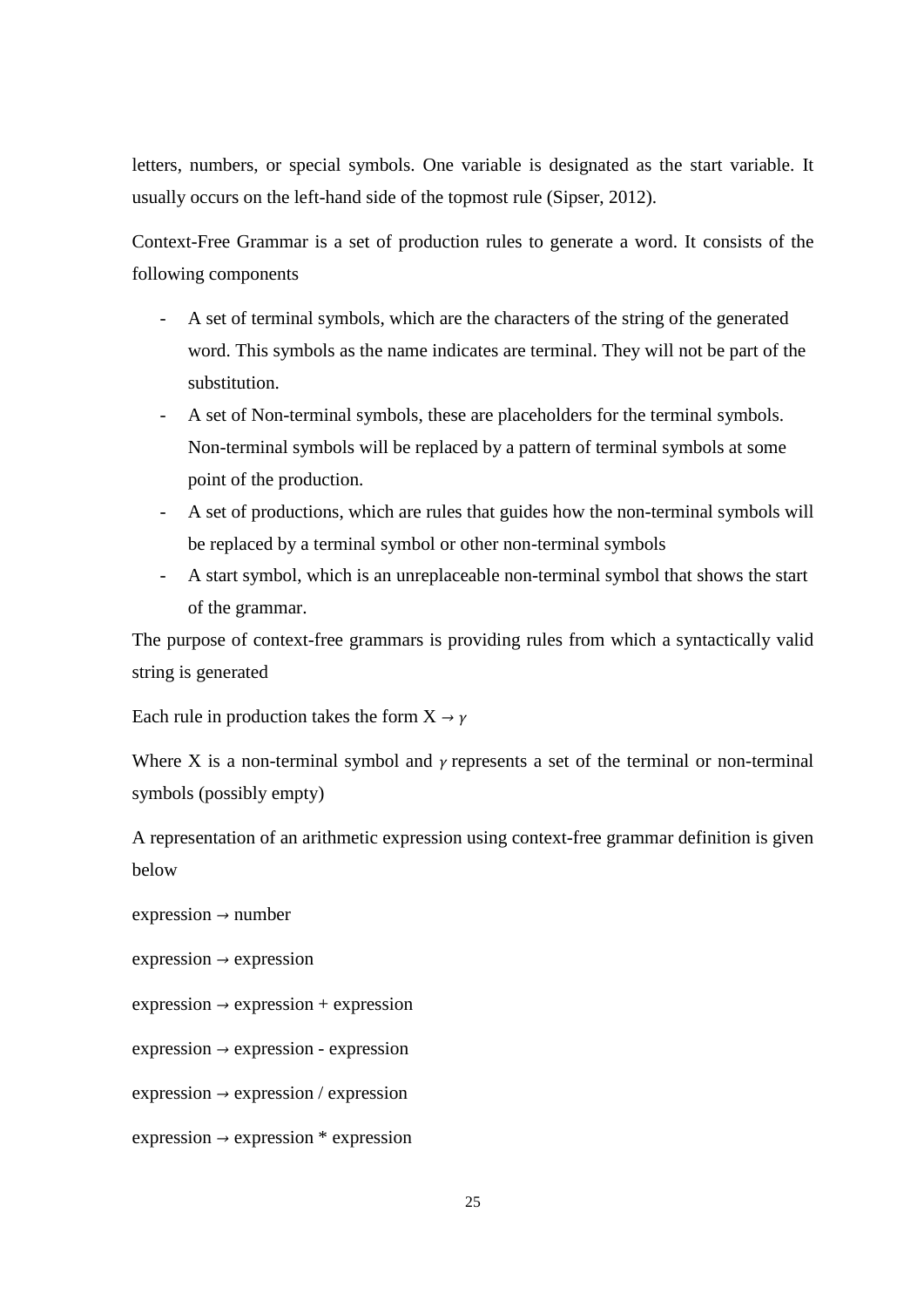Here the terminal symbols can be identified as  $(+, -, /$  and  $*)$  whereas the non-terminal symbols are expression and numbers. The first production rule used in the above snippet states that expression can be replaced by numbers, we can also define a number as a list that contains the number 0 up to 9. In the above production rule, an expression can also be replaced with another expression.

## **2.7 Extended Backus–Naur Form**

Extended Backus-Naur form is similar to that of Backus-Naur form with a little modification. A context-free grammar was used in a programming language for the first time in the design of ALGOL60 programming language by Backus. It was named Backus-Naur form, after the members of the ALGOL60 committee John Backus, who previously was involved with Fortran and Peter Naur. BNF, unlike context free grammar, doesn't have a large set. Some of the changes in BNF

Arrows '->' to '::='

Non-terminals are written surrounded by angle brackets <NT>. This is different in Extended BNF which writes both terminals and non-terminals as they appear without angle brackets or quotations.

Terminals or non-terminals with the same head are grouped by a vertical bar '|', like 1|2|3|4

Extended Backus-Naur Form is a notation to describe the syntax of a programming language. Syntax shows the way to write features in a given programming language (Feyman, n.d.). Different programming languages do have related but different syntax. A program written using a syntax of one programming language cannot be understood by a compiler of another language. The control forms in EBNF are sequence, decision, repetition, and recursion.

The extensions in EBNF are

'\*' Kleene star: means zero or more occurrence

'+' Kleene cross: means one or more occurrence

'?': means zero or more occurrence

Use of parenthesis for grouping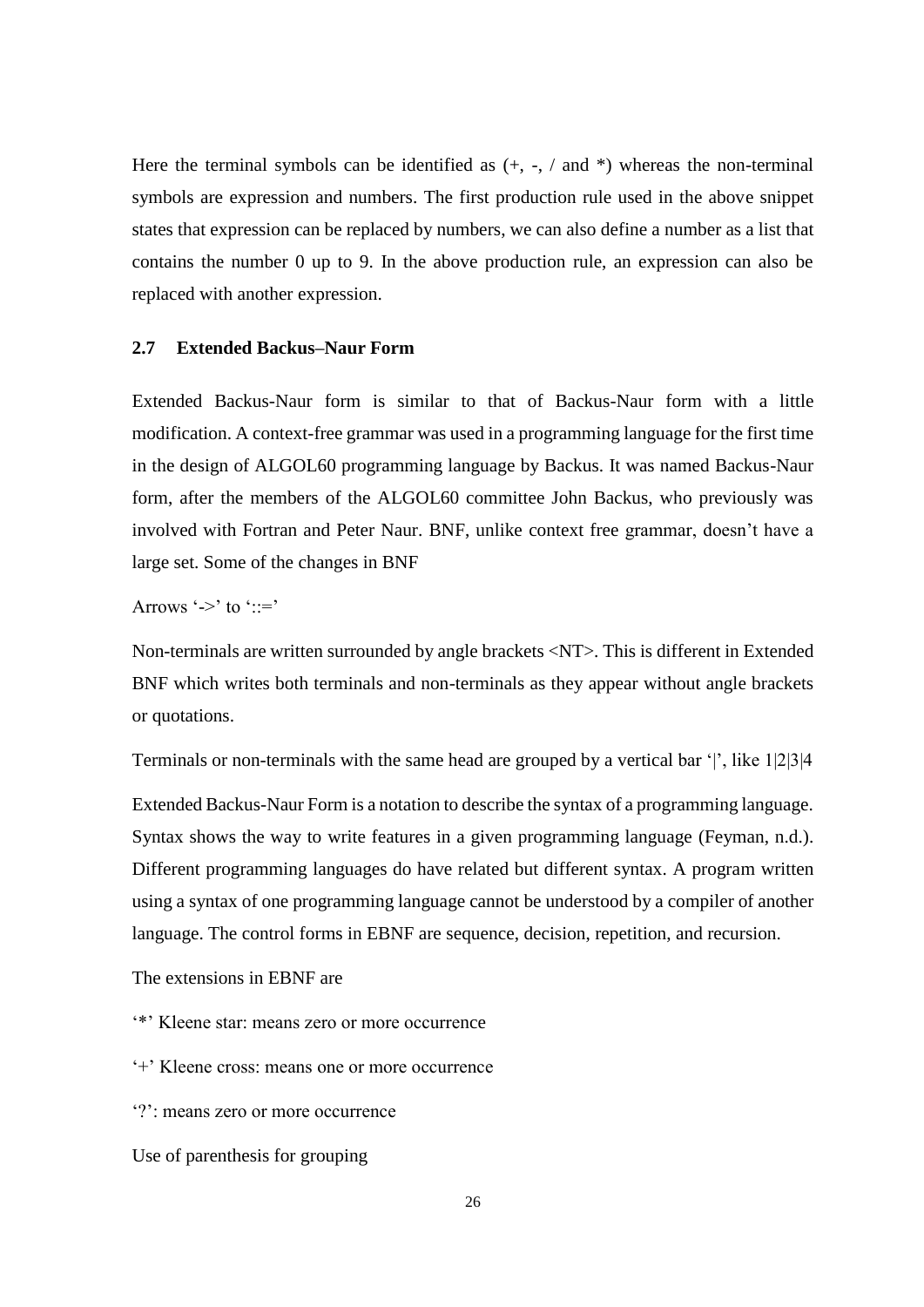#### **2.7.1 EBNF rules and descriptions**

An EBNF is an order list of EBNF description. Each EBNF rule like Backus-Naur form has three parts: left-hand side, right-hand side, and separator. The separator can be::=, = or  $\leq$  and it can be read as 'is defined as'

> $LHS:: = RHS$  or  $LHS = RHS$  $LHS \leq RHS$

In this paper the equal separator is used.

Following is an example of integers in EBNF

EBNF description: integer

digit =  $0 | 1 | 2 | 3 | 4 | 5 | 6 | 7 | 8 | 9$ 

integer =  $[+]$  -] digit {digit}

### **2.8 Design Principles**

In early times due to the scarcity of memory and speed of the machine are slow the primary worry of programmers was speed and memory usage. This principle is called the efficiency of execution. This criterion still matters because as the programmer gets bigger the execution tends to slow. So, designing a programming language with better efficiency for execution is appealing for programmers. In this section, principles of programming language design are included

In most programming language abstraction is a principle of avoiding details. Abstraction is a way that helps avoid something's to be described or written more than once. It is a way to avoid recurring patterns. Most languages support different unit of abstraction (MacLennan, 1986). In object-oriented language class and method is the common unit of abstraction. On the other hand, for functional programming language, the unit of abstraction are functions or procedures. Abstraction will also help with simplicity, readability, and writability of a programming language by avoid repetition of concepts.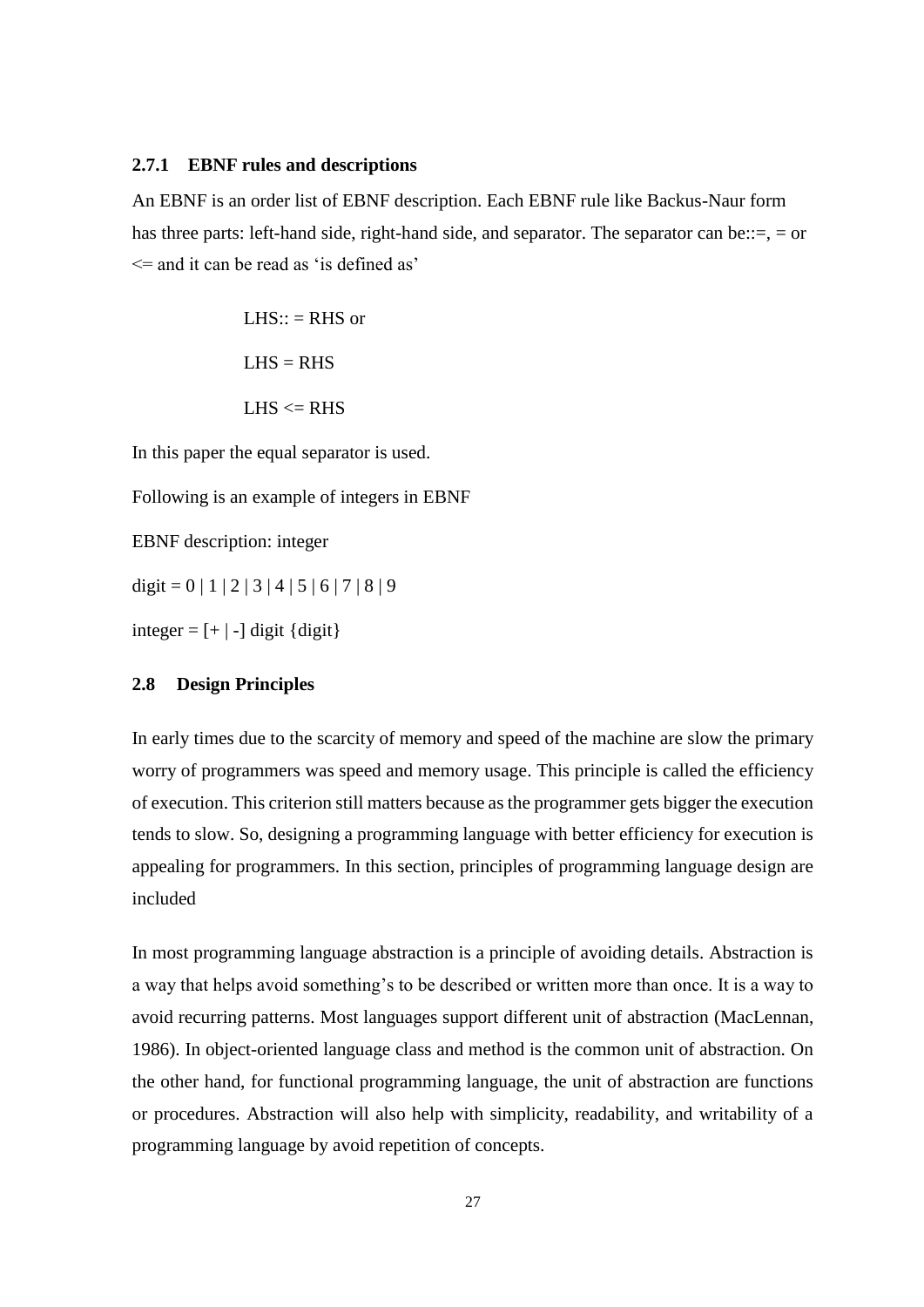A programming language should be efficient. The efficiency of a programming language can be described as the ability to allow translators to generate efficient executable code. There are different design decision that helps in creating an efficient programming language. To have an efficient executable code for instance programming language designers choose static data type typing. Having a statically typed data will help speed up the run time because there is no need for checks during runtime since the types of data are checked by the compiler. On the contrary using dynamic typing like python does will force the runtime to check the type. This cause execution to be slow.

Efficiency in addition to creating efficiently executable code can also be defined as programmer efficiency. The ability of a person to easily read and write programs in the language also determine the efficiency of the language. How easily can a programmer express a complex structure using small number of constructs. How concise is the syntax of the language? These traits also contribute to the efficiency of a programming language (Louden & Lambert, 2011).

Integration of programming features is also another issue when designing a programming language. How well programming language features are integrated is known us regularity. When a programming language allow greater integrity among constructs means there are less restrictions. Regularity has three aspects generality, orthogonality and uniformity. Orthogonal design allows programming constructs to be combined with no or minimum restrictions. Uniformity of a programming language design means similar constructs must look and function similarly and different constructs must look different and function differently.

The last principle included in this document is extensibility. Extensibility is a programming languages ability to allow users to add features. An example of extensibility in programming language is to define new data types and new operations(functions). There are few programming languages that allows users to add new syntax and semantics. Lisp is a programming language that allows programmer to add syntax and semantics in addition to adding functions and data types.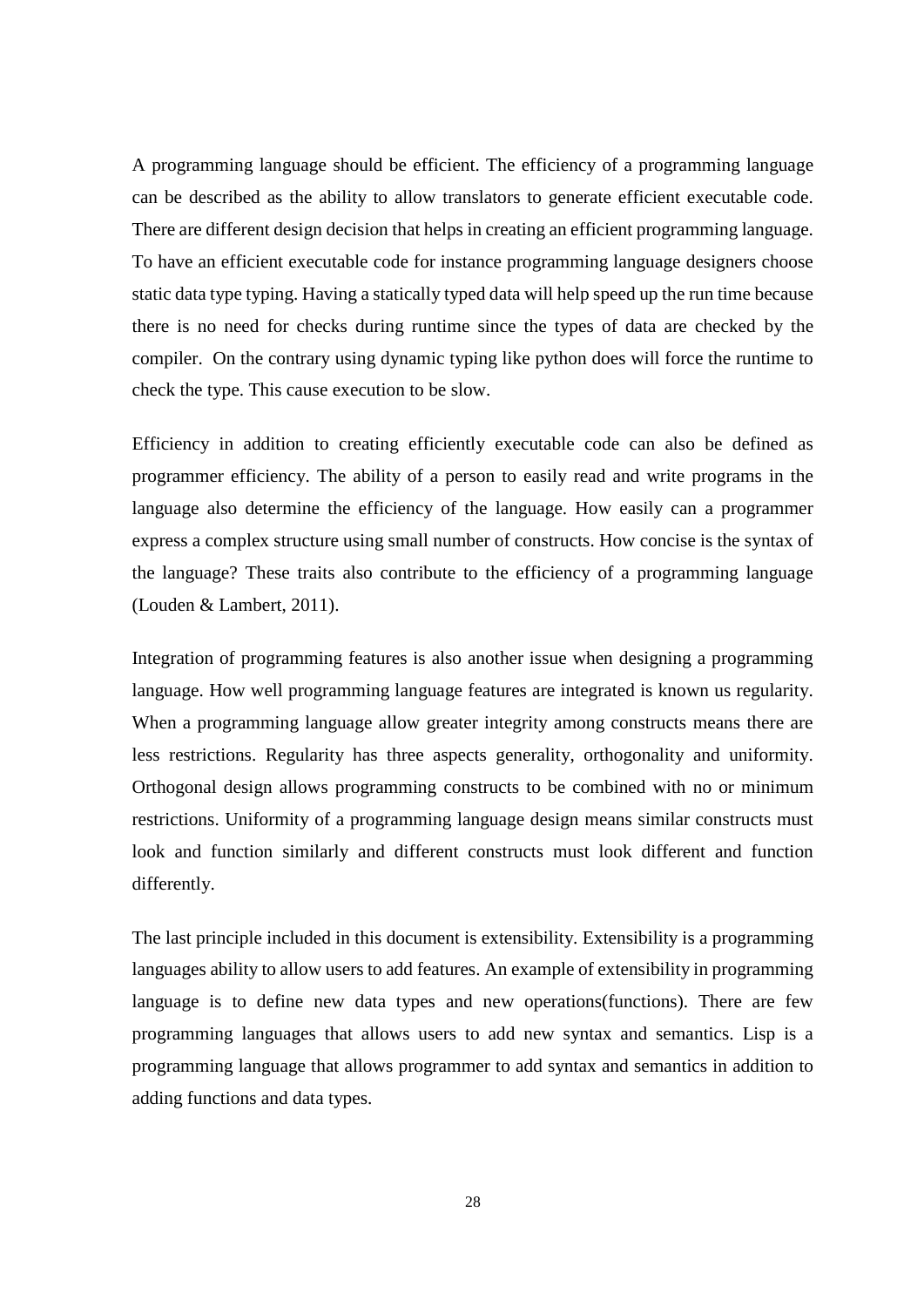# **CHAPTER 3 DESIGN METHODS AND APPROACH**

#### **3.1 Tools and Methods**

#### **3.1.1 ANTLR (Another Tool for Language Recognition)**

Parsing is an important part of compiler design which is an area of study in universities. But writing parser by hand is of a tedious and error-prone process (T Parr & Fisher, 2011). To solve that problem there are different and effective parser generators. In this document, a language recognition tool named ANTLR (Another Tool for Language Recognition) is used to generate the parsers, laxer and other necessary data. Here this ANTLR is used to check the validity of the grammar, the generate code is not used to implement the prototype of the parse or laxer. The sample tokenizer and parser has been written by hand so that to only include the parts that we need.

ANTLR v4 is a computer-based language recognition tool. It generates a parser by taking a grammar as an input. The tool will read the grammar which is a structed text file written by using a meta-syntax notation called Extended Backus-Naur Form (EBNF), process it, execute and translate it (Terence Parr, 2013). It is written in java and generates a parser and Abstract Syntax Tree (AST) of the grammar. ANTLR generates an LL (\*) parser for a given grammar.

It also provides syntax highlighting and syntax error checking mechanism to make sure the grammar written complies with standards and doesn't cause problem during translation. The other nice feature utilized from ANTLR is its Live grammar interpreter for grammar preview. This feature provides a preview of how the grammar reacts to a given data.

LL parser is a top down parser for context-free grammars. The parser parse form left to right, performing leftmost derivations.

ANTLR has been used to parse twitters search queries which host more than 2 billion queries a day. The other major use of ANTLR is in NetBeans IDE. NetBeans IDE uses ANTLR to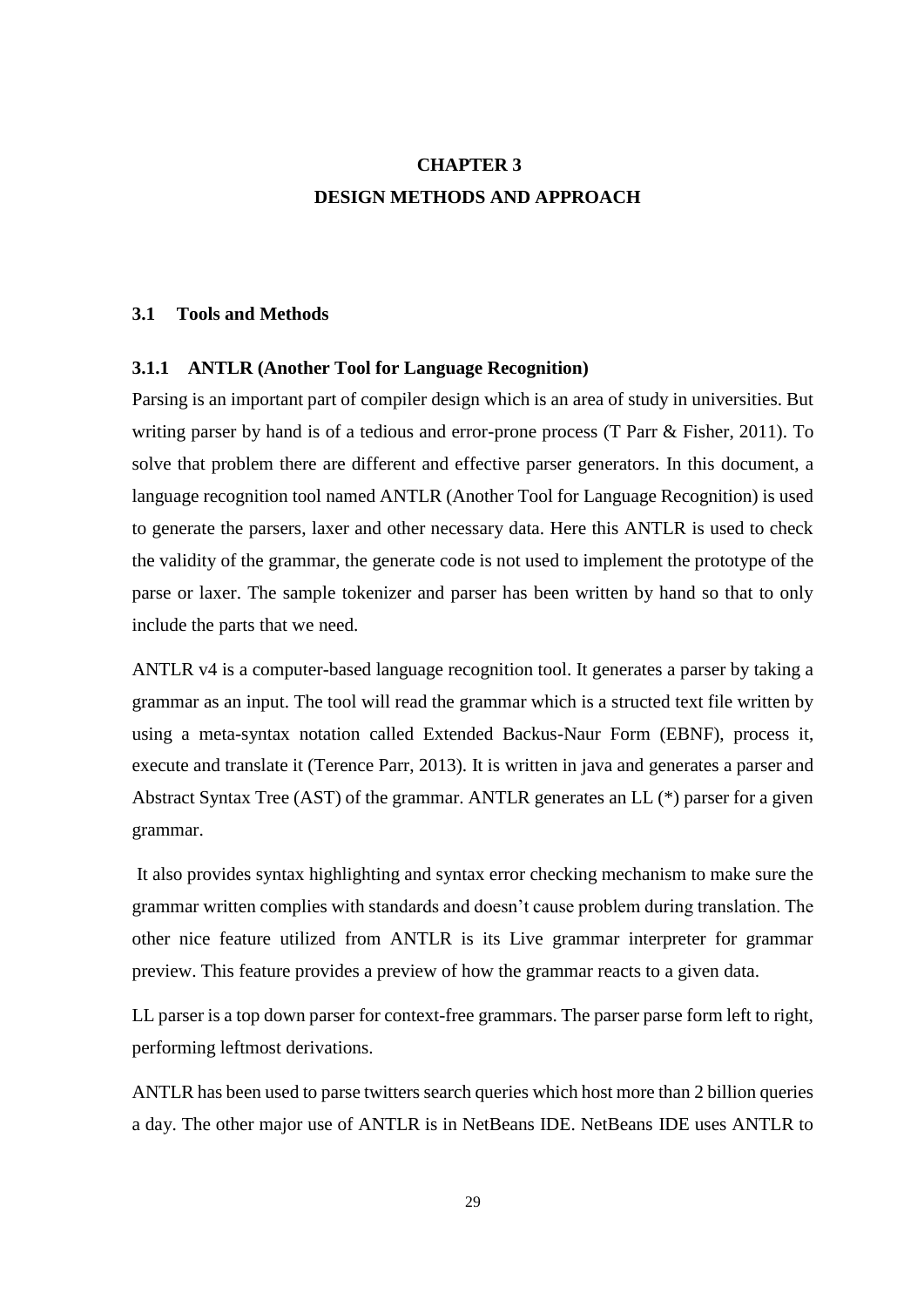parse C++. It has a feature that can be used to test the grammar. ANTLR notifies errors that could cause problems when the grammar is translated to parser.

ANTLR v4 deals with left recursion correctly unless it is indirect left recursion. Examples of a grammar with indirect recursion is given below

leftRecurssion: indirectRecursion;

indirectRecursion: leftRecurssion

This type of grammar is using indirect recursion which is confusing during translation. To avoid any confusion that happens because of indirect recursion it has been decided to not use indirect recursion.

The other issue that has been handled by ANTLR v4 is arithmetic precedence. Dealing with arithmetic precedence is confusing and error prone. For instance, in the int  $x = 4 + 5 * 6$  the value of x can be different depending on how the compiler gives precedence. The value of x can be either 54 if the addition operation precedes the multiplication operation or it can be 34 if it is done in the reverse. The grammar has been written in a way it follows usual mathematical arithmetic operation precedence's. the grammar also deals with operation of equal precedence. The precedence and the syntax tree of arithmetic operation are shown in in the next chapter.

#### **3.1.2 Grammar**

ANTLR uses grammar written using Extended Backus-Naur Form as input. The Grammar of the language used latest standard so that developers who intend to use the grammar can use it without major modifications (Tio & Niekerk, 2001). Extended Backus-Naur Form has been used to write the grammar language. The Grammar defines all necessary rules of the language. The complete production rules of the language is given in Appendix 1.

The grammar of the language has been tested by using ANTLR. Data's has been given to the grammar and the generated parser and laxer has checked the data's conformity to the syntax of the language and a syntax tree has been generated to who the hierarchy of the tokens in the given sample source code.

The grammar for the Amharic language is a two-part file. The first part of the grammar is a parser grammar which contains the necessary symbols and the production rules. All the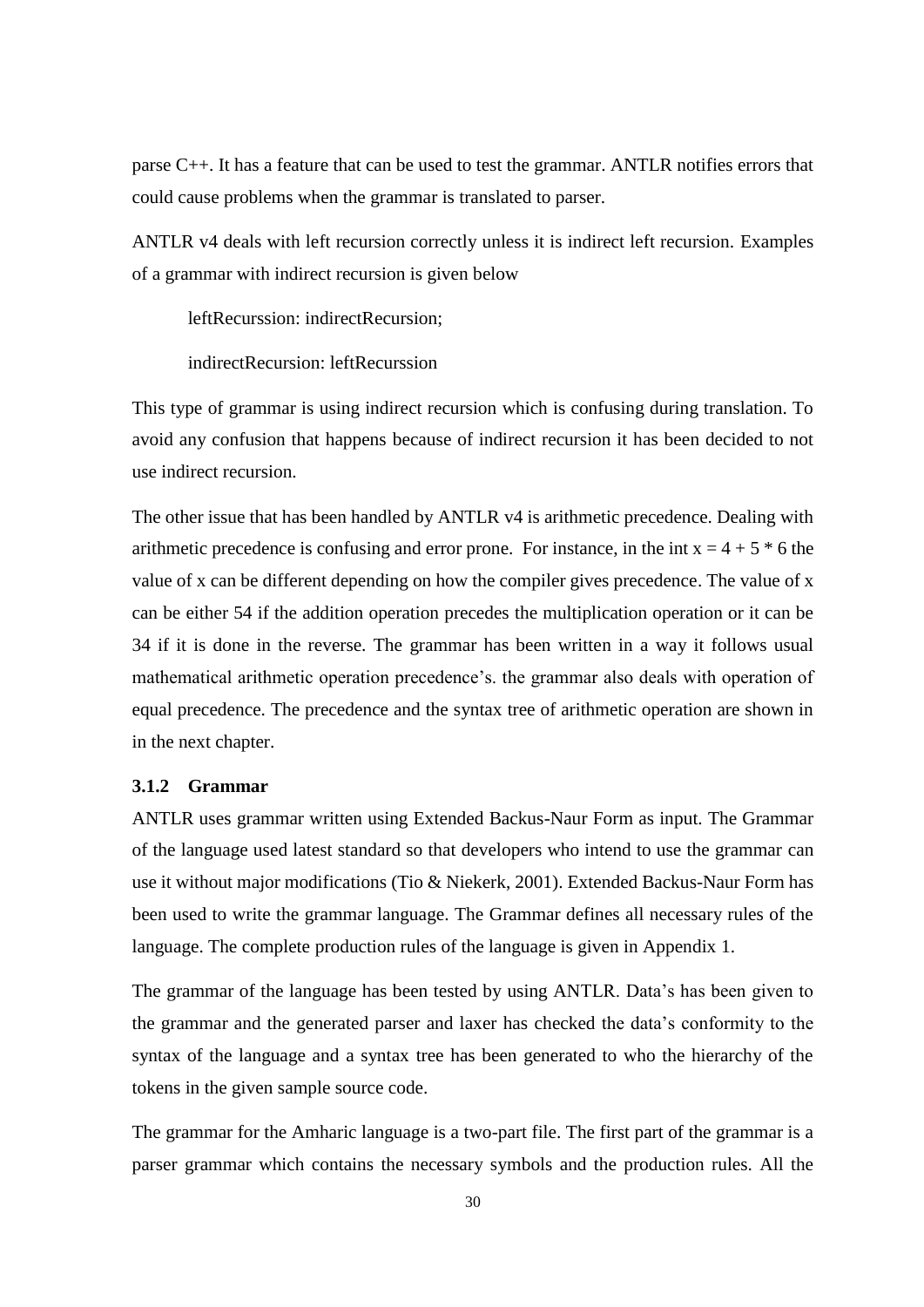grammar rules are included in this file. The second part of the file is the lexer grammar which contains the keywords and all the literals. The file is separated for clarity purposes.

## **3.2 Design of the Language**

There has been a design decision that has been taken when designing this Amharic programming language. The design decisions are made to make the language as simple as possible as it is meant for beginners. In addition to simplicity, the language decisions are made to make the language resemble widely used high-level languages. Due to the fact that most of the widely used programming languages are high level and to make the transition to other languages smooth, the language designed here is also a high-level language. The language is an object-oriented language, by which students are able to create objects of different properties and operations. Because it is an object-oriented language it will introduce students to widely known programming language concepts and help understand other objectoriented programming languages easily.

The language gives due considerations to students who are in lower grade who don't have the chance to learn English, those who don't attend school but want to learn programming without the need to wait to learn English first and for computer science students who want to research in using Amharic language in technological-related areas and also develop advanced Amharic programming languages with great capabilities. The language is supposed to be implemented to only windows operating system. The reason behind it is that almost all computers that are available in schools at this time run windows. Since this is a programming language most lower grade students can be easily familiar with. After the first version of the language is implemented, the next version will include portability.

It has been tried to make the language as simple as possible. When we talk about simplicity it is to mean the language is easy to learn and easy to use. Even if we will talk about this part in detail later on, to reduce the complexity of the language access modifiers, modifiers, in general, are not included. The other thing is to reduce the hierarchy of class and minimize confusion among beginners' students' class and method recursion has been left out of the design. This will help avoid the confusion of stairs of class and methods to novice students. In order to make the language easy to learn, it has been tried to remove most the delimiters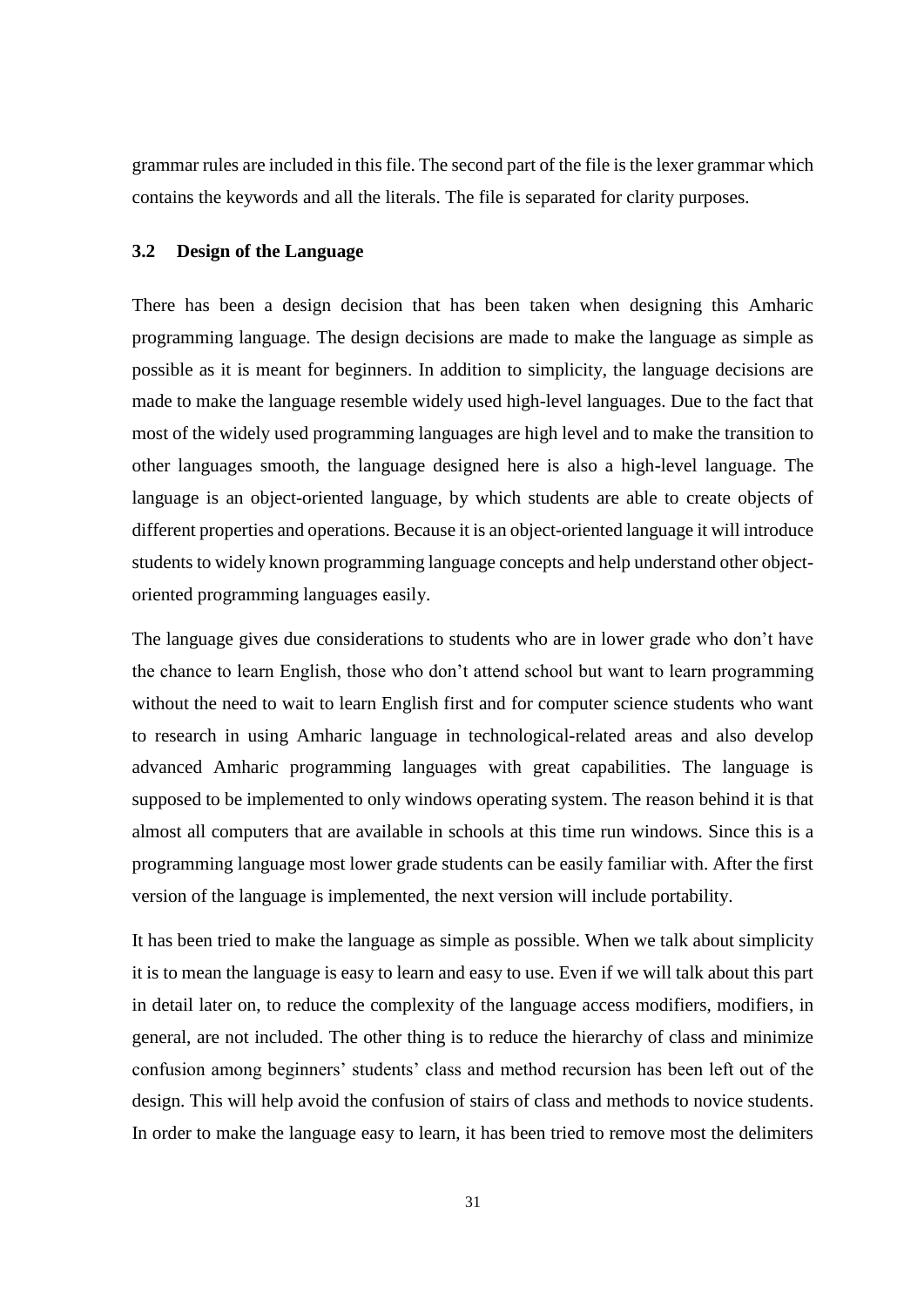available in most programming languages like Java and  $C_{++}$  and give it a python like structure without the colon delimiter used after block structures like method and if blocks. This will make the grammar clean and only include necessary tokens.

To make learning the program easy, it has been tried to reduce the number of keywords in the language. Making the number of keywords in the language smaller will reduce the number of concepts they have to remember when programming. The other design decision taken when designing the language was to avoid using the direct translation of keywords that are prevalent in a most programming language. The direct translation of keywords that are common in most languages doesn't make sense when it comes to the Amharic language. For example, if we take one of the keywords that exist in object-oriented programing languages 'class', is translated as one of this two Amharic words 'ክፍል' and 'መደብ'.

An attempt has been made to make the words as much as possible words that are common to most of the people rather than choosing words which are not common on day to day speech. This makes the keywords easy to remember and will guide programmers to make use of names that are familiar to others and easily understandable when writing class and methods. It has also been tried to make the keywords appropriate and relate to the meaning of the things they do. In addition to the familiarity of the keywords, there is also as objectoriented support of abstraction. That with a small number of keywords will help to write clear code and that will improve readability.

The regularity of a programming language is the other principle that is considered to be incorporated in this language. Regularity is a measure of language integrity. For a regularity to be achieved in a programming language features integrity should have a minimum of special cases or exception. Regularity can also be defined in layman's term as to how humanfriendly a language is. There are three aspects of regularity which are generality, orthogonality, uniformity. Generality is having closely related constructs in one general construct. Whereas orthogonality is the ability to combine constructs without unexpected restrictions. Orthogonality is the ability to use programming features with a different structure. The last aspect regularity is uniformity. Uniformity is a measure of how similarly looking are similar features. Similar items must have similar meanings and look similar and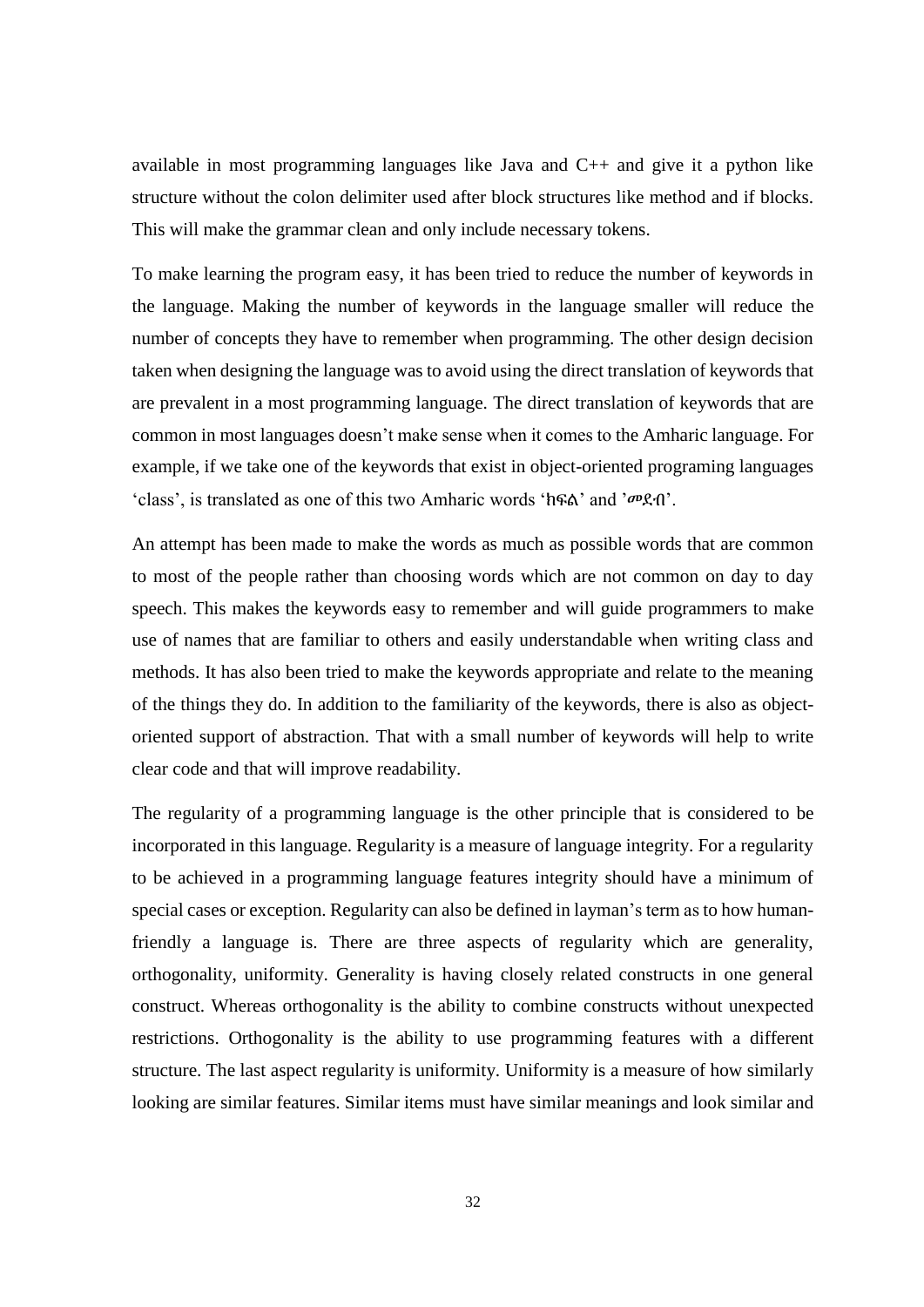on the other hand, different things must have different meaning and look (Louden & Lambert, 2011).

The other design decision taken was to choose between the two type of variable typing, static and dynamic typing. Dynamic typing is a process of assigning the data type of a variable at run time i.e. to create a variable a programmer only needs to include the name of the variable and the value of that variable. This to some extent reduces the programmers coding time. The other type of typing is static typing, this is when we give the type of a variable during declaration. Which means a programmer has to tell the compiler what type of data he wants and the compiler will handle the rest. To create a variable in this method a programmer will need to provide the compiler with the name of the data type, the name of the variable and the value of that variable. Even if using dynamic typing reduce the effort made by the programmer in this programming language static typing has been used. The reason behind it is it will help early detection of programming mistakes, help in creating more opportunities for compiler optimization. It also helps increase runtime efficiency by performing type check during compilation time.

The language also supports for increment and decrement operations. There are two different types of this kind of expression which are pre and post expression. The pre-increment and decrement operations are designated by a preceding ++ or – operator and an expression. This type of expression is evaluated before other expressions. The post-increment and decrement operations on the other hand have expression followed by  $++$  or  $--$ . This will shorten expressions which will otherwise make use of redundant operands to do a simple increment and decrement. This feature is added to make the language as simple as possible.

In addition to the afore mentioned reasons, as the language is intended to novice programmers or students it will teach them about data types and it will also help handle data type related errors before doing operation on the variable.

# **3.3 Construct Description**

## **3.3.1 Types**

Data types are a data which tells the compiler how to interpret and use a particular data. In programming there are different operation performed on a variable of a particular data type,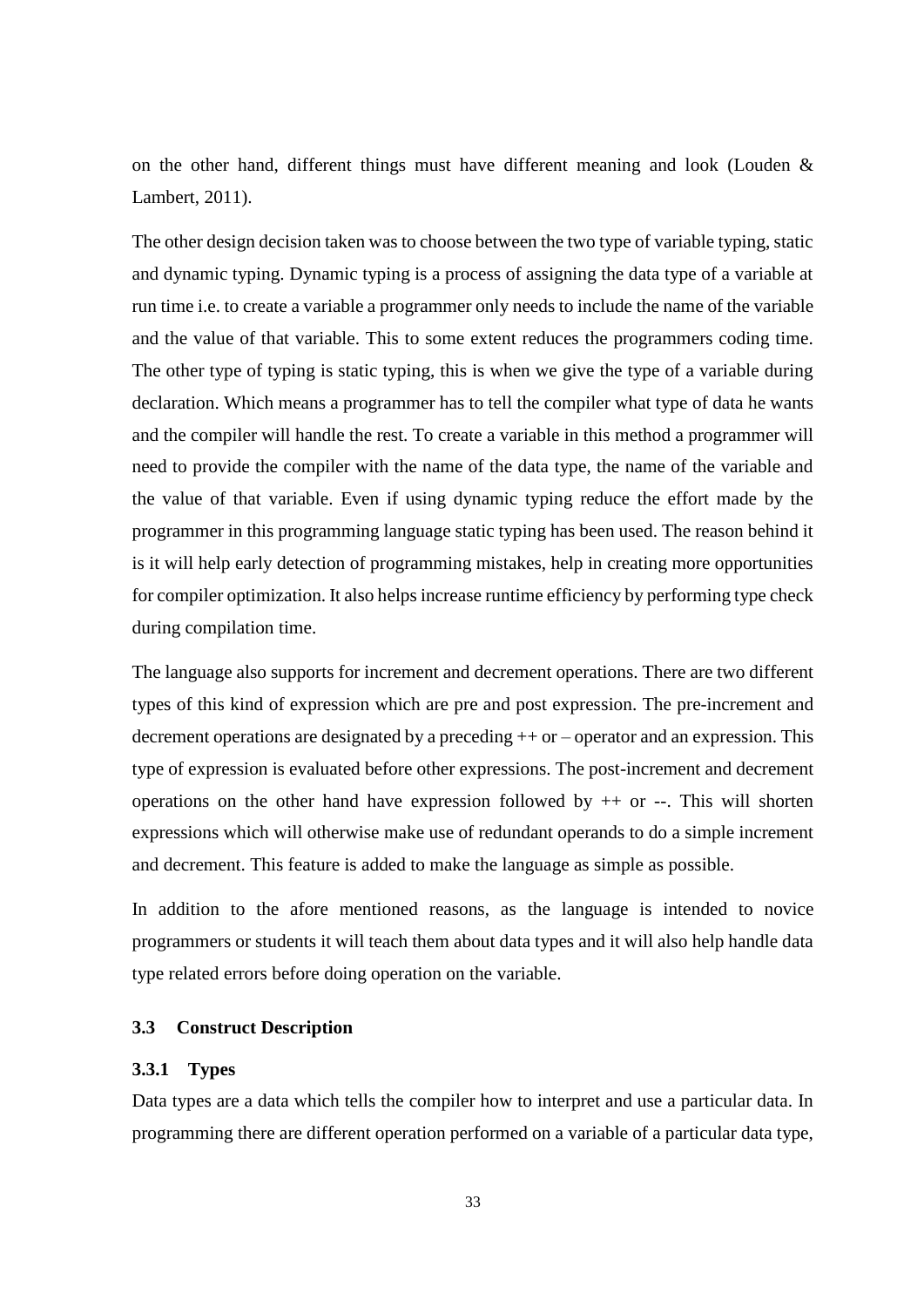because of that it is wise to tell the compiler what type of data it is dealing with. Telling the compiler what type of data it is dealing with will decrease the number of errors handling a compiler should deal with. There are three basic data types in this language.

Basic types (መሰረታዊ መደብ) Integers ቁጥር Float **Float** ነጥብ Boolean እዉነታ

These are the three data types. Each data type represents different data collections. Integers represent numbers. But there are two type of number system in Amharic language, one is the Hindu-Arabic number which ranges from 0 to 9 and Geez numerals which contains a range of numbers but it doesn't start with zero. Geez numbering system is not used as a numeral for instruction in any schools except religious schools. The geez number is mostly used to represent years and numberings. Because of that Geez numbers are not used for calculation purpose in this language. The limit to the size of integer is unlimited it is decided by the memory size of the operating system.

Floating number represents numbers that contains decimal numbers like 1.1, .4 . Floating numbers are represented in Amharic keyword 'ነጥብ'. This data type will be used to represent numbers with fractional parts (it is expressed with a decimal point). The other basic keyword is Boolean which represents a logic which can be represented as true or false. These keywords are represented in the Amharic programming language using 'እዉነታ'. These basic keywords represent Amharic statements that can be either 'እዉነት' or 'ሐሰት'. This basic type can be used to represent variables that can be used to hold expression which can be transferred to true or false.

There are other data types that can be create by the user using the basic data type like Integer. These other data types which can be created by the programmers are Strings and Lists. In this language we have avoided using char as a data type of its own because it will help remove one more keyword from the keywords list. Strings are data types that are used to store character sequence starting from one. Strings represent any and all characters of any type or language that are enclosed with in quotation mark. The other data type that can be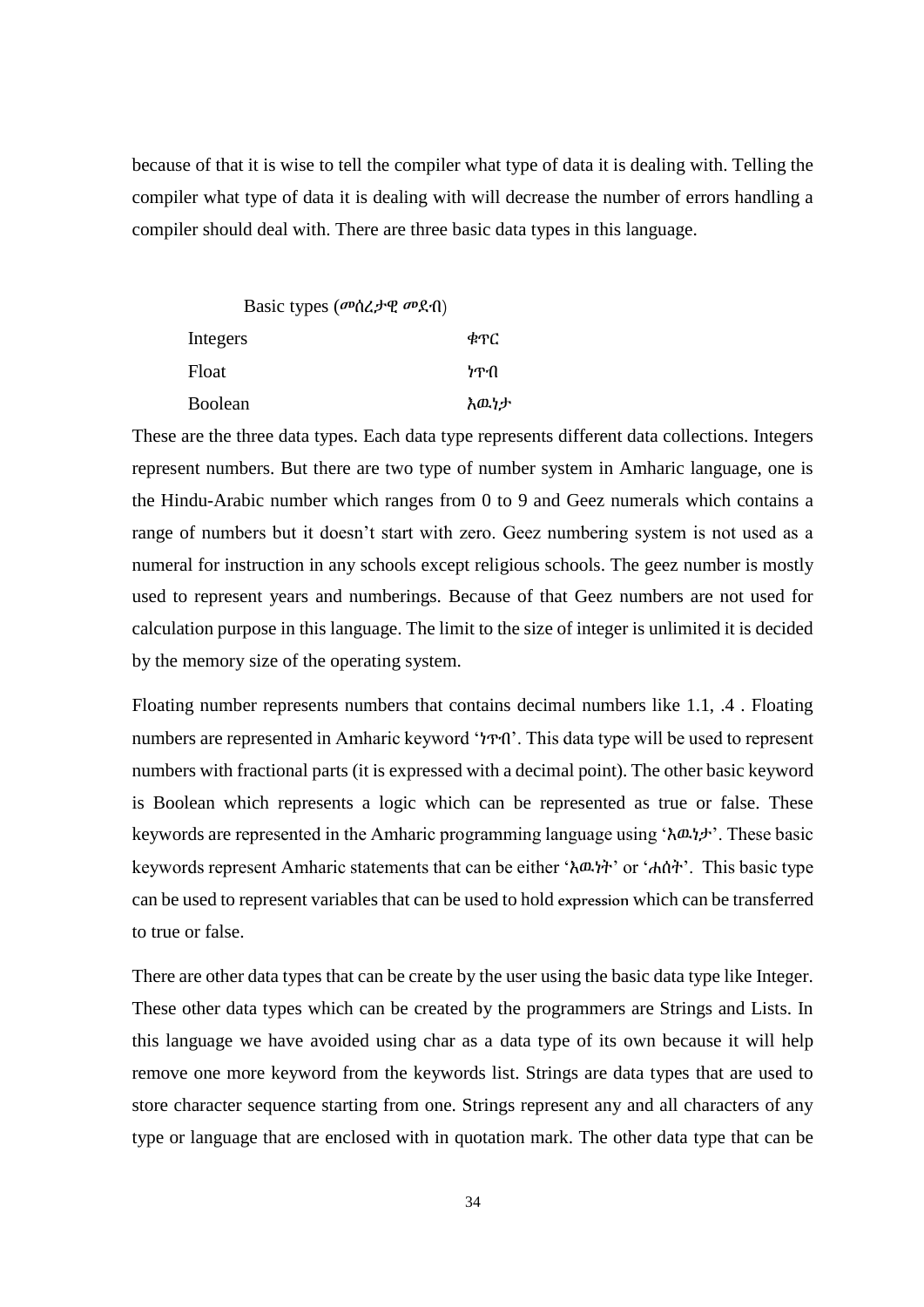created by the programmers is Lists which is a data type that holds a list of things which is enclosed by this '{}' two delimiters. This will allow users to create their own list of things and use them the way they want.

## **3.3.2 Declaration**

In this part of the document decision regarding different declaration parts of the language. It details with reason in deciding how to structure different declaration. Since the language is an intermediary language for other high-level languages the declarations are constructed to make them have a very close resemblance and at the same time become simple enough to be understood by a beginner.

Declarations introduce names in to a program, such as variable names, method names and class names. There are different attributes associated to declaration in addition to the name of the construct. The most common attribute related to declaration is type. Type will tell how the compiler reads the data associated with that specific name. Amharic programming language contain three basic parts: the first and smallest part of it are statements which ranges from variable declaration up to constructor declaration, the second one is methods, which represents operation of a class. Method declaration is different from variable declaration. The last and final part is class which encloses everything. Both properties and methods are enclosing inside of a method and can be accessed by using the statement class name dot property or operation names.

# **3.3.2.1 Class declarations**

The class declaration component of this programming language declares the name of the class one more attribute which is optional, the class's superclass. The minimum and simple declaration of class must contain the 'ስብስብ' keywords and the name of the 'ስብስብ' that is being defined. The simplest declaration of a class looks like this

| $Class <$ class name      | ስብስብ $<$ የስብስቡ ስም $>$ |  |
|---------------------------|-----------------------|--|
| $\langle$ hlock $\rangle$ | くんかチン                 |  |

For example, the following code snippet creates a class named calculations

| Class calculations        | ስብስብ ስሌቶች |
|---------------------------|-----------|
| $\langle$ block $\rangle$ | <ሴሎች>     |

One thing to note here is there is not visible delimiter that separates the class from the rest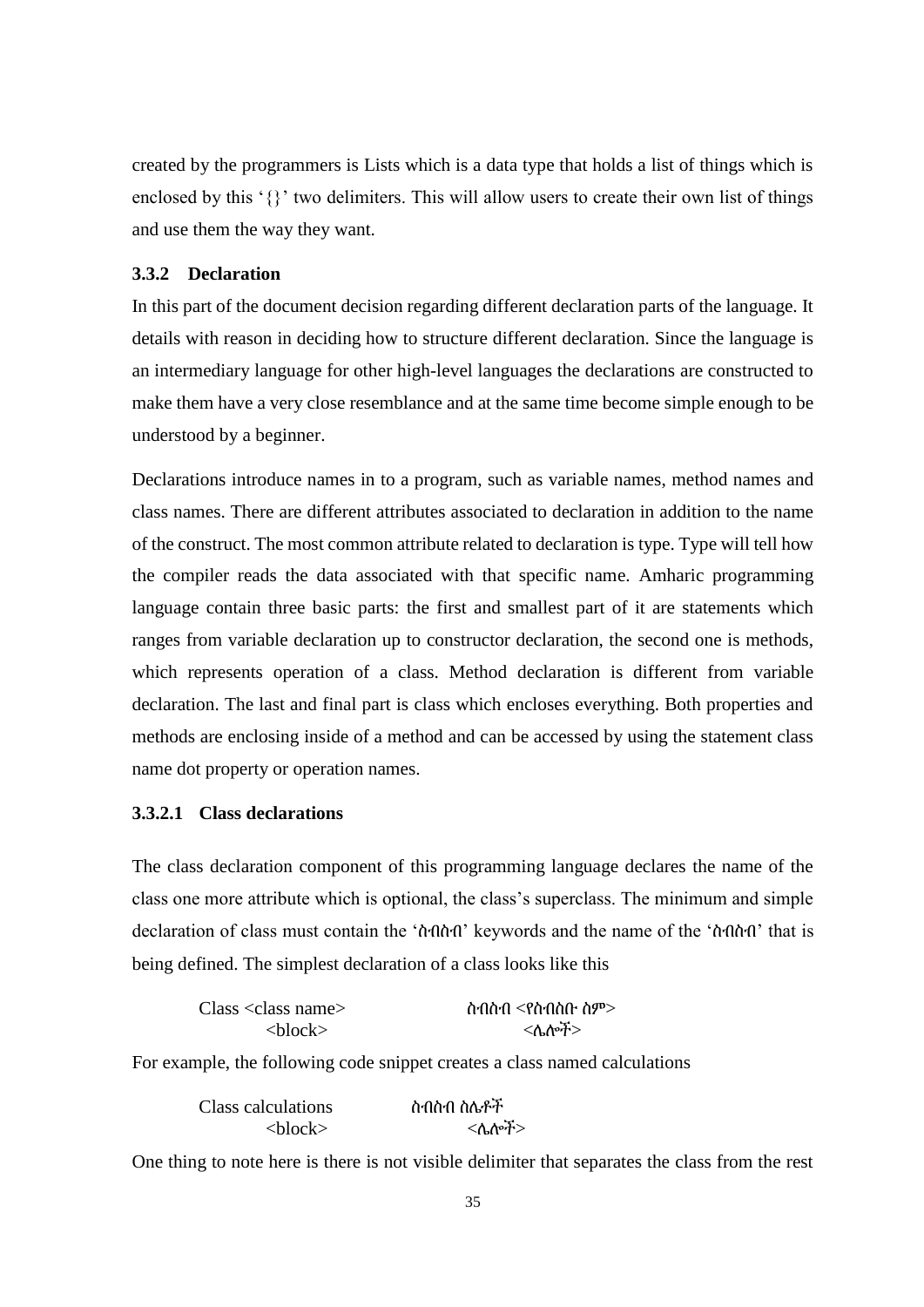of the code. To make the looks of the code smooth to readers it has been decided that new line and INDENT's are used to separate one construct from the other. The end of a construct will be recognized with DEDENT's. It has been tried to handle whitespace differently in this language.

There is also one more attribute that can be include with a class declaration, it is the import attribute. The extend attribute will be used to include functionalities inside of another class. The extend declaration will take the form keyword + the parent class name.

class child extend parent. ስብስብ ወራሽ ውርስ አውራሽ

### **3.3.2.2 Constructor declaration**

A class contains constructors that later will be used to create objects of different property and operations. Constructor declaration vary from languages to languages. Each language has their own constructor declaration signature. In this language it has been decided that the constructor only contains the name of the class and parameters. It is possible to declare a constructor more than once but the constructor must have a different parameter or else an error will be thrown by the compiler for declaring the same constructors. Here is an example of constructor declaration with one parameter

| Class example     | ስብስብ ምስሌ           |  |  |
|-------------------|--------------------|--|--|
| example $(int x)$ | ምሳሌ(ቁጥር <i>ሀ</i> ) |  |  |

In the following example there is a class name example and the class have a constructor called with one parameter. This constructor will be used to create objects, object creation will take the form

class object = new(parameters)  $\hat{\mathbf{n}}$   $\hat{\mathbf{n}}$  $\hat{\mathbf{n}}$  $\hat{\mathbf{n}}$  $\hat{\mathbf{n}}$  $\hat{\mathbf{n}}$  $\hat{\mathbf{n}}$  $\hat{\mathbf{n}}$  $\hat{\mathbf{n}}$  $\hat{\mathbf{n}}$  $\hat{\mathbf{n}}$  $\hat{\mathbf{n}}$  $\hat{\mathbf{n}}$  $\hat{\mathbf{n}}$  $\hat{\mathbf{n}}$  $\hat{\mathbf{n}}$  $\hat{\mathbf{n}}$  $\hat{\mathbf{n}}$  $\hat{\mathbf{n}}$  $\hat{\mathbf{n}}$  $\hat{\mathbf{n}}$ Here object creation only uses the "አዲስ" keyword. In this language polymorphism is not supported. The new keyword will take the parameters of the constructor.

## **3.3.2.3 Method declarations**

The other construct that is represent in this language is Methods which designates the operation performed by an object. The method declaration component declares the return type of the method, the name which has to be different from other methods declared inside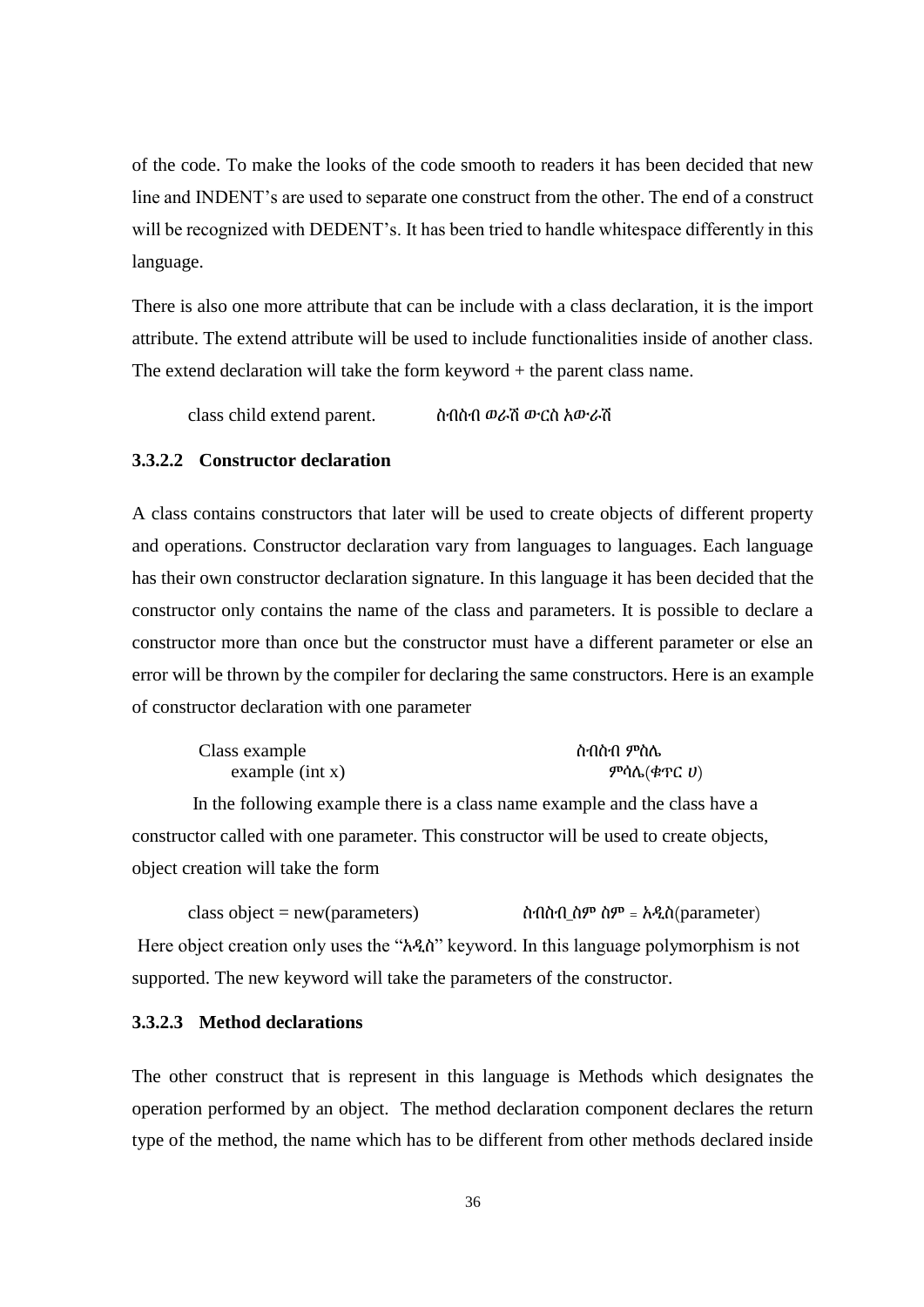the class and are not keywords, it also declares a bracketed list of parameters. A simple method declaration contains the return type, the name of the method and an empty bracket. A simple method declaration is shown below

<type> <name> () <አይነት> <ስም>() <block <ሌሎች>

Methods also take parameters(ግብዓት) inside of the bracket and calculation can be performed. An example of a method declaration is given below with parameters

$$
\begin{array}{ll}\n\text{int add} & (\text{int } x, \text{ int } y) \\
& < \text{block}\n\end{array}\n\quad\n\begin{array}{ll}\n& \text{#TC} & \text{#PC} & (\text{#TC } y, \text{ #TC } \Lambda) \\
& < \text{block}\n\end{array}
$$

The above example contains a declaration of class which will be seen in the next topic. Like state above there are different return types that can be used when declaring including list. This will help code reusability and abstraction.

# **3.3.2.4 Variable declaration**

In programming we include many variables with which we store a value that can change. In this language every object created has access to class variables. Variable declaration component contains the name declaration. The name declaration is preceded by the type of the variable which is followed by assign sign  $=$  then a value. A simple variable declaration is shown here

```
String name = "Ermias"
                               Aረማ ስም = "ኤርምየስ"
```
There is also another way of declaring variable, i.e. to only declare the name of the variable and the type of the variable. A declared variable can be instantiated later on the program. This will give the programmer flexibility of assigning variables depending on a specified condition. Here is how we declare a variable

int x  $\phi$ PC x

#### **3.3.3 Statements**

There are different statements inside of a program: assignment statement, selection statement, repetition statement, control statement and input/output statement

#### **3.3.3.1 Import statement**

The first but optional statement written in programming using this language is the import statement. Importing is a very import part of programing the reason for that is importing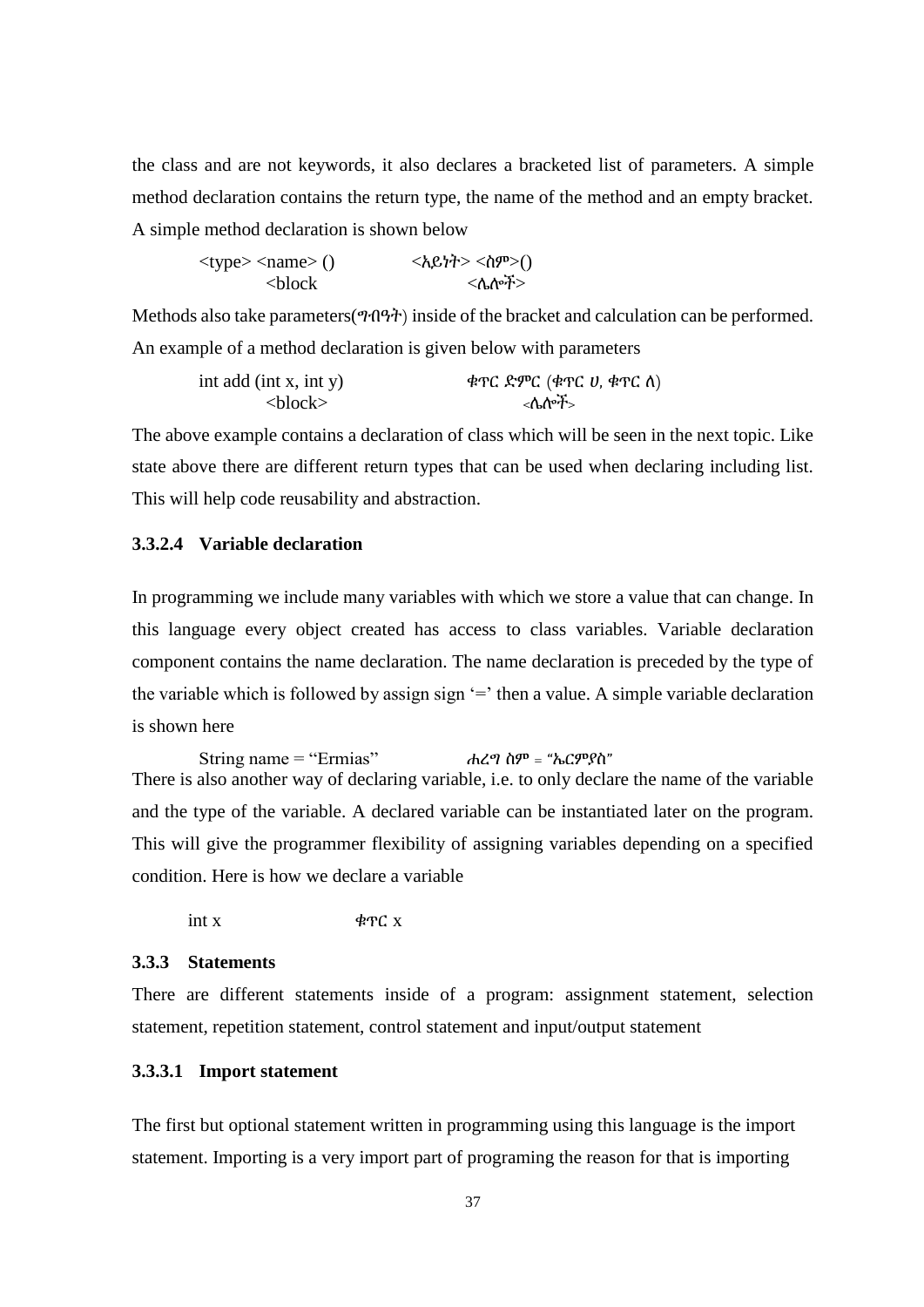enables class to take advantage of functionalities that are in other class. When a program calls the import statement the compiler will look on a specified location to look for that particular module. Here is how import statement is written

import <file path> ተጠቀም <የፋይል አቅጣጫ>

#### **3.3.3.2 Assignment statement**

Assignment is a way of storing a value in a variable. Assignment statement uses the assignment operator to store a value to the specified variable. Assignment statement is part of the variable declaration which has two parts. Variable declaration and assignment can be written separately first a variable can be declared with the type specified with it and then the assignment will follow. If the two parts are in reverse order the compiler will issue assigning undeclared variable error.

variableName = expression  $\hat{\theta}^{pp}$  = " $\hat{\theta}$  $\hat{\theta}^{m}$ "

#### **3.3.3.3 Selection statement**

Selection statement is a statement that directs the flow a program in a specified direction based on whether a certain condition is true or false. There are different selection statements that are part of different programming language. The well-known selection statements are the if-else statement and switch statement. There is one way of handling selection statement in this language and it is done by using the keywords 'ከሆነ', 'ካልሆነግን' and 'ካልሆነ'. The selection statement always starts with the 'h $\mathcal{V}'$ ' keyword. A selection statement without the '' will be terminated during compilation. This selection statement looks a lot like this

```
(expression) if
       statement
(expression) elseif
       statement
else
```
statement

A simple example which check age is given below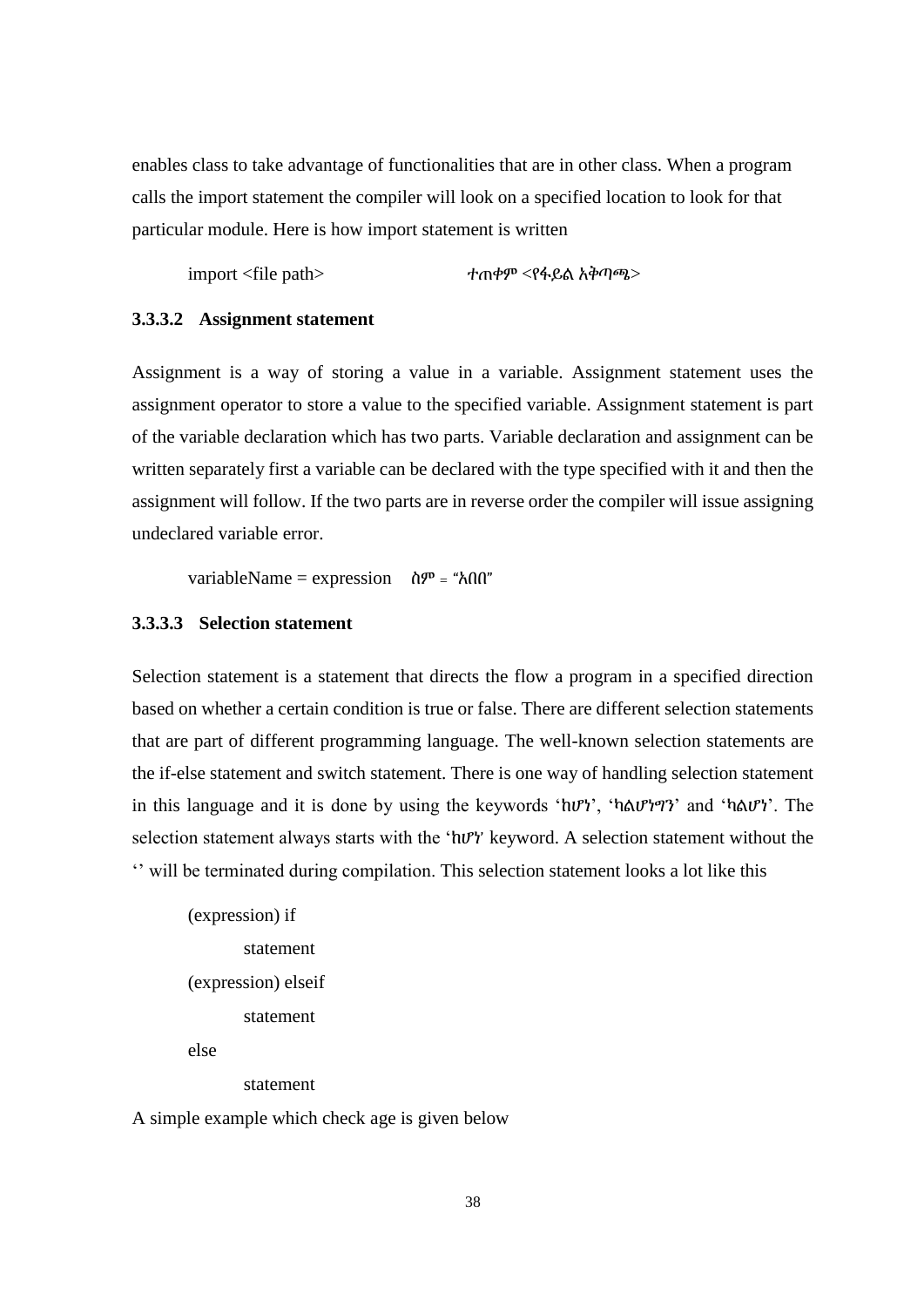```
<አረፍተነገር>
ጨርስ
(\lambda \mathcal{L}^{\sigma} \mathcal{L} = 18) ከሆነግን
           <አረፍተነገር>
ጨርስ
ካልሆነ
           <አረፍተነገር>
ጨርስ
```
( $\lambda \mathcal{R}^{\alpha}$  > 18)  $hU^{\alpha}$ <br>  $\langle \lambda \mathcal{R}^{\alpha} + h \mathcal{R} \rangle$ <br>  $\langle \lambda \mathcal{R}^{\alpha} + h \mathcal{R} \rangle$ <br>  $\langle \lambda \mathcal{R}^{\alpha} + h \mathcal{R} \rangle$ <br>  $\langle \lambda \mathcal{R}^{\alpha} + h \mathcal{R} \rangle$ <br>  $\langle \lambda \mathcal{R}^{\alpha} + h \mathcal{R} \rangle$ <br>  $\langle \lambda \mathcal{R}^{\alpha} + h \mathcal{R} \rangle$ <br>  $\langle \lambda \mathcal{R}^{\alpha} + h \mathcal{$ This means if age is greater than 18 execute the statement inside of it but if age equals 18 execute the statement inside the elseif but if the expression is not mate then else will be executed. In this case the reason the Amharic keyword for 'if' is at the end is because this is how selection statement are spoken and written in Amharic grammar. It could have come in the beginning of the sentence but because it is easy for the language to be understood by novice students if it mimics the spoken Amharic language.

## **3.3.3.4 Repetition statement**

Repetition statements are statements that performs an action as long as a particular expression is true. It is used to repeat an operation for a certain period of time. In Amharic language we can use the "እስከሆነ" keyword to declare a repetition statement like if-else while statement has the same structure.

(ድምር > 0) እስከሆነ <ዓረፍተነገር>

This is to mean while sum is greater than zero perform a statement inside of it. The while loop must have a way of terminating itself or else it will cause infinity loop that will result in system malfunction.

## **3.4 Program Execution**

In every programming language there is a place where program execution commences. Every statement and method to be executed in a program it has to be called inside of the main method or be inside of a method that is called in the main method. Unless that is the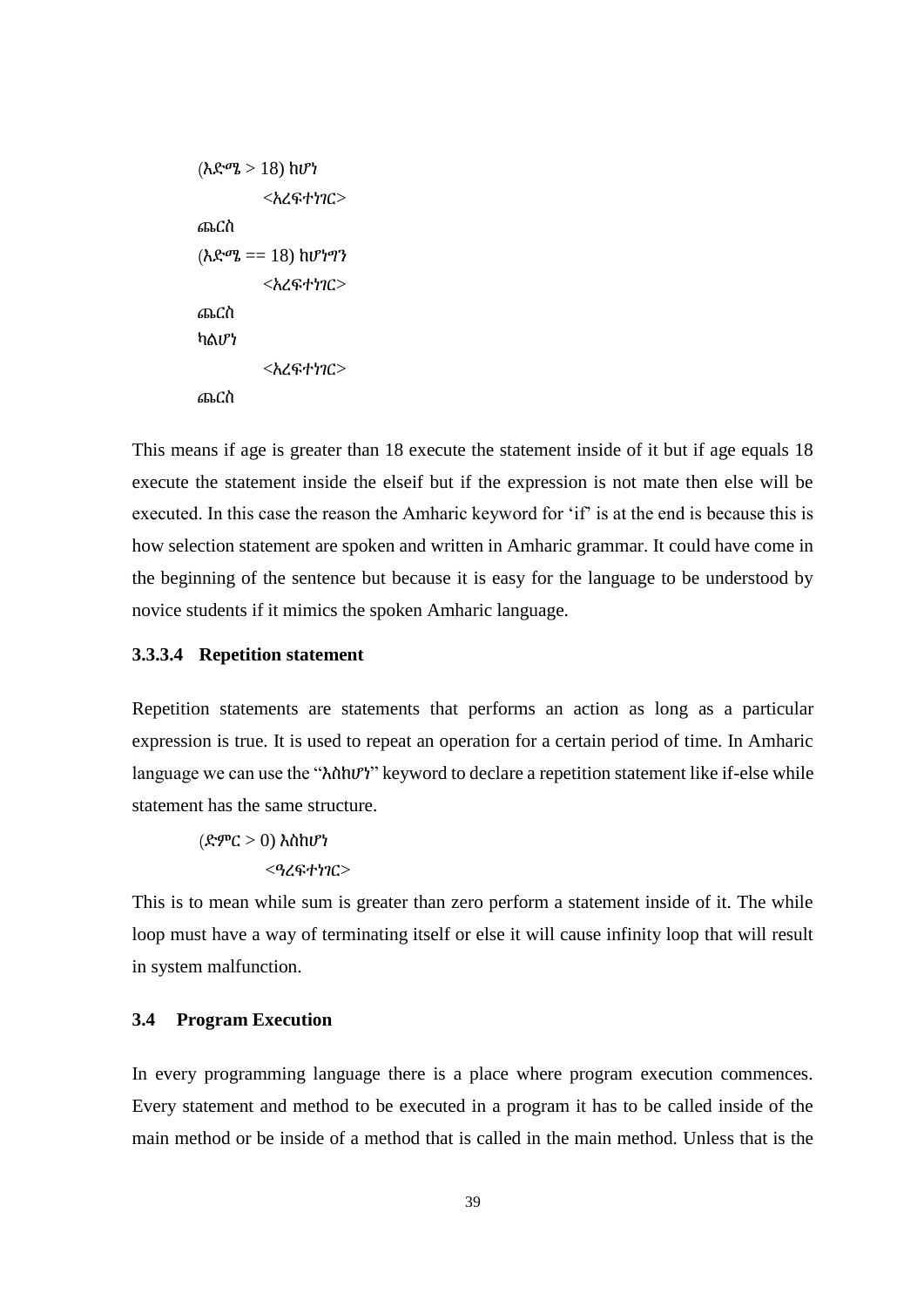case a method will not be executed. The overall program will not also start execution unless there is an entry point to the program execution.

In this language program execution starts when the compiler finds the method 'መጀምረያ' which signals the compiler to start executing the program. If there is nothing inside of the main program, the program will not return anything. The method that is used as an entry point to program execution is like any other method it can have everything method have. It can declare variables that can be only be used inside of the method, it can also declare selection statements, it can declare control statements. Statements inside of the main method will start executing automatically without the need to be called by other method.

መጀምረያ()

<ዓረፍተነገር>

In the above code snippet when the program finds 'መጀምረያ' statement, statements and method calls inside of it will be executed.

## **3.5 Compilation and Run-time Errors**

Compile and Runtime error are programming term that shows different level of programming. The process of compiling a source code written in a particular programming language. An error that happen during compile time of a program is called compiler time error. The design of the language focuses on giving students who learn this programming a clear and helpful error message. Because the clearness of an error message will help programmers understand the error very easily and reduce the time spent in understanding the error and spent more time on solving the error.

## **3.5.1 Compilation errors**

The proposal for handling compilation errors is done by developing a compiler which handles errors that occur during compilation. Compilation errors happen when the source code doesn't follow the proper syntax and semantics the languages grammar. A compile time error can happen because of missing brackets, missing comma or over use of delimiters, mistyping keywords and the likes.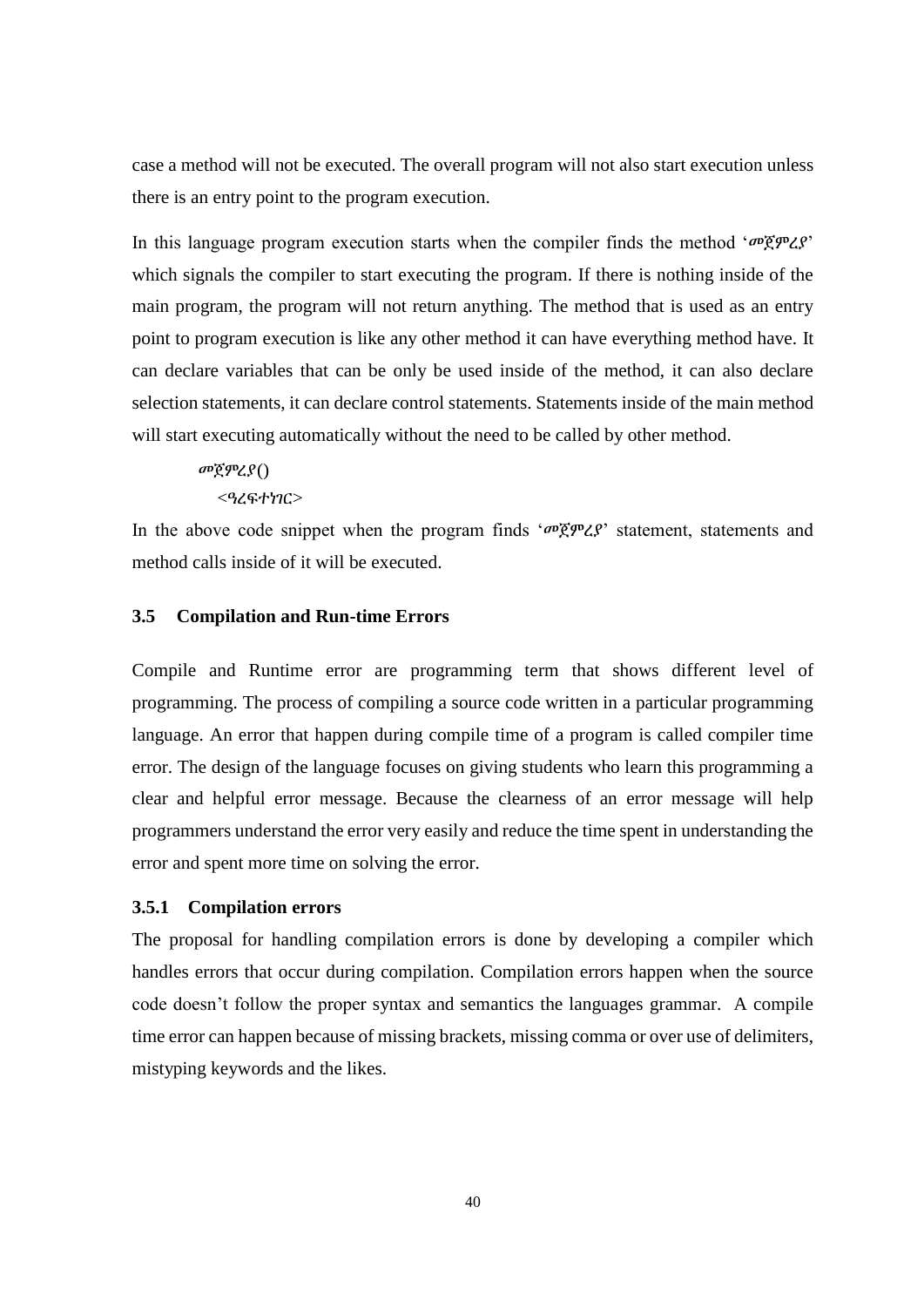```
 መጀመርያ()
  (U == \Lambda hV) ፃፍ(ሀ)
   ጨርስ
   ካልሆነ
      ፃፍ(ለ) 
   ጨርስ
```

| ስብስብ ስህተት<br>$\omega$ ğ $\omega$ $C$ $S()$<br>$(U == \Lambda \hbar V)$<br>96(0)<br>ጨርስ<br>ካልሆነ<br>$96(\Lambda)$<br>ጨርስ                                                |                                                                                                                                                                                                                                                                                                                                                                                                    |
|-----------------------------------------------------------------------------------------------------------------------------------------------------------------------|----------------------------------------------------------------------------------------------------------------------------------------------------------------------------------------------------------------------------------------------------------------------------------------------------------------------------------------------------------------------------------------------------|
|                                                                                                                                                                       | For example, in this piece of code there is a syntax error at line three, to display such an error<br>it. It has been tried to make the information provided about the error as clear as possible and<br>make it easily understandable. The compilation error information contains the number where<br>the error occurred, what type of error happened and suggestion on how to fix it. At compile |
| time the following message will be generated.                                                                                                                         |                                                                                                                                                                                                                                                                                                                                                                                                    |
| Error<br>In class Error at line<br>3: There is a missing bracket when<br>declaring if<br>Here is how if statement is declared<br>(expression) If<br>$<$ statement $>$ | ችግር<br>በ ስህተት ስብስብ ዉስጥ መስመር 3 ላይ ስህተት<br>ተፌኖሯል፡<br>ከ ከሆነ ዓረፍተነገር ሲፃፍ የመዝጊያ ቅንፍ ይቀረዋል<br>ትከከለኛ ከሆነ ዓረፍተነገር ለመፃፍ ይህን መገድ<br>ይከተሉ<br>(እዉነት/ሐሰት) ከሆነ<br>$<$ ዓረፍት ነገር><br>The error message will include the name of the class the error occurred because the error                                                                                                                                     |
| how to fix the error.                                                                                                                                                 | may be from the parent class in case of inheritance. The message also includes the line where<br>the error occurred and description of the error that occurred. It also includes suggestion or                                                                                                                                                                                                     |
| 3.5.2 Run-time errors<br>language handles runtime errors.                                                                                                             | Runtime errors are programming errors that happen while the programming is running<br>Runtime errors encompasses a variety of more specific error's types such as IOErrors, logic<br>errors, division by zero errors and other errors that are not compilation errors. The best and<br>informative runtime error which is division by zero is used to show how this programming                    |
|                                                                                                                                                                       | 41                                                                                                                                                                                                                                                                                                                                                                                                 |

# **3.5.2 Run-time errors**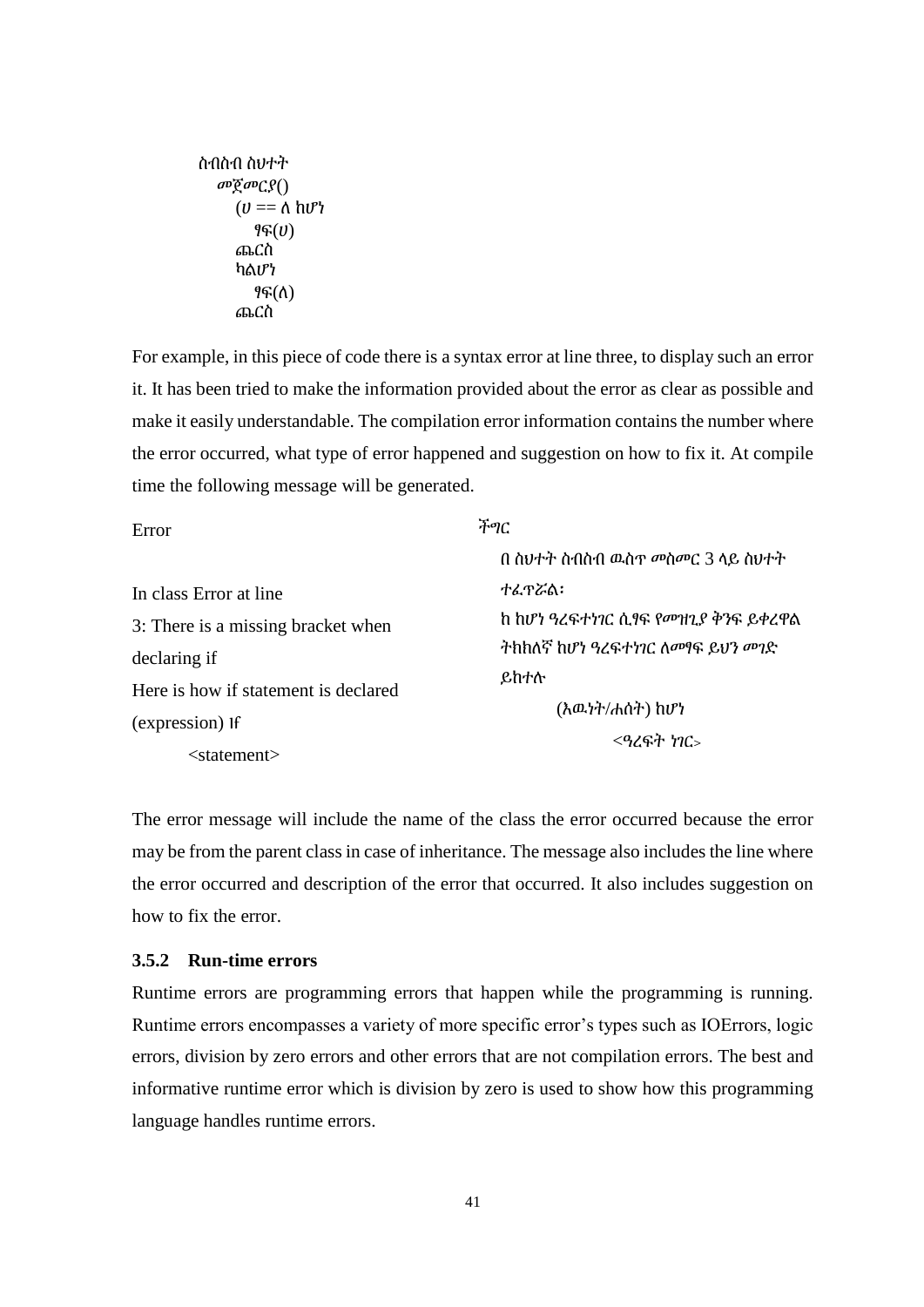Here is a division code snippet

ቁጥር ከፋይ(ቄጥር ሀ, ቁጥር ለ)  
ቁጥር ሙ = ሀ / ለ  
መልስ(
$$
ω
$$
)

For instance, in the above code there is no problem in the syntax, if this code is compiled by the compiler there will not be an error because all the requirements for writing a valid syntax are met. But an error will occur when executing the code if we pass zero to the second parameter. This type of error is called division by zero.

| Error                             | ችግር                              |
|-----------------------------------|----------------------------------|
| In class name of class at line X: | በስብስብ የስብስብ ስም ዉስጥ መስመር መ ላይ:    |
| Divisionbyzero: denominator must  | በዜሮማካፌል፡ ታእታይ ከ ዜሮ የተለየ መሆን አለበት |
|                                   |                                  |

be different from zero

Here the error message shows the class name and the line number where the error happened and the type of error happened and what to do about it.

### **3.6 Sample Parser and Tokenizer**

The sample parser and tokenizer are written by hand using java. This sample is used to show how different constructs in the language works. Java's regular expression has been extensively used in to parse the source code provided.

Regular expression is a sequence of characters that is used to match other strings or sets of strings. It is a way of describing strings in a general term (Bruce Eckel, 2003) In the sample it has been tried to show how the language will be read by a compiler, how the source code is broken in to small but understandable pieces of text, how the tokenized data are used by the parser to identify the different constructs of the language.

The sample also have an interactive code editor written using JavaFx. The code editor is used to stream the necessary codes to the debugger. The code editor extensively used JavaFx library but there are also other libraries used in addition to JavaFx. One of the nice parts of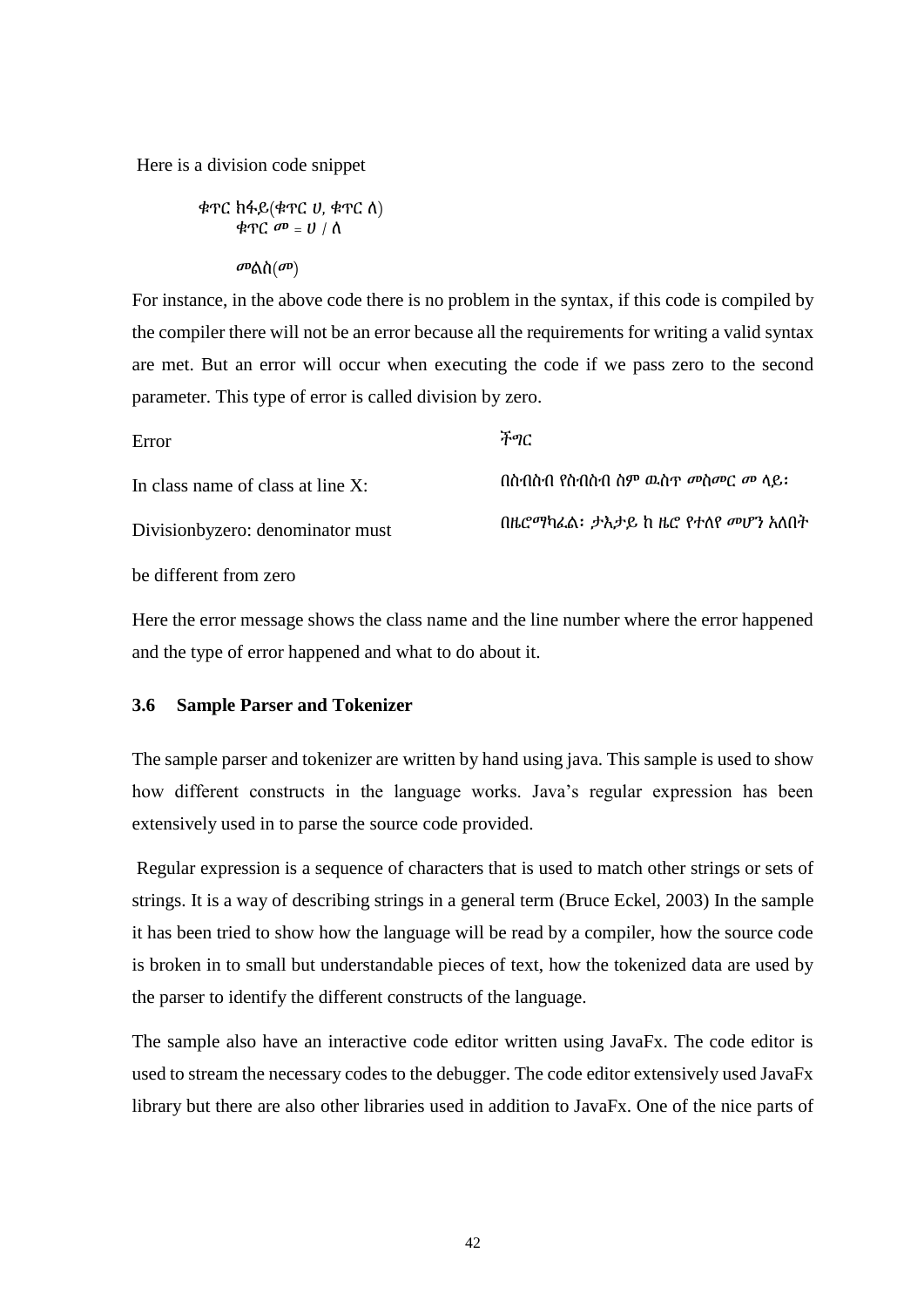using JavaFx is its capability let programmer use cascading style sheet (CSS) to style text and background. The editor has also used cascading style sheet to highlight the source code.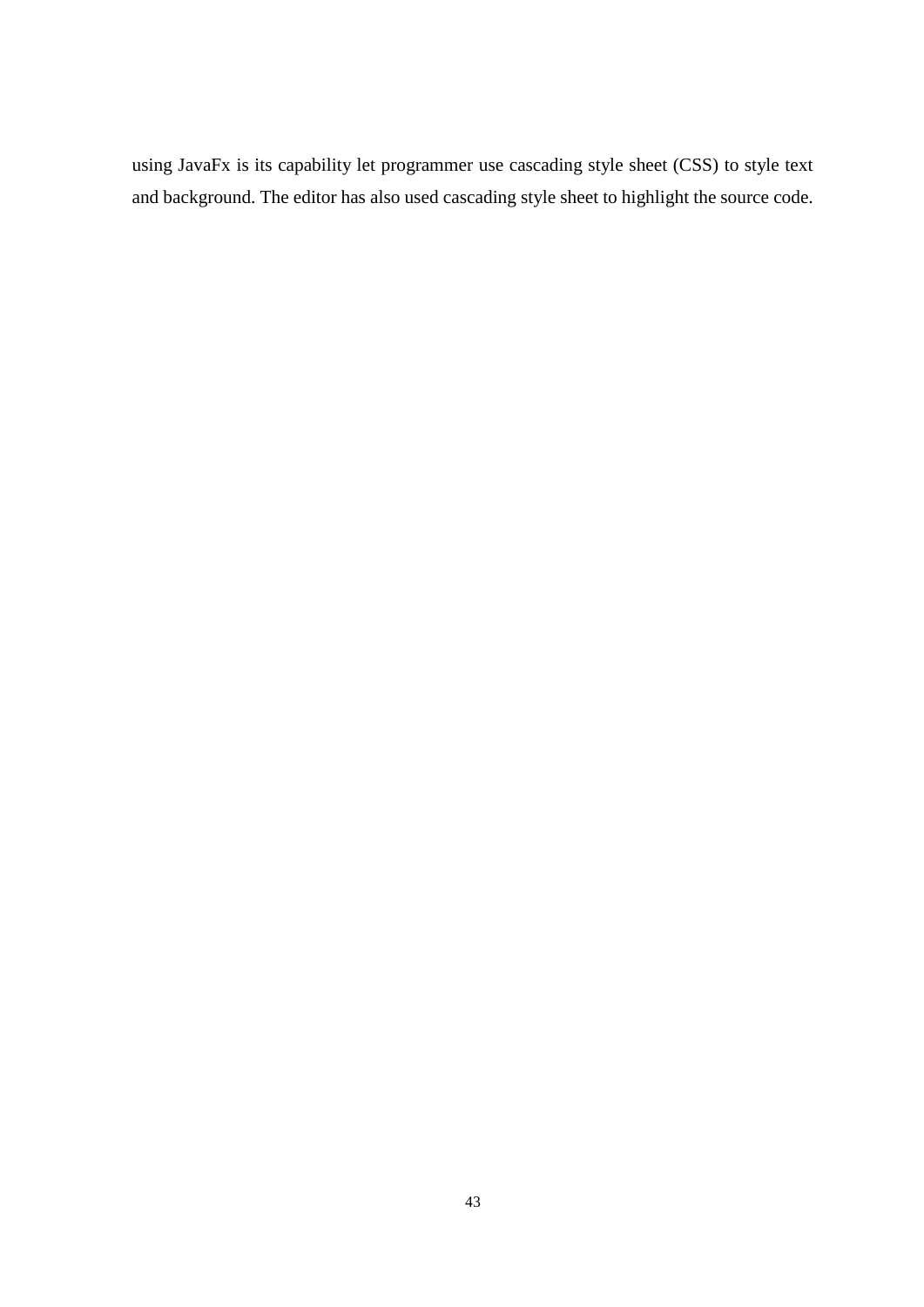# **CHAPTER 4 EVALUATION AND RESULTS**

#### **4.1 Grammar**

The final result of the design of the Amharic programming language is the grammar of the language. A lot of design decisions have been made to make sure the languages grammar is all encompassing and easy to implement. After all the decisions made on the design of the language that is the structure of the languages constructs the grammar of the language has been written by using Extended Backus-Naur Form. The full Grammar Specification has been included in this document in Appendix 1 which contains both the Amharic and English version of the grammar.

The result part of this document has a couple of grammar snippets to show how the grammar of the language has been structured. The grammar of the language has been tested for unwanted and unused production rules by using a language translation tool called ANTLR (Another tool for Language Recognition). Using ANTLR the validity of the grammar has been tested and a parser and lexer has been generated.

The grammar of the language consists two parts. The first part which is parser grammar contains the production rules of the language and the second part which contains the datatype of the language is the lexer grammar. Unused production rules have been found on the grammar of the language. Unused production rules were identified by ANTLR. All identified unused production rules have been dealt with and the grammar are made to contain only necessary production rules.

The grammar is written using EBNF, a meta syntax used to write context free grammars. The grammar is then passed to an automated grammar translator called ANTLR which takes grammar and translate it to parser and lexer. The grammar doesn't support backtracking because backtracking makes debugging a grammar hard by parsing the same input multiple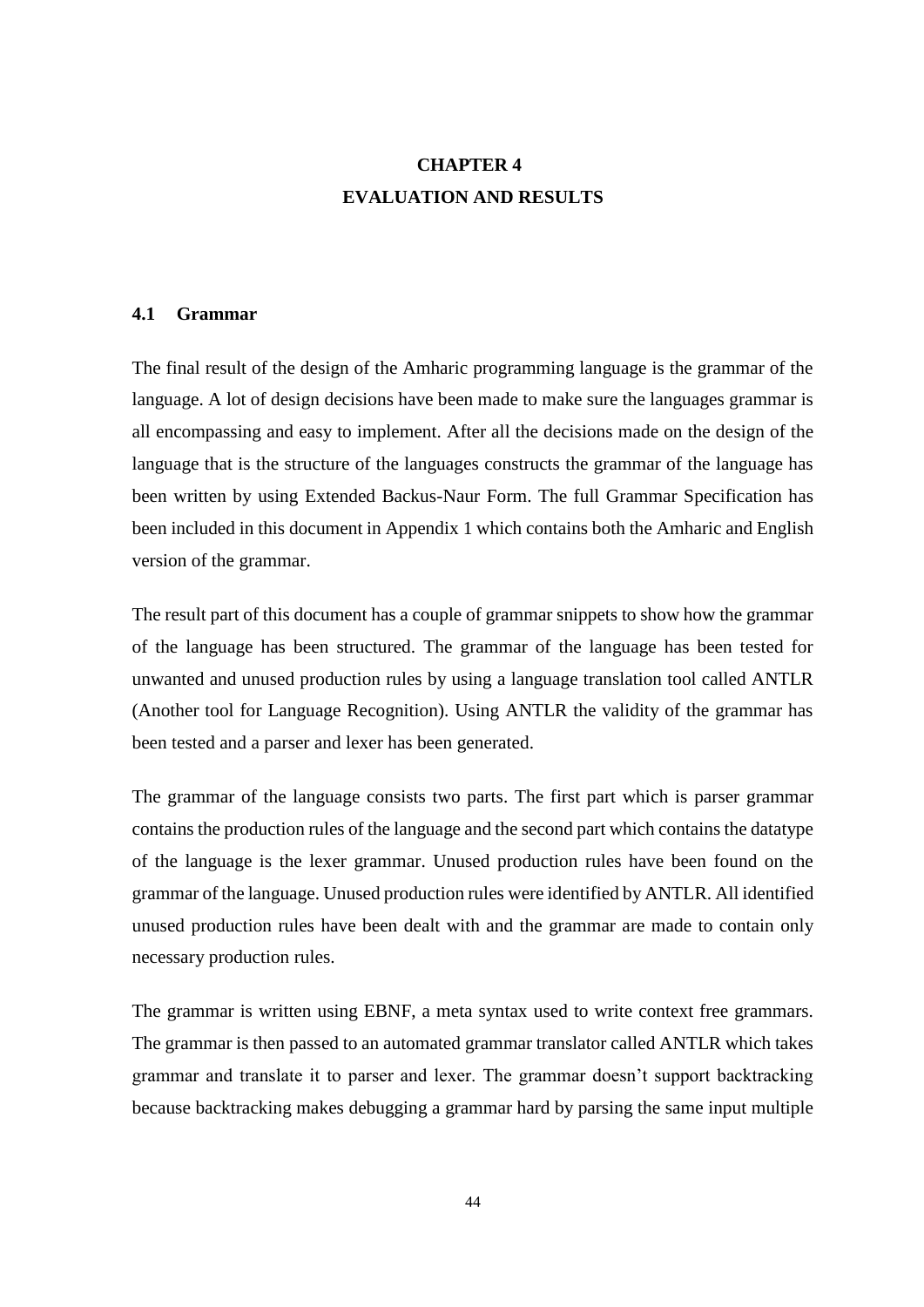times. The other reason for it is it doesn't give a good and instructive error message when given invalid input.

The top level of the grammar is the class declaration of the language. As class is a parent block that holds all other constructs of the language the class declaration grammar specification a good way to show the result of the design. The following grammar snippet shows how the class declaration of the language has been handled.

*classDecl : CLASS Identifier superClass? classBody;*

*superClass : EXTENDS Identifier;*

*classBody : classBodyDecl\*;*

*classBodyDecl : mememberDecl | staticInitializer | constructorDecl;*

*mememberDecl : fieldDecl | methodDecl | arrayDecl;*

The above grammar snippet shows how a class has been structed in the grammar by using Extended Backus-Naur Form. The class declaration production contains the name of the class the identifier and to operational non-terminal symbol.

Operational precedence handling is part of the grammar. ANTLR v4 handles the operation precedence in the Grammar with greater accuracy. By using left recursion operation precedence was handled in a neat way. The grammar snippet of addition and multiplication statements is provided here to show how operator precedence work.

*addExpr : multExpr | addExpr ADD multExpr | addExpr SUB multExpr;*

*multExpr : unaryExpr | multExpr MUL unaryExpr | multExpr DIV unaryExpr | multExpr MOD unaryExpr;*

as shown in this grammar the multiplication expression takes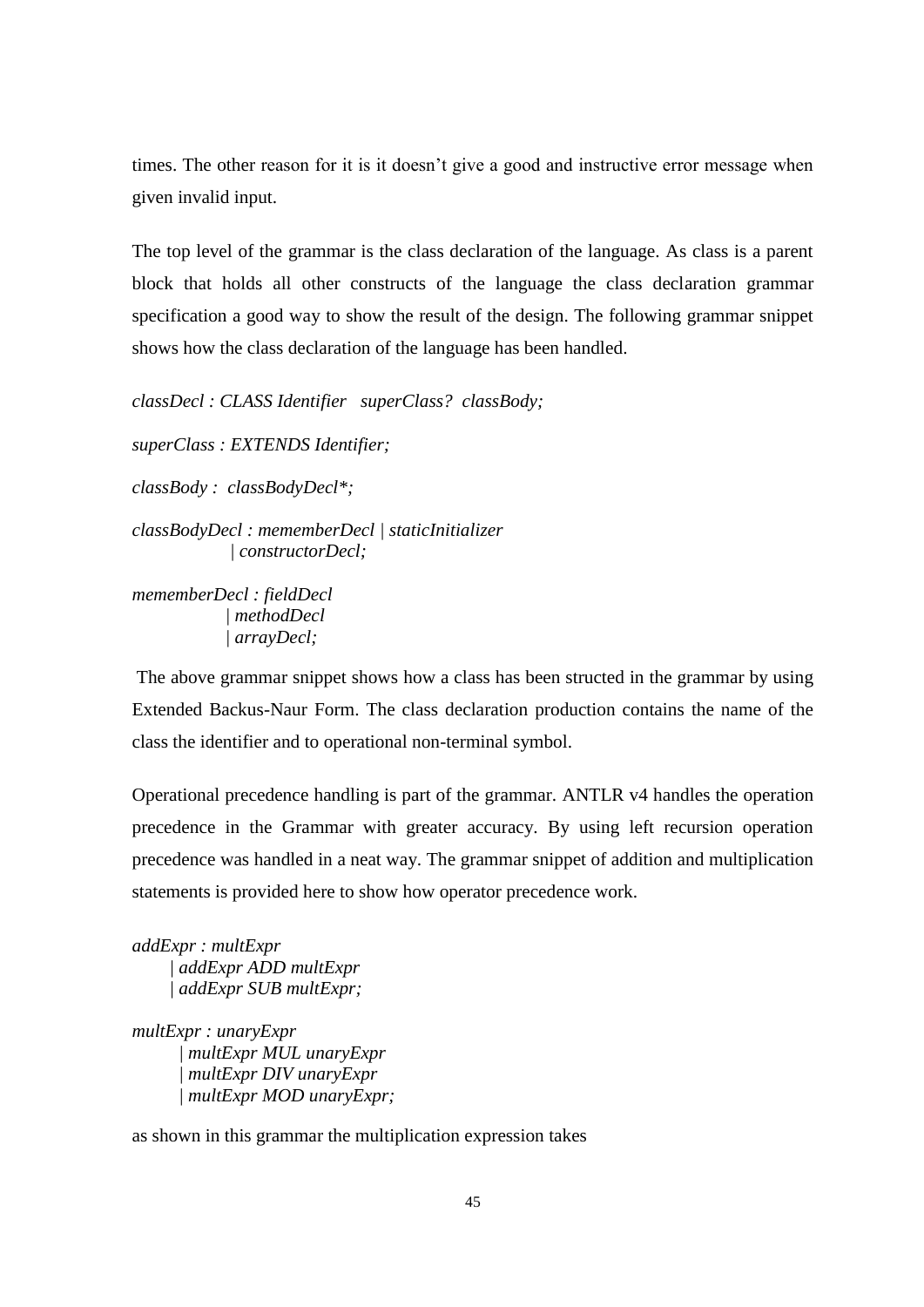Below is a screenshot of a sample operation and the operation precedence displayed by using parse tree. For the operation  $1 + 2 * 3$ , the parser handles the precedence easily like shown in the following figure



**Figure 4.1:** Parse tree for the operation  $1+2*3$ 

The above figure shows the syntax tree of the operation  $1 + 2 * 3$ . As it's shown in the figure the parsers first calculated the product of 2 and 3 because as stated in the grammar snippet the multiplication operation takes precedence. The parser then takes the result of the product and add it with 1 and return the correct result.

## **4.2 Parse Time**

In this part of the document the time it took to parse different part of the different constructs of the language. The parse time of the constructs has been tested by using ANTLR's preview tool. A sample code for each of the constructs are given both in English and Amharic and the parse time with the syntax tree of the code are given below

In the following the parse time of a class with two variable and a single addition method is given. The parse time is calculated by using the number of tokens that are the result of the lexer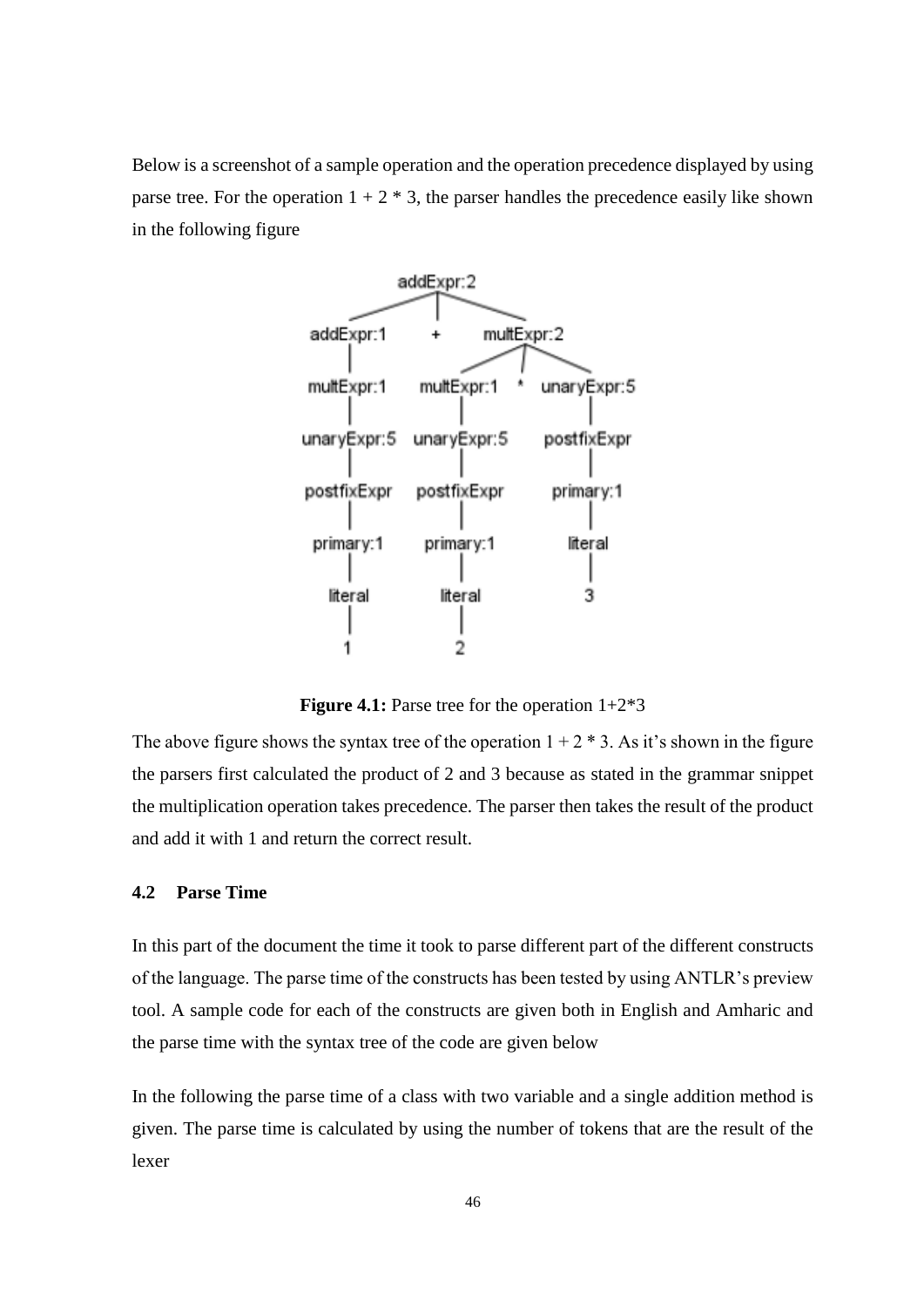| class test      | ስብስብ <i>መ</i> ከር                |  |  |
|-----------------|---------------------------------|--|--|
| int $x = 4$     |                                 |  |  |
| int $y = 3$     | ቁጥር $\Lambda = 4$               |  |  |
| int sum $()$    | $\phi$ ዋር ድምር $()$              |  |  |
| int $w = x + y$ | ቁጥ $C$ $\sigma P = U + \Lambda$ |  |  |
| return w        | መልስ                             |  |  |

The above example is a class declaration that contains to variable declaration and one method that returns int and a declaration and assignment of declaration. In the above example the code has been tokenized and the parser has parsed the code. The time it took to parse the code given by the generated parser is 11ms. Prediction time of a parser is the time a take to predict the next token. The average prediction time in the following code snippet is 12ms.

The other language construct that is include is If else language construct which is a bit different form existing if else statements because the if keyword appear at the end of the expression. The parse time of a sample if else code is given here. The prediction time of the code has also been calculated.

| $(x > 3)$ if | $(\nu > 3)$ hv <sup>2</sup> |  |
|--------------|-----------------------------|--|
| $+$ $+$ $X$  | $++U$                       |  |
| end          | ጨርስ                         |  |
| else         | ካልሆነ                        |  |
| $-X$         | --1)                        |  |
| end          | ጨርስ                         |  |

The above if else code has been given to ANTLR grammar tester. The previewer then tokenized the code and calculate the time it took to parse the language construct. The average prediction time has also been calculated in addition to the parse time. The parse time according to ANTLR previewer is 10ms and the prediction time is 6ms.

Even if the parse time is not the measure of the overall compile time but knowing the parse time help us to optimize the compile time of the language.

## **4.3 Criteria**

Most of the design principles mentioned in this document are not quantitatively measurable. Because of that it was hard to measure the design of a programming language quantitatively. This part of the document contains the evaluation of the design of the programming language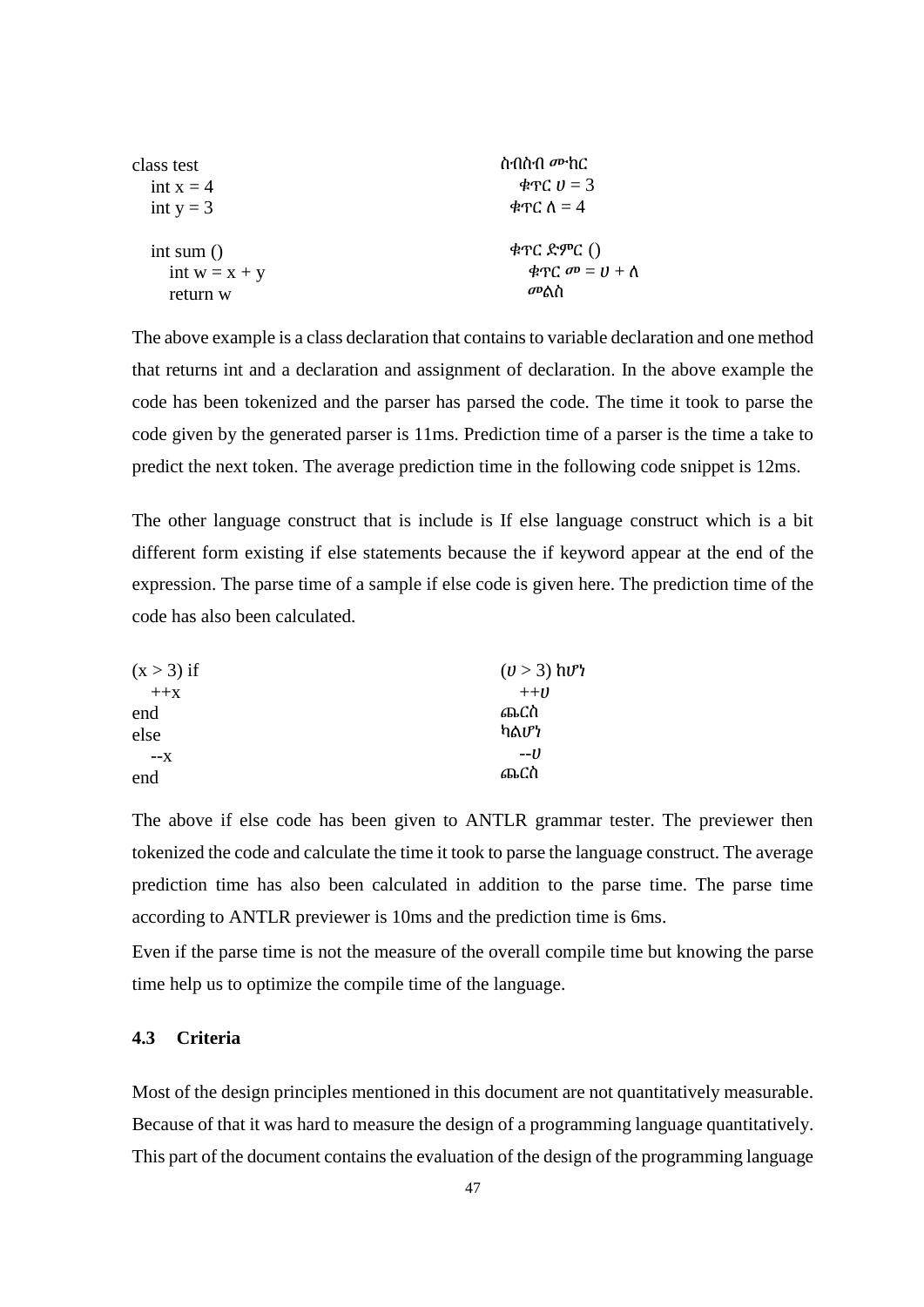by comparing the grammar of the language with other existing programming languages. There are different aspects of the designed programming language that has been the center of evaluation. The evaluation focused on the design criteria's that can affect the language in the long run, principles that make the language easy to use and implement.

To evaluate the language, the languages prototype of basic constructs has been implemented and used. The evaluation has been done during the implementation of a prototype of the language. The aim of the evaluation was to figure out how much and how well the design criteria are met?

The design criteria test can be broken down into the following questions: how readability is the in comparison with other existing programming language? What functionalities make the language hard to write? How simple are the language features? How delimiters affected parsing? As there are no preliminary version of the language that can be used to evaluate the language, the language is evaluated by trying to implement the tokenizer and parser of the language. This and other questions were the focus of the evaluation and the design problems and the fix that has been done are included in this chapter.

# **4.4 Simplicity**

The design has been evaluated for simplicity and modification have been made to solve some of the design problems and complexity. The design problems and complexities are found when implementing a sample for the programming language. Simplicity of the language can be achieved by a compromise between the factors that enhance readability and those features that enhance the writability of the language. The language grammar also has tried to achieve high expressiveness to make it easy to use. It also helps reading and writing of the language easier. The support of greater abstraction helps the simplicity of the language by not redundantly writing codes.

## **4.5 Readability**

Most of a programmer's time is spent by reading a program written themselves and by other programs when codes are being written and are being debugged. So, the time a programmer spent by reading a program written by other programmers shouldn't be high because the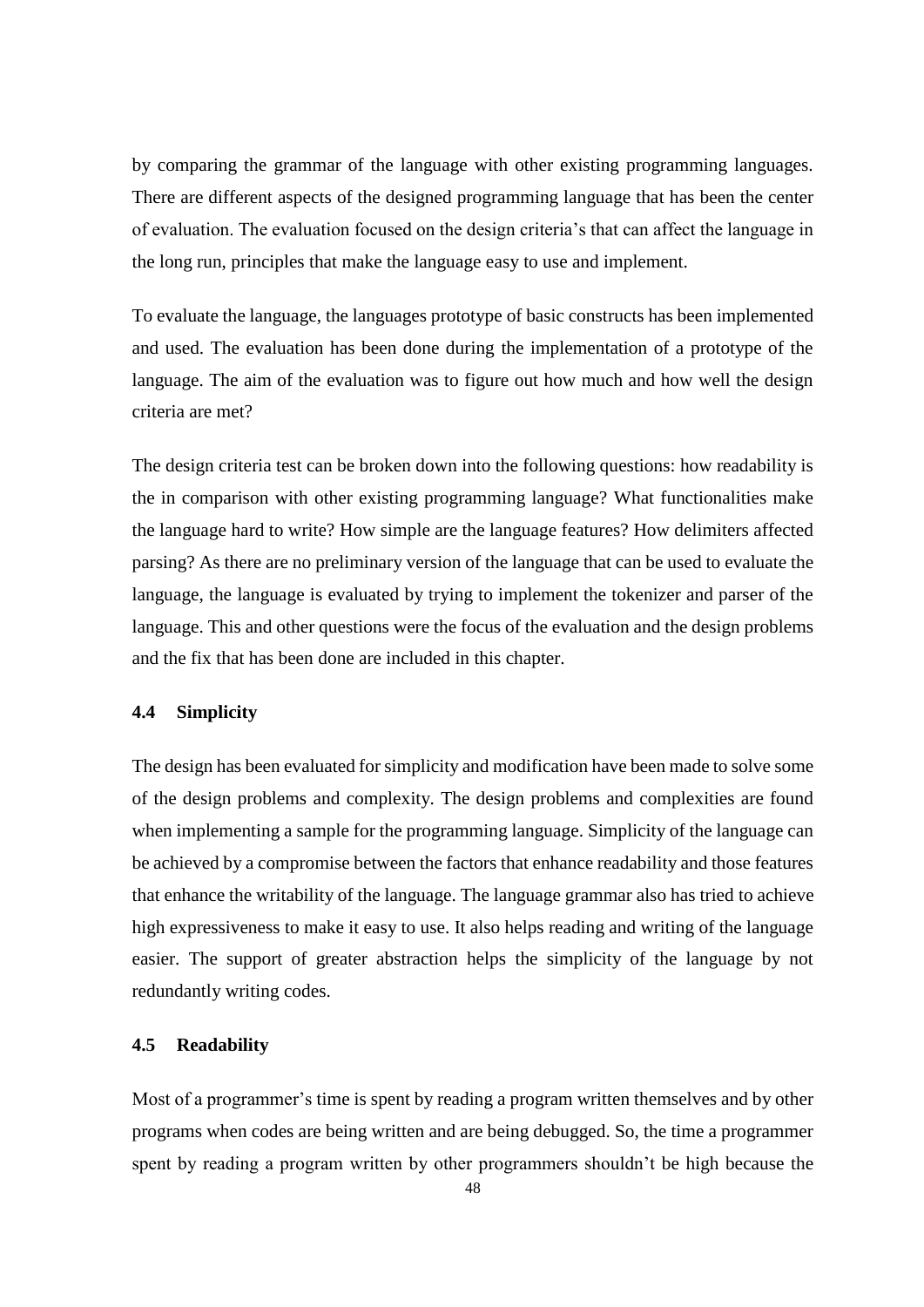time spent for reading a should be used by the programmer to do what they want. If a program written by other programmers a difficult to read and understand it will make incorporating it to one's own code becomes difficult.

So, during evaluation factors that affect the readability of the language has been identified and modifications has been made on the grammar of the language to make sure programs written in the language has a better readability.

The first Readability problem identified was the first design decision made on if else clauses. In the first design of if else clause the bracket that encloses the expression was left out of the grammar to reduce the error that occur due to unmatched brackets. But the absence of the brackets greatly affects the readability of the language. The brackets were first of all left on purpose to help writability and avoid syntax error because of mismatched brackets.

The other issue with respect to if else clause was the position of the "hv"*r*" keyword. First it was conceived for reason to smooth transition to other high-level languages positioning the "ከሆነ" keyword before the expression. But comparing this design decision with other programming languages it is identified that this decision will affect the readability and easy understandability of the language because this structure is in direction opposition of how the Amharic language uses conditional expression. All most all high-level programming languages up to date tried to mimic the language used to base their keyword.

The other factor that affects readability of the language the unrestricted length of identifiers. The reason the length of identifiers is unrestricted is because programmers should be free when choosing identifiers. Comments also affect the readability of the syntax specially comments that are inside methods and other blocks which eclipse the important structures.

Declaration and instantiation also contribute to problem in readability. Writing declaration and instantiation separately will affect readability and also make it hard for beginners to understand. The extensive use of indents and dedents are included to help readability if the source code. Almost all constructs in this Amharic programming language use indents to separate themselves from other constructs and to enclose their members. The indent will help structure the code and help improve the readability by avoiding unnecessary delimiters.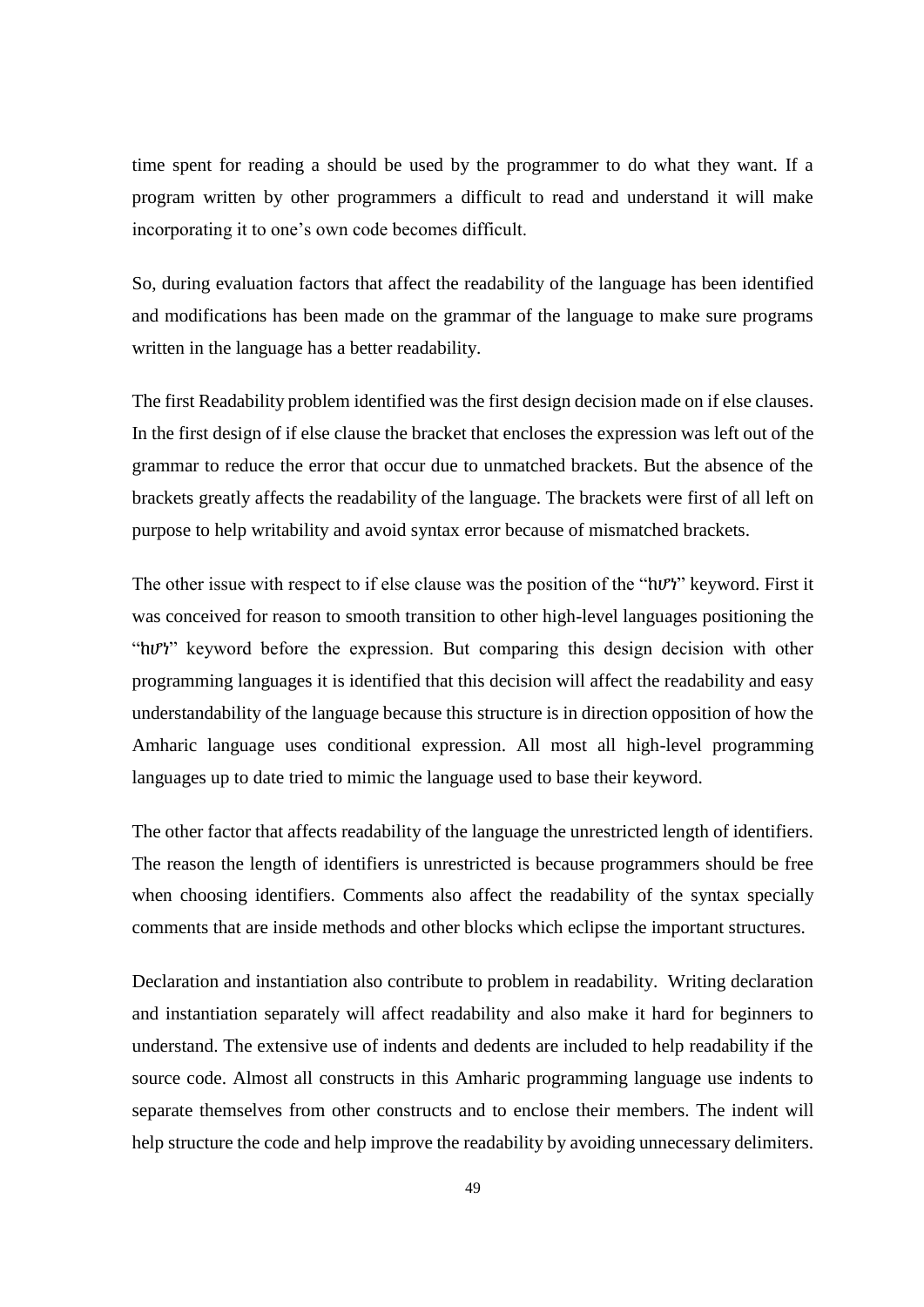There is an exception when it comes too if else statements. If else statements use the end keyword to terminate themselves. The reason if else statements are made to use a terminating keyword is because it helps for making the readability better by giving the block a separation so that the source code avoid confusion between parts of the constructs. The other reason for making it this way is to make implementation easier.

## **4.6 Writability**

Writability is a measure of easy is a source code to write. During evaluation it's found that the writability of the language was not only affected by the languages of the grammar but also the Amharic language input tools. Currently available input tools make a bit hard to write. Some of the available language input tools are PowerGeez, Google input tools and others. Google input tools uses transliteration which uses English letters to write Amharic words.

Writability of the language can be affected by the use of concise and regular syntactic structure. Concise and regular syntactic structures help the writability of the language. The grammar also makes some things optional so that structure of the syntax can be flexible and programmers can leave some parts to make writing and reading the source code easier.

Having simple statements also affects the languages writability. The programmer contains statements that are simple which makes the writability and readability if the language better. Removing delimiters that are not necessary. Delimiters are replaced by white space this makes writing in this language will be easier and readability better.

Evaluation also identify the presence of redundant structure affects the writability of the language. Due to that the language also tried to avoid redundancy in the languages grammar as such making the language concise.

Having limited length of identifiers greatly helps the readability if the language. But this part is left for the programmer to handle. The reason for this is user should not be affected by the restrictions imposed on identifiers. They should be free to choose any length of identifier as long as it is what is best for the programmer they write. When conflicts happen the one item that matters the most must be given priority over the other item. There is only guidance for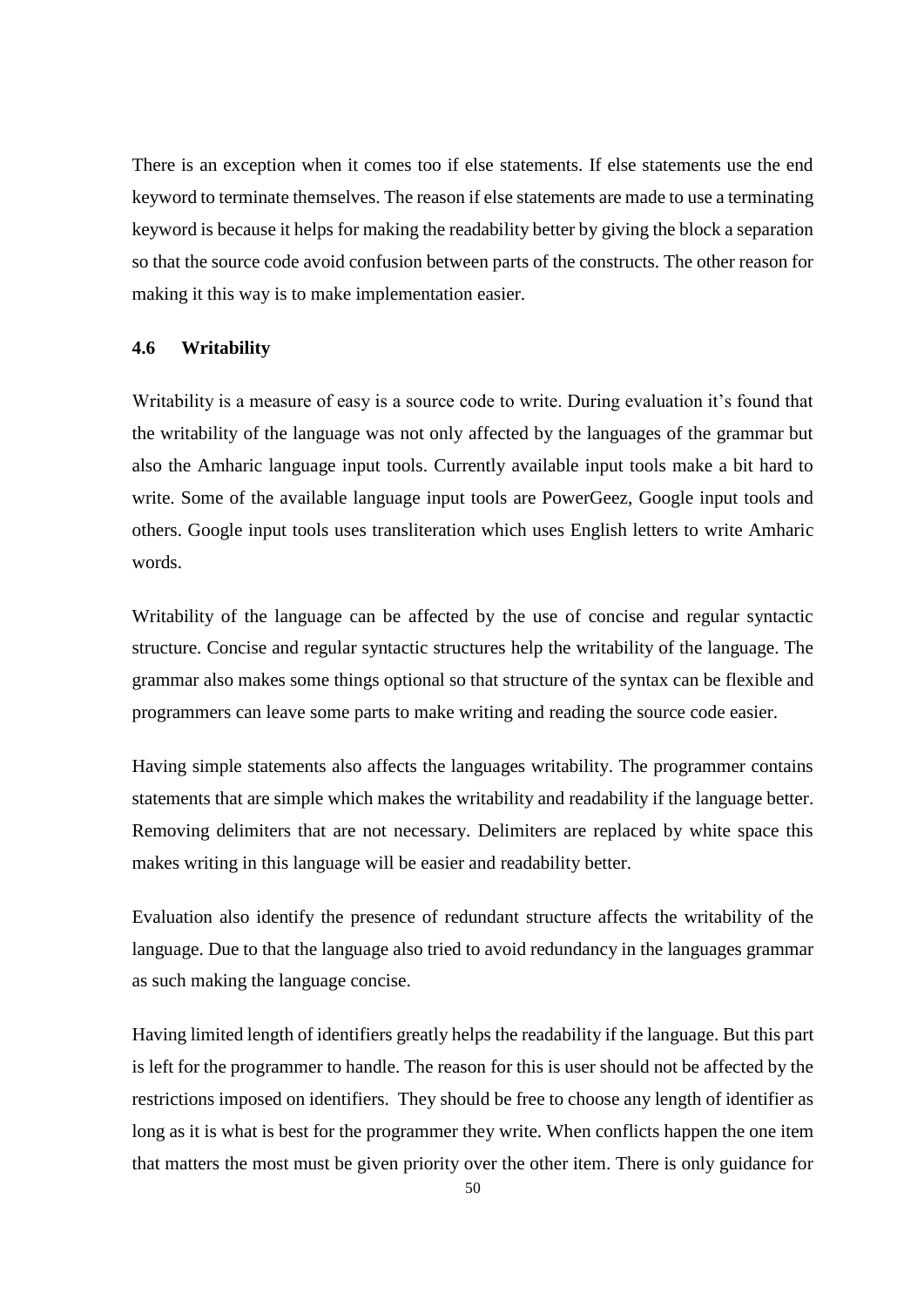choosing identifiers, where users are able to choose appropriate identifiers to help readability and writability.

The keywords chosen and included in the grammar of the language are words that do not include a letter( $\angle \& A$ ) that are difficult to be written by using the currently available Amharic language input tools. The reason this affects writability of the language is that there are letters in Amharic which is difficult to write and as such time consuming.

In addition to readability of the language, Amharic punctuation marks are left unused to avoid writability issues. One punctuation mark that is used in this language is the Amharic equivalent for full stop '።'. Data types of a method can also be left unspecified to help both the readability and writability of the language.

## **4.7 Expressiveness**

The expressiveness of the language will also affect the simplicity, readability and writability of the language. The evaluation of the expressiveness of the language was also done by allowing the team to write things they want to do. But without the availability of built-in libraries it has been difficult to figure out the expressiveness of the language. The language's grammar has the necessary constructs to express things.

The grammar supports arrays which allow users to express a list of objects as easily as possible. Arrays are expressed using the keyword "ድርድር" which allow the creation of a list of objects. when creating arrays, the type of the array and the size of the array must be first specified. When creating objects 'Arrays are a curly brace enclosed list of objects separated by comma. Arrays can be accessed by using the index of the elements inside the array

Expressiveness also evaluated with respect to already existing programming languages that are widely used in the programming world. The grammar of the language contains most of the features used in existing programming languages. There are some features that are left to avoid complication when using the languages to teach in primary school. The grammar only included one of the looping ways which is while loop. Since it is possible to express all necessary loops by using while loop.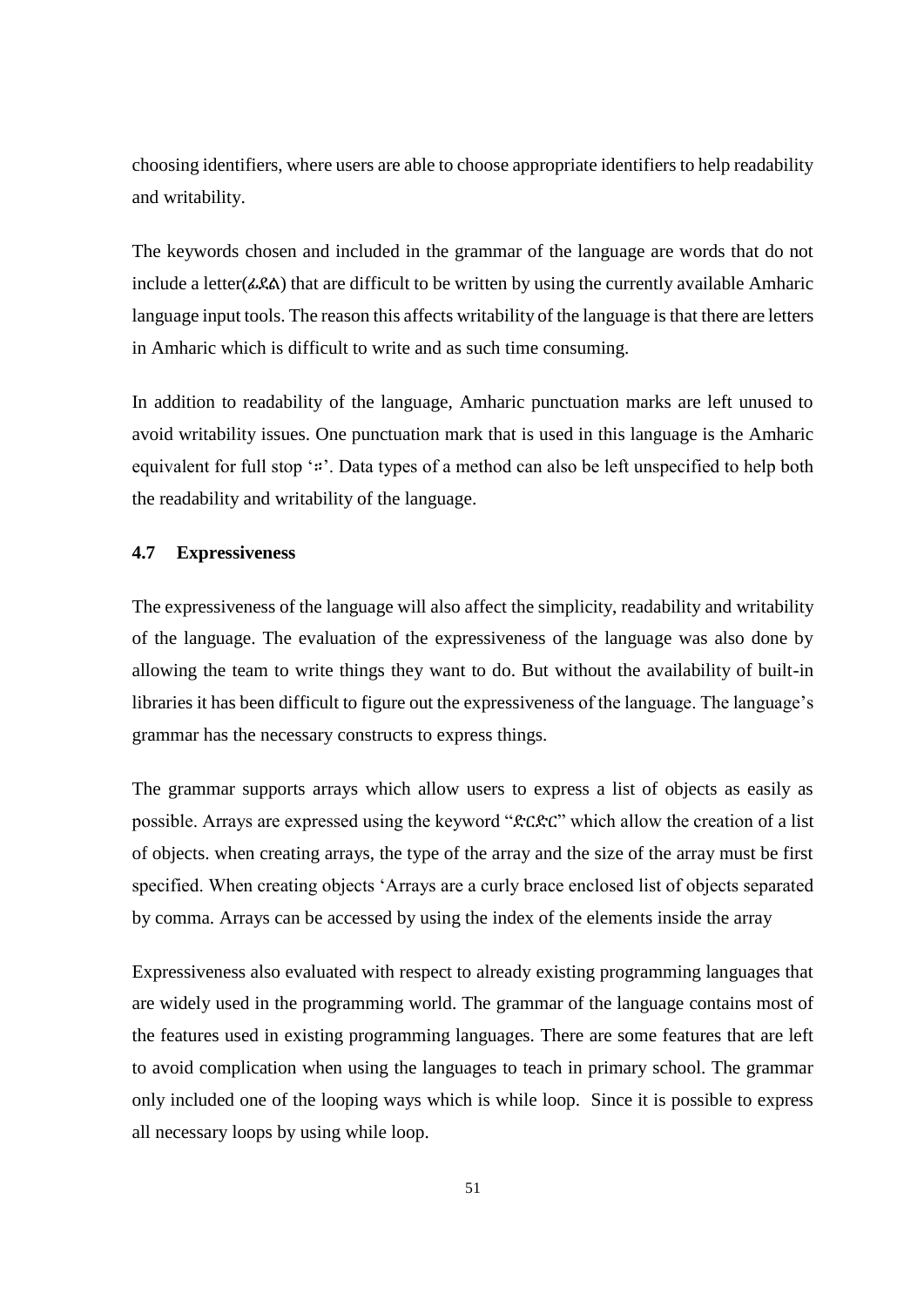The language also enables to create objects by using class. It also enables to express the operations that can be performed on the objects. It also enables to express inheritance of previous declared class. This enables class to share properties and operation instead of declaring them over and over again. This will help the reuse of object which will increase the abstraction of the language. There also an import functionality which will enable to reuse codes written and compiled by other programmers.

#### **4.8 Efficiency of Implementation**

To assist the efficiency of the implementation of the language and to not make compiling slow features that are known to be inefficient are identified during evaluation. Left recursion in syntax description of a programming language which is the grammar sometimes leads to an endless loop. Since including left recursion in the grammar of the language results in an endless loop which greatly affects the efficiency of the implementation efforts has been made to avoid left recursion as much as possible but when it is must to include them ANTR v4 will handle it and make sure that the parser doesn't stumble into a loop that it can get out off.

Production rules are rules which handles how we replace non-terminal symbol with a combination of terminal and non-terminal symbols. Even if production rules in general are as useful as it comes there are times where a useless production included in the grammar of a programming language. The presence of useless production rules increases the parsing time of the compiler as such making the language in general slow compared to when there is no useless production included in the grammar. The evaluation has indicated the presence of useless production rules which affect the efficiency of the parser. All useless production rules found during evaluation has been removed from the grammar.

To help the efficiency of the language the declaration of variables includes the type of value the variable hold. This is called static typing. static typing helps type checking be handled during compilation of the source code which in turn makes the runtime faster. Static typing is chosen in expense of readability and writability.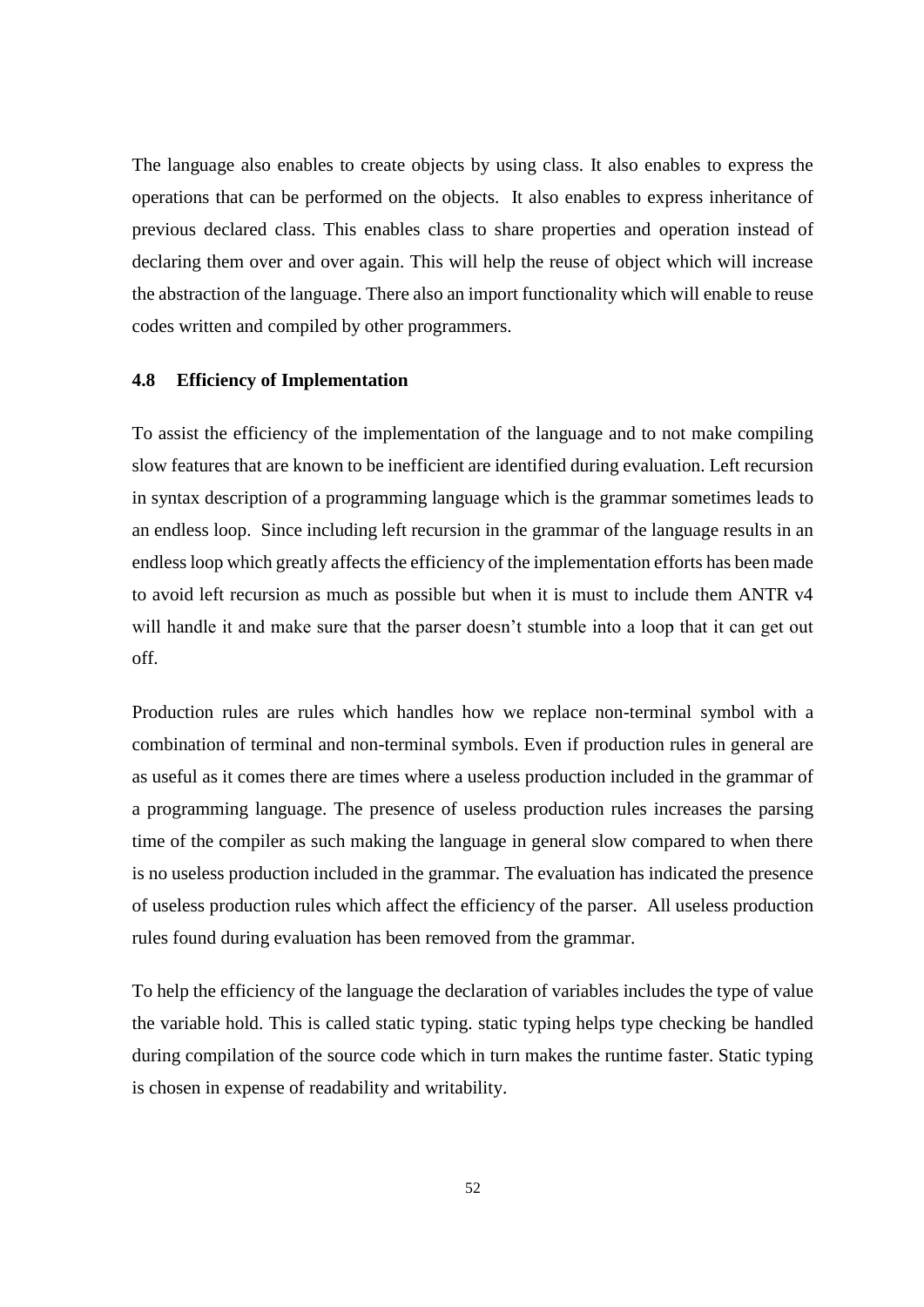There are a huge set of data structures in money programing languages. Handling this huge sets of data structure takes time to process. As a programming language intended to be given as a first programming language it is necessary to include a must have data structure sees in the language. This makes handling the data structure faster as such making the program faster.

## **4.9 Abstraction**

Abstraction is an important part of programming especially object-oriented paradigm. Abstraction help the programmer access functionalities without the need to know the nittygritty of how its implemented internally. Abstraction hides all data inside the structure except the data that are relevant in order to reduce complexity of the program and increase the efficiency.

There are different levels of abstraction included in Amharic programming language. The highest level of abstraction is classes. Abstraction helps the readability and writability of the language by hiding implementation details of programing constructs.

### **4.10 Keyword**

Keywords also known as reserved words are identifiers that are frequently used words when programming. So, the choice of keywords was part of the readability and writability test of the language. Choosing keywords that are easy to write and to read as part of the Amharic programming language.

#### **4.10.1 Sample**

In this part of the document, a sample program written by Amharic programming language and debugged by using a prototype debugger. The sample program is a hello world program written in the simplest combination of constructs. This part in addition to the source code program contains the tokens and parse tree. The parse tree is for the English version of the grammar. This part also contains the screenshot of a prototype of the programming language debugger. The debugger contains three parts the side bar which shows the list of files in the particular directory, the code editor part which also has a code highlighting feature is used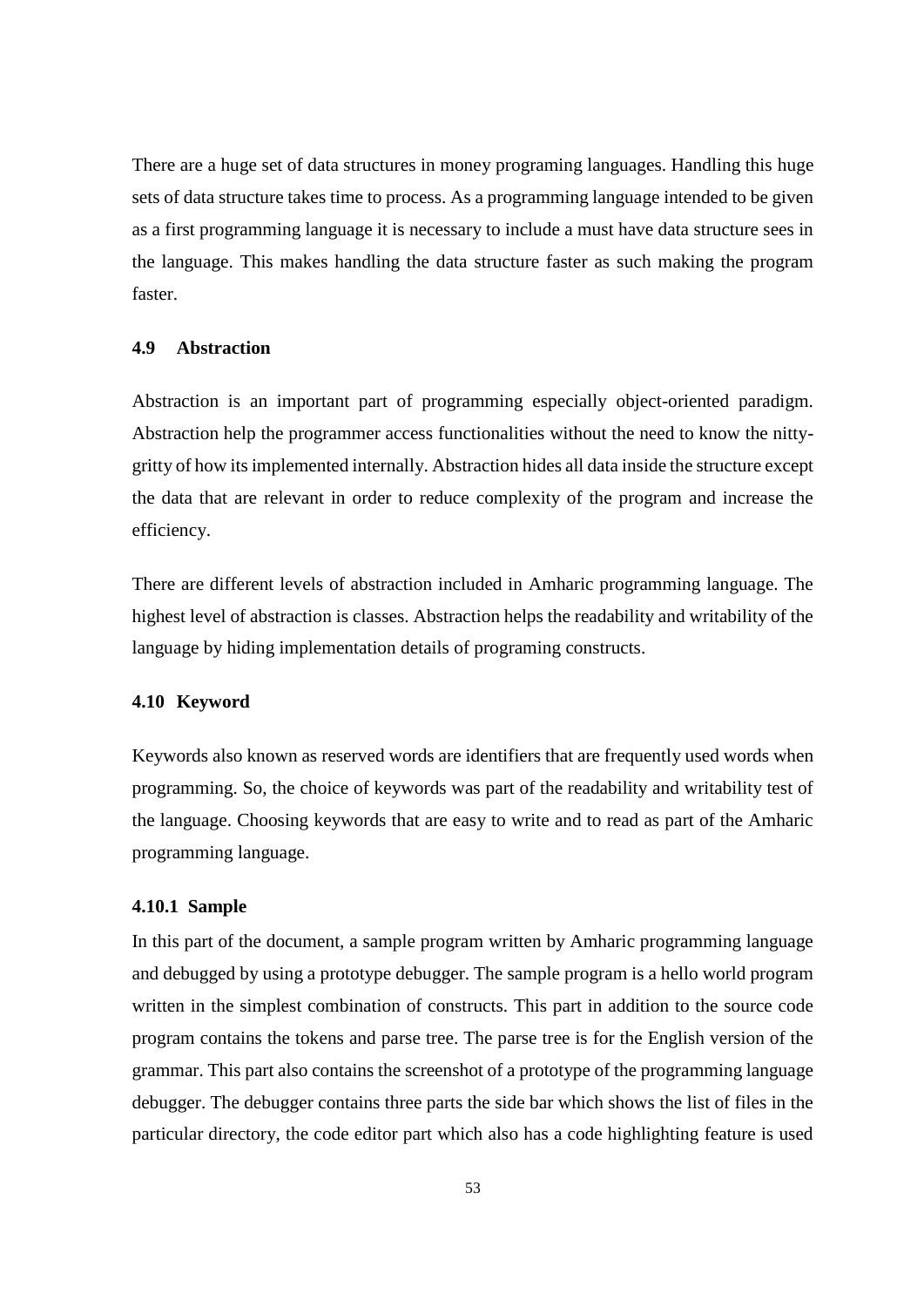to write the source code of the language to the debugger so that it is examined for conformity two the grammar of the language, the last and final part of the debugger is a console to show the output of the code after.

The debugger doesn't contain a code generation feature. The debugger is used to show how a piece of code is tokenized and parsed. It has not been used to test user interaction because it only contains a couple of constructers implemented and it is deemed ineffective to test with just only a couple of constructs. The source code written in the code editor is passed to the debugger's tokenizer so that the tokens in the program are identified and passed to the parser. The parser then checks if the tokens identified by the tokenizer makes up a meaningful construct. Then it is interpreted by using Java to show how the result are displayed. Following is a screen shoot of the sample hello world program an English equivalent of the source code is given below.

| ■ መሰርያ IDE - ምሳሌ - ሰላም |                                                                                               | $\Box$ | × |
|------------------------|-----------------------------------------------------------------------------------------------|--------|---|
| ፋይል ፐሮጀክት እርዳታ         |                                                                                               |        |   |
| ምርጫ<br>ሰላም             | ስብስብ ምርጫ<br>$\frac{1}{2}$<br>$\frac{2}{3}$<br>$\frac{3}{5}$<br>ከዶ ጀምር()<br>ሲስተም.ፃፍ("ሰላም ዓለም") |        |   |
|                        | ሰላም ዓለም                                                                                       |        |   |

**Figure 4.2:** Hello world sample program written in Amharic programming Language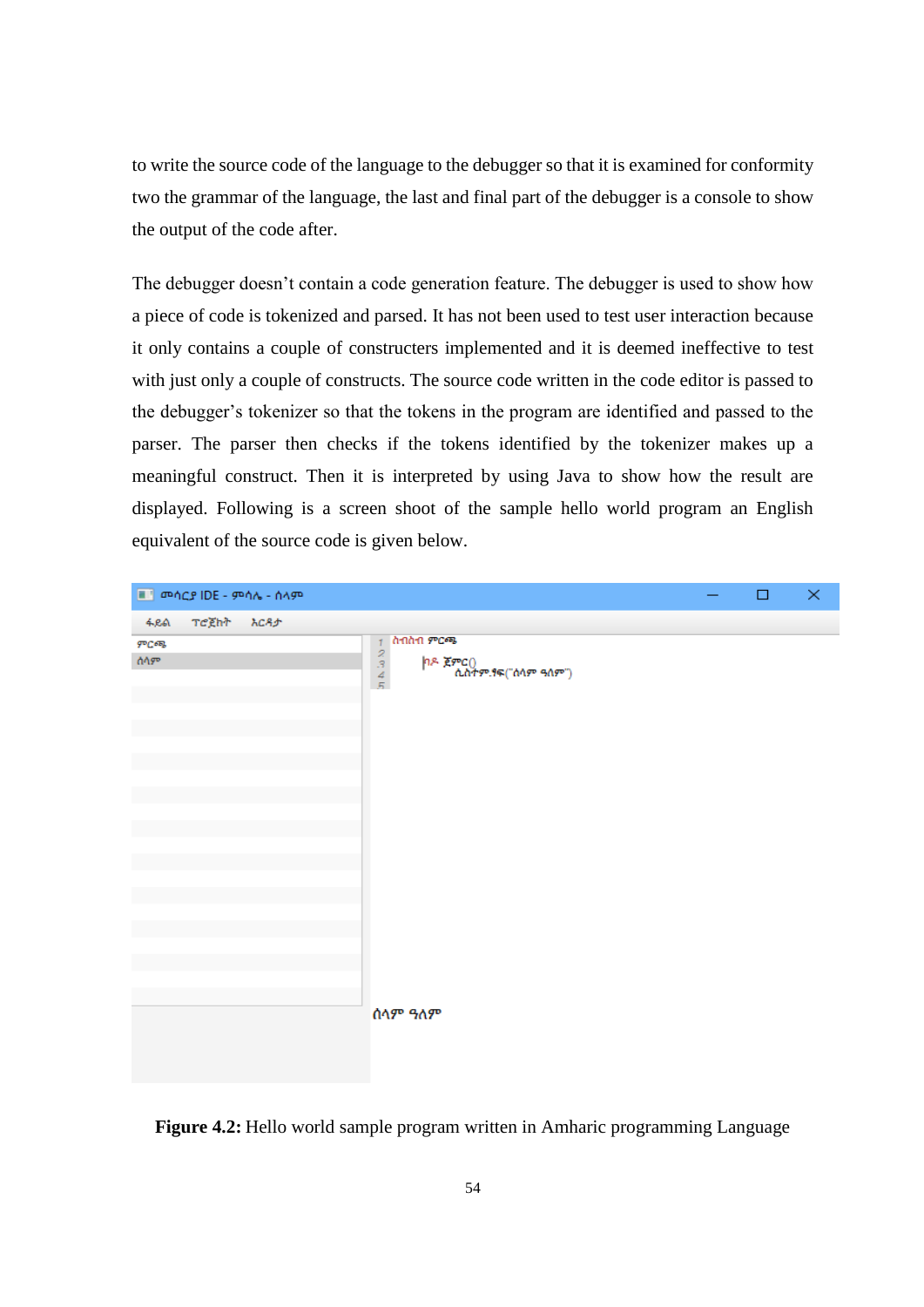The figure shows a hello world sample code written using the prototype. In this sample code there are different levels of parsing class declaration, method declaration and method invocation parsing. The prototype takes a couple of steps to execute this sample code. The English equivalent of for the code in the figure is given here

class variable void start () write ("Hello world")

## **4.11 Parse Tree**

The parse tree of a code shows the hierarchical structure of the tokens. It's a tree that represents the syntactic structure of a text based on a context free grammar. The root of the syntax tree is the always the start production rule which shows the start of the parsing. After the start root node there are two child nodes which encloses the rest of the child nodes. The first child nodes of the start production rule are the import production rules which contains the paths of the import class as a child. The second child node of the start production rule is the class Declaration production rule which contains the class declaration and everything in it.



**Figure 4.3:** Parse tree for English version of hello world program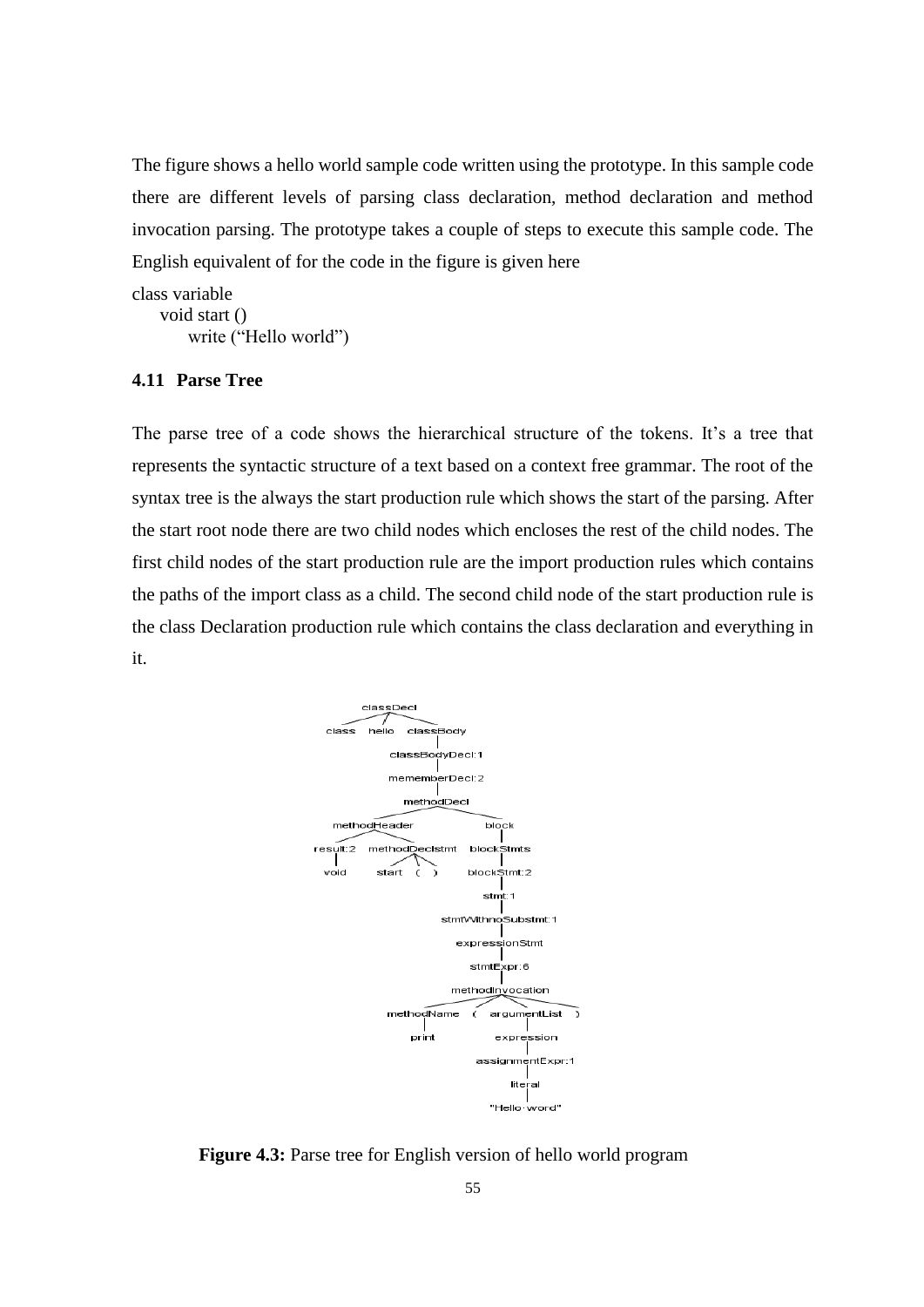This figure shows the hierarchy of the hello world program. The parser takes the code and checks if it matches the grammar rules of the language. This figure for example shows the code starts with the class keyword followed by the class names. As the class follows the correct grammar rules the syntax tree doesn't show any error.

The other sample included here is a program written to show how if else is implemented in Amharic programming language. If lese statements are constructed so that it has a resemblance to the Amharic language. In Amharic language the expression to be evaluated comes before the if keyword. Overall the language is made to look like the formal Amharic language.



**Figure 4.4:**If Else expression written using Amharic language and debugged using the sample debugger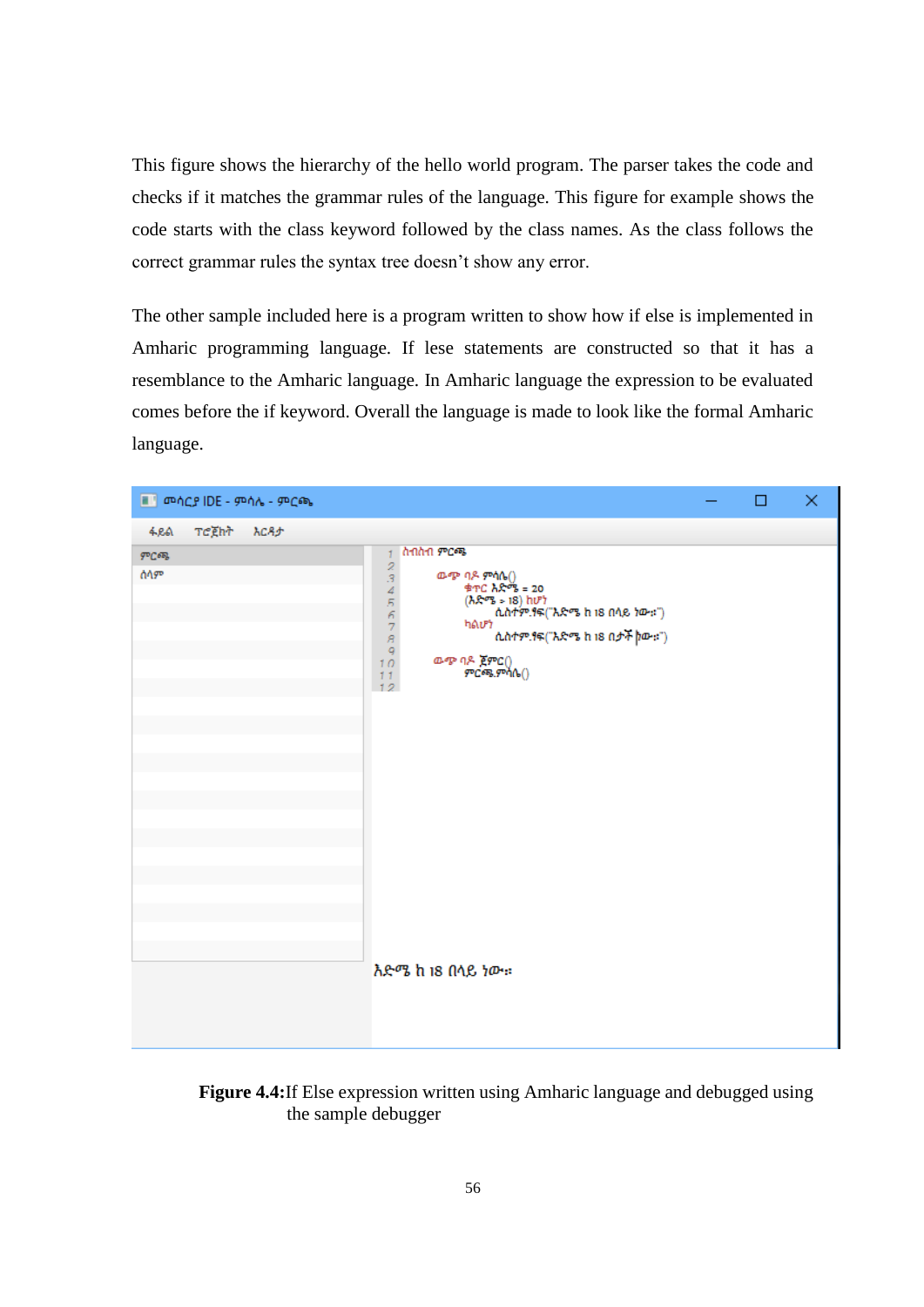The if else expression example above shows how an if else statement is structured in Amharic programming language. The above code snippet contains the declaration and instantiation of a variable እድሜ. If else declaration as shown shows an expression a head of the if keyword.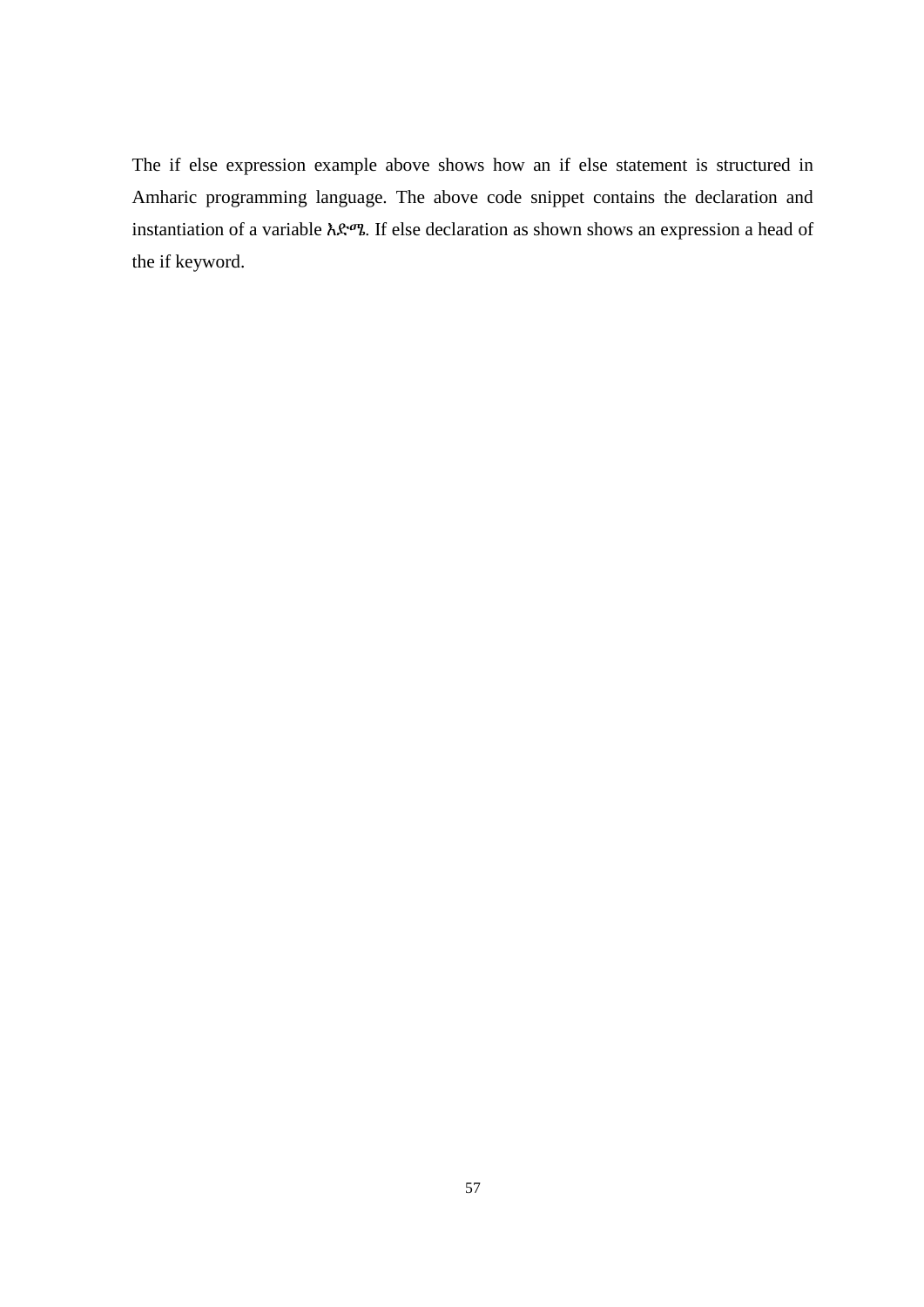# **CHAPTER 5 CONCLUSION AND RECOMMENDATION**

## **5.1 Conclusion**

Computers have become a very essential part in our day to day activities. They help accomplish tasks in a fast, better and effective manner. We humans use programming languages to instruct computers to do specific tasks. Programming is a way of instructing a computer to do tasks. Most Programming languages are human understandable to make them easy to program.

Programming language is an essential area in computer science. To advance the prevalence of Amharic language in Technology related subjects, creating an Amharic programming language is necessary because it is the fundamentals of computer science and almost everything technology related areas are dependent on computers. Hence, leaning the essential part of computer science using one's mother tongue help understand the concept of programming better. In addition to that students who learn programming using their native language tend to learn programming concepts faster and better than those who learn using foreign language.

In this paper an investigation has been conducted on the necessity of programming using one's native language. An extensive research has been done on non-English programming languages. Programming languages that are created for Arabic, Chinese and Spanish speaking countries are included in the research. The document includes a review of Extended Backus-Naur Form which is used to write the grammar of the language. The design principle which are the criteria's of designing a programming language are included.

The design of Amharic programming language contains a keyword chosen by translating keywords in other popular programming languages and choosing words based what they do not direct translation to make them. The grammar of the language contains production rules that signifies the different programming constructs.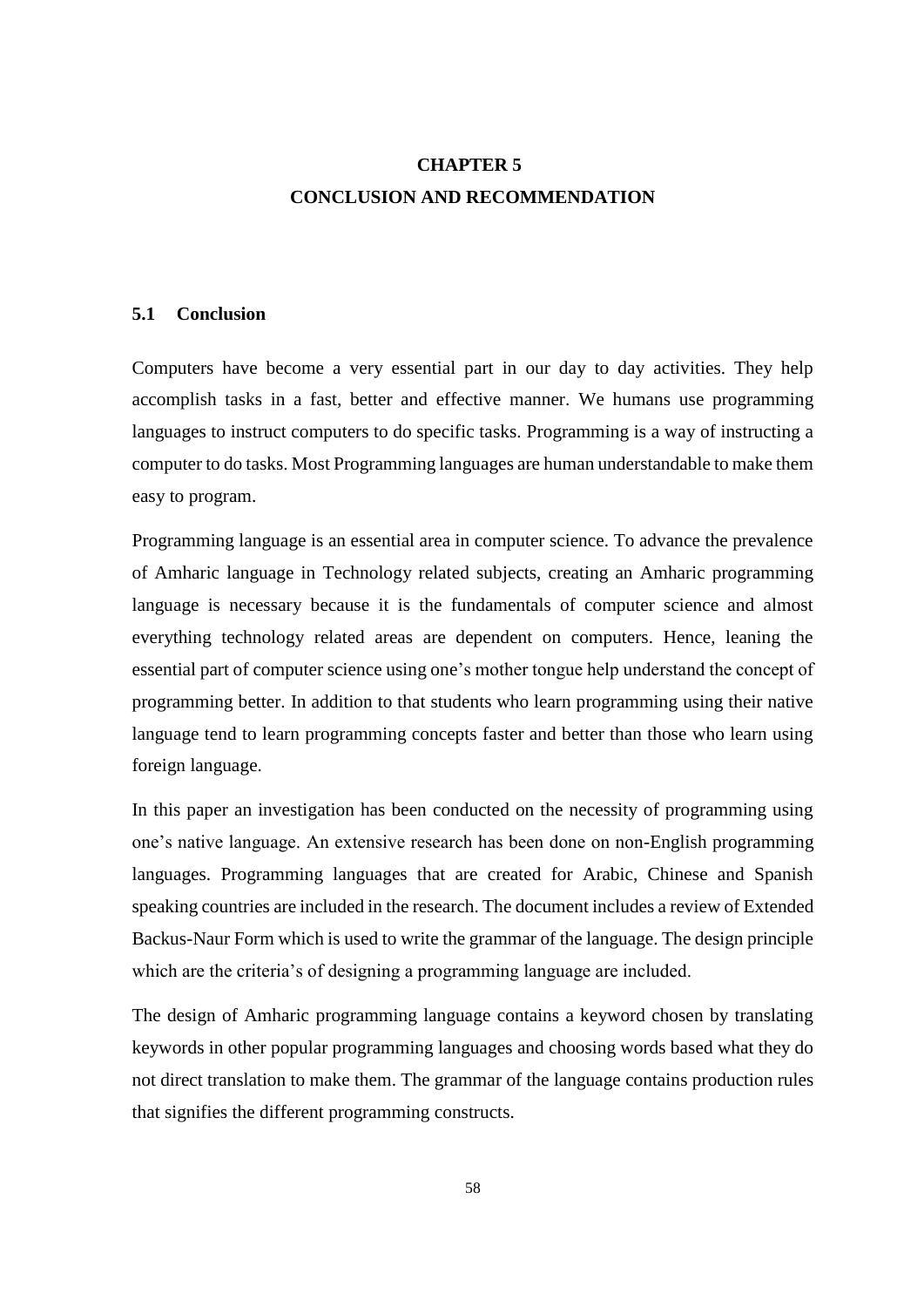In this thesis a grammar translator has been used to translate the grammar written by using EBNF to their respective tokens and parser which recognize the different constructs in the language. talks about the design of a programing language using keywords based on the official working language of Ethiopian, Amharic. The paper focused on the design of the programming language and the lexer and the parser part of the compiler.

This paper also has a simple prototype of the debugger of the language used for evaluating the designed programming language. The prototype contains the basic constructs of the programming language like declaring a class, method and variables

#### **5.2 Recommendation**

Now a time, countries are engaged in advancing computer related fields of study which are the corner stone of a country's development and security. Ethiopia is a lot behind in programming and computer science that has a toll in the development of the country's economy. To help improve that it should engage extensively in advancing the science and technology specially in computer programming.

This paper contains a design of an Amharic programing language other researchers who wants to implement this design can use the following recommendations. There are two implementation of the compiler one is trans compiler which translates the program written in one language to another language which has its own compiler. The program will be translated into equivalent of other programs and then it can be transformed into machine without the need to write an independent compiler for the program. The drawback of this approach is that the machine in addition to the performance of the language itself will also inherit the performance of the other program as such making the language slower.

The other approach to implement the compiler of the language is to develop the compiler itself from scratch. This paper included the first part of the compiler development which tokenizing and parsing of the grammar of the language.

# **5.3 Future Work**

The focus of the thesis is to design a programming language that uses keywords based on the Amharic language and the implementation of the tokenizer and the parser. Future works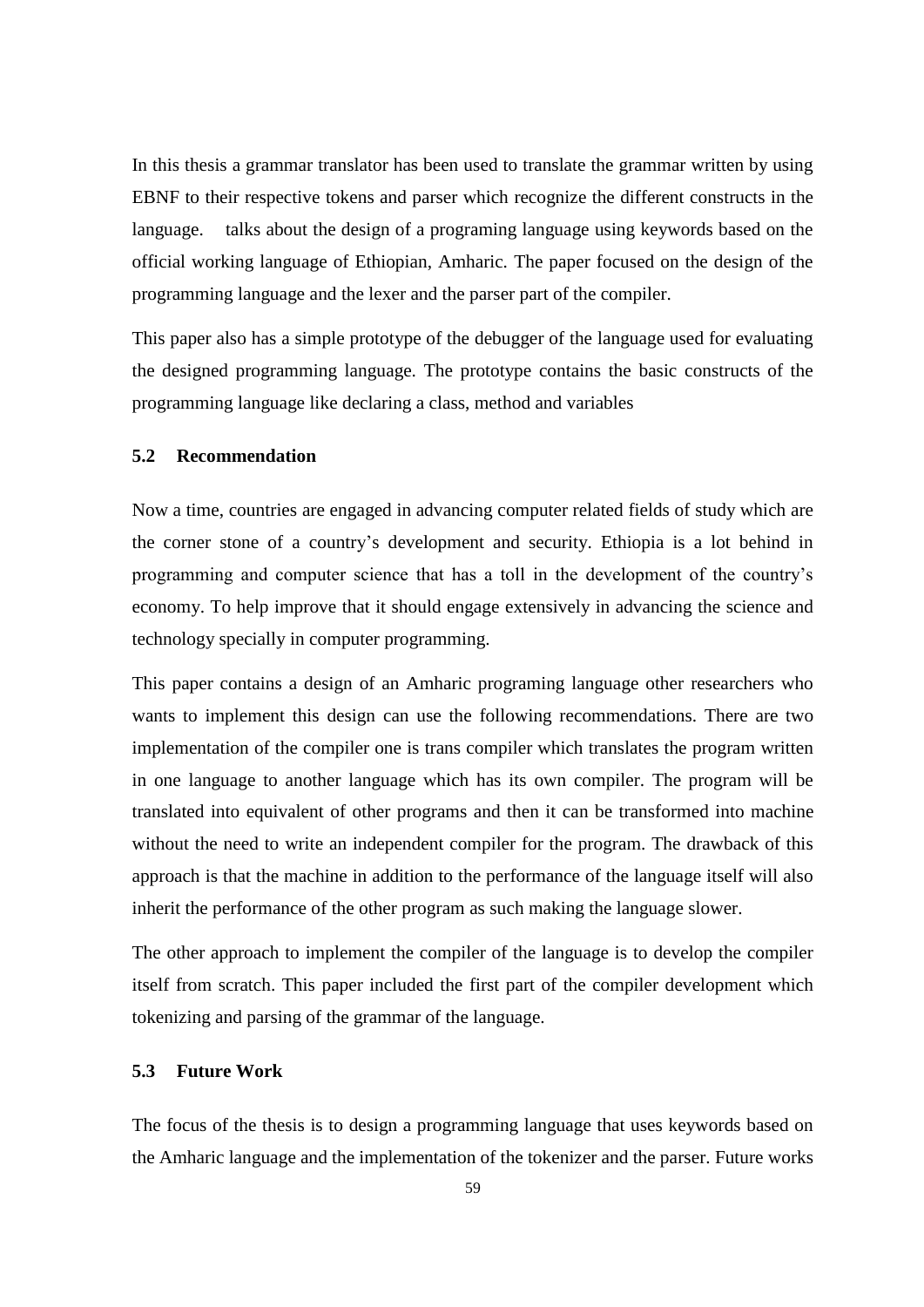will include the full implementation of the compiler of the language with a rich integrated development environment which helps the development of programs.

The compiler of the language will be written in a program that will help the speed of the language and to make it portable so that it can be used by users who work on different operating systems. The language will also be improved and grorw to support functionalities that are not part of the original design of the program.

To make it also easy to use and help the advancement of the language future works will include a future in the language that will help students to program by using only dragging and dropping future.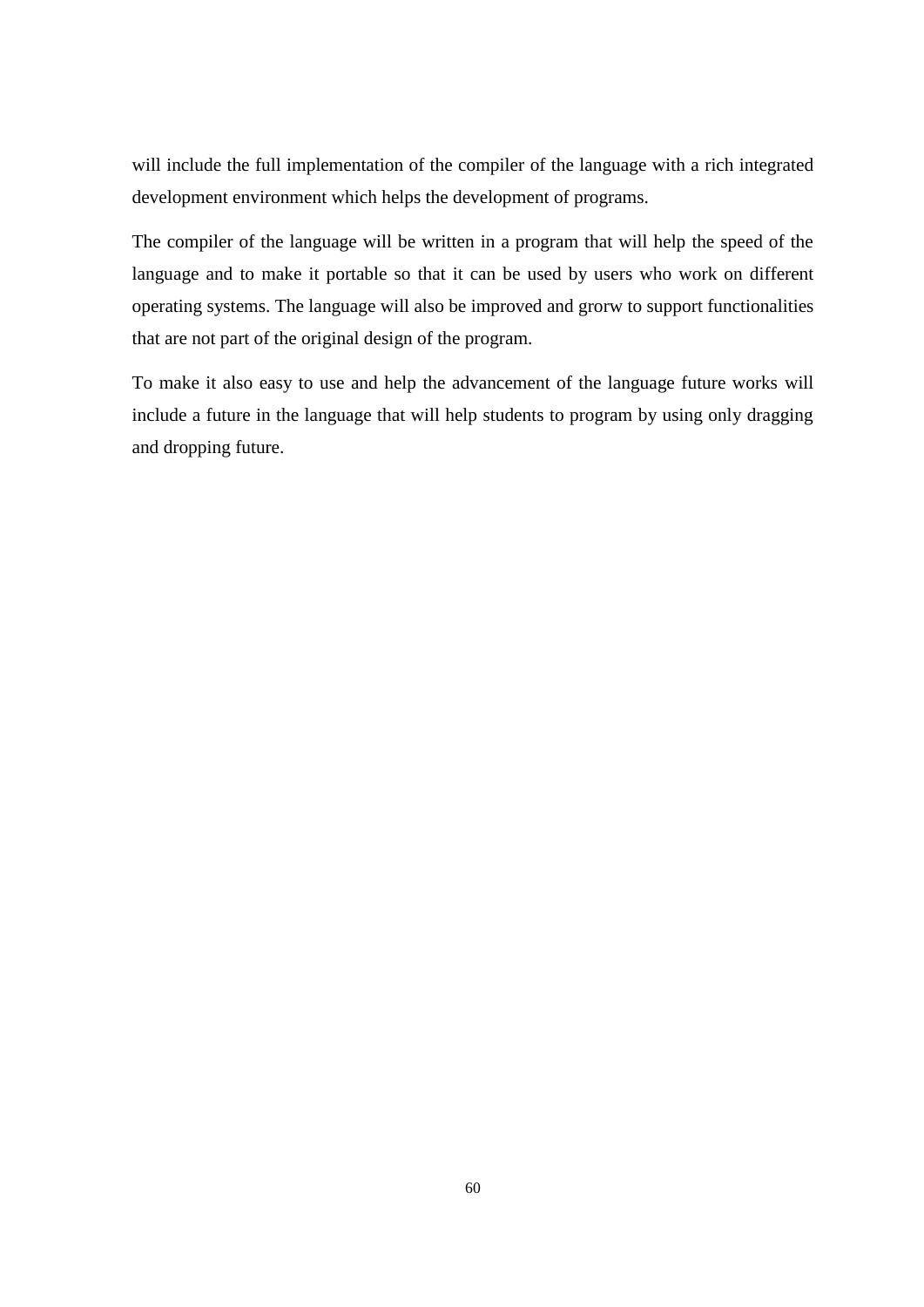#### **REFERENCES**

- Al-A'Ali, M., & Hamid, M. (1995). Design of an arabic programming language (ARABLAN). *Computer Languages*, *21*(3–4), 191–201. https://doi.org/10.1016/0096- 0551(95)00006-2
- Allain, A. (2013). *Jumping into c++*.
- Arnold, K., Gosling, J., & Holmes, D. (2013). *The Java programing language*. *Journal of Chemical Information and Modeling* (Vol. 53). https://doi.org/10.1017/ CBO9781107415324.004
- Asfawwesen, D. (2016). The Inceptive Construction And Associated Topics In Amharic And Related Languages.
- Bekele, D. (2001). Impact of Government Policies on the Development of ICT in Ethiopia. *International Conference on African Development Archives*. Retrieved from http://scholarworks.wmich.edu/africancenter\_icad\_archive/17
- Bingöl, O., Küçüksille, E. U., & Kuru, İ. (2018). Chameleon Turkish Programming Language. *European Journal of Science and Technology*, (14), 77–82. https://doi.org/10.31590/ejosat.442334
- Bird, R., & Wadler, P. (1988). *Introduction to Functional Programming*. *System*. Prentice Hal International(UK). Retrieved from http://www.di.uminho.pt/~jas/ Teaching/Courses/mp3/06-07/tp.pdf
- Brian W. Kernighan, D. M. R. (1978). *The C Programming Language* (2nd ed.). Prentice Hall.
- Bruce Eckel. (2003). *Thinking in Java , 3 rd Edition*.
- Cowell, J., & Hussain, F. (2003). Amharic character recognition using a fast signature based algorithm. *Proceedings of the International Conference on Information Visualisation*, *2003*-*Janua*, 384–389. https://doi.org/10.1109/IV.2003.1218014
- Dasgupta, S., & Hill, B. M. (2017). Learning to Code in Localized Programming Languages. *Proceedings of the Fourth (2017) ACM Conference on Learning @ Scale - L@S '17*, 33–39. https://doi.org/10.1145/3051457.3051464
- EthioCloud. (n.d.). AxumLight. Retrieved March 4, 2019, from https://www.ethiocloud.com/axumlight.aspx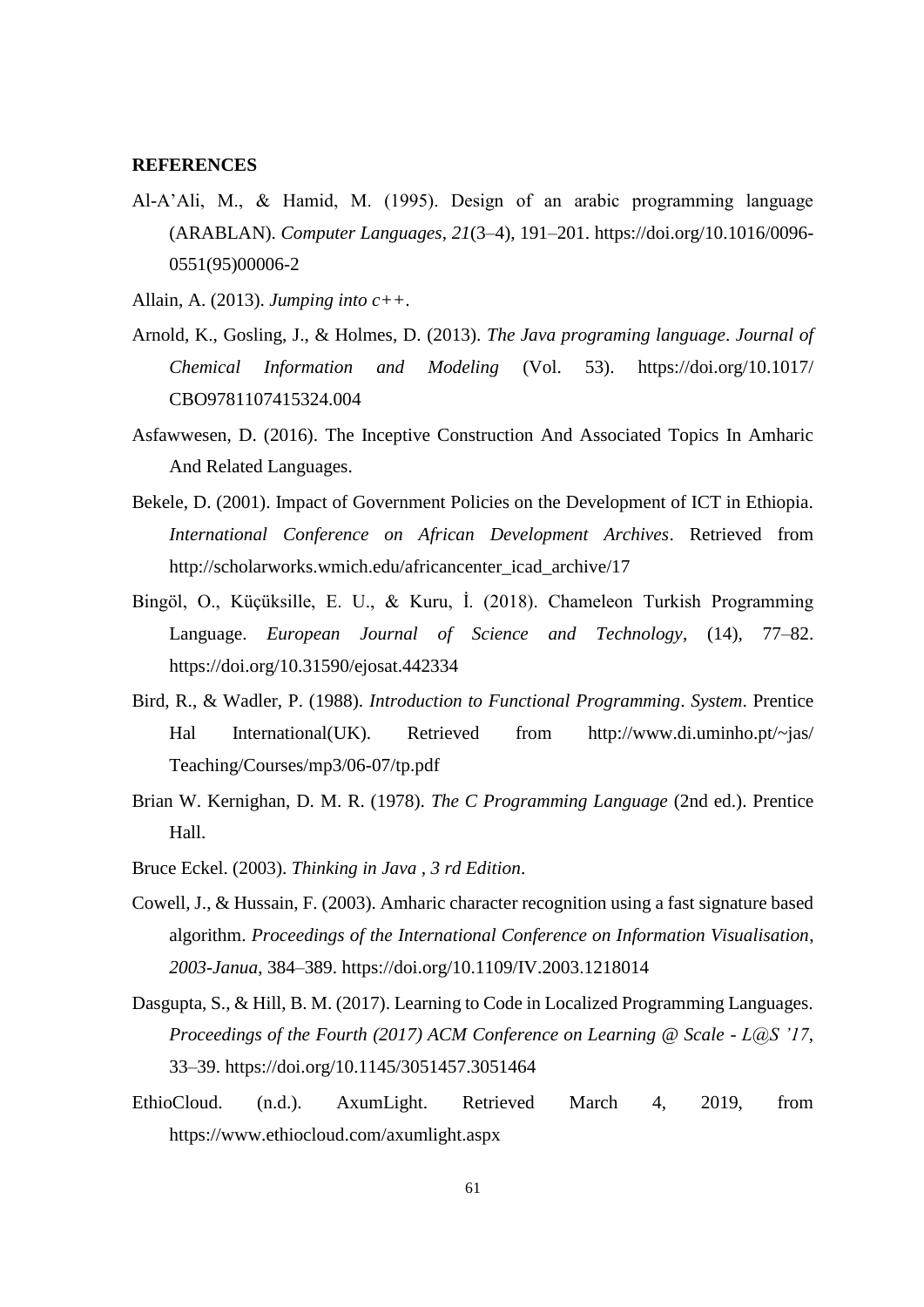- Fernández-Villaverde, J., Guerrón, P., & Valencia, D. . . (2018). Programming Paradigm. Retrieved March 3, 2019, from https://www.sas.upenn.edu/ ~jesusfv/ Lecture\_HPC\_7\_Programming\_Paradigms.pdf%0A
- Feyman, R. (n.d.). EBNF: A Notation to Describe Syntax. Retrieved March 2, 2019, from https://www.ics.uci.edu/~pattis/ICS-33/lectures/ebnf.pdf
- Georgatos. (2002). " How applicable is Python as first computer language for teaching programming Fotis Georgatos, (June).
- Gezmu, A. M., Seyoum, B. E., Gasser, M., & Nürnberger, A. (2018). Contemporary Amharic Corpus : Automatically Morpho-Syntactically Tagged Amharic Corpus. *Proceedings of the First Workshop on Linguistic Resources for Natural Language Processing*, 65–70.
- Gurbani, K., Shelar, S. R., & Jitesh, P. (2008). *Imperative Programming*. Himalaya Publishing House.
- Kay, A. C. (1993). The early history of Smalltalk. *ACM SIGPLAN Notices*, *28*(3), 69–95. https://doi.org/10.1145/155360.155364
- Kendal, S. (2009). *Object Oriented Programming using Java*. Simon Kendal & Ventus Publishing.
- Kirsal Ever, Y., & Dimililer, K. (2018). The effectiveness of a new classification system in higher education as a new e-learning tool. *Quality and Quantity*, *52*(s1), 573–582. https://doi.org/10.1007/s11135-017-0636-y
- Kitchenham, B., & Carn, R. (1990). *Psychology of Programming*. *Psychology of Programming*. https://doi.org/10.1016/B978-0-12-350772-3.50022-7
- Liang, Y. D. (2013). *Java Programming Comprehensive Version* (9th ed.). PEARSON.
- Lindholm, T., & et al. (2015). *The Java Virtual Machine Specification Java SE 8 Edition*. *Managing*. Retrieved from http://docs.oracle.com/javase/specs/jvms/se8/jvms8.pdf
- Lindstorm, G. (2005). Programming with Python. *IT Professional*, *7*(5), 10–16. https://doi.org/10.1109/MITP.2005.120
- Louden, K. C., & Lambert, K. A. (2011). *Programming Languages: Principles and Practices* (3rded.). Retrieved from http://books.google.com/books?id=6MOiYFg1DoIC&pgis=1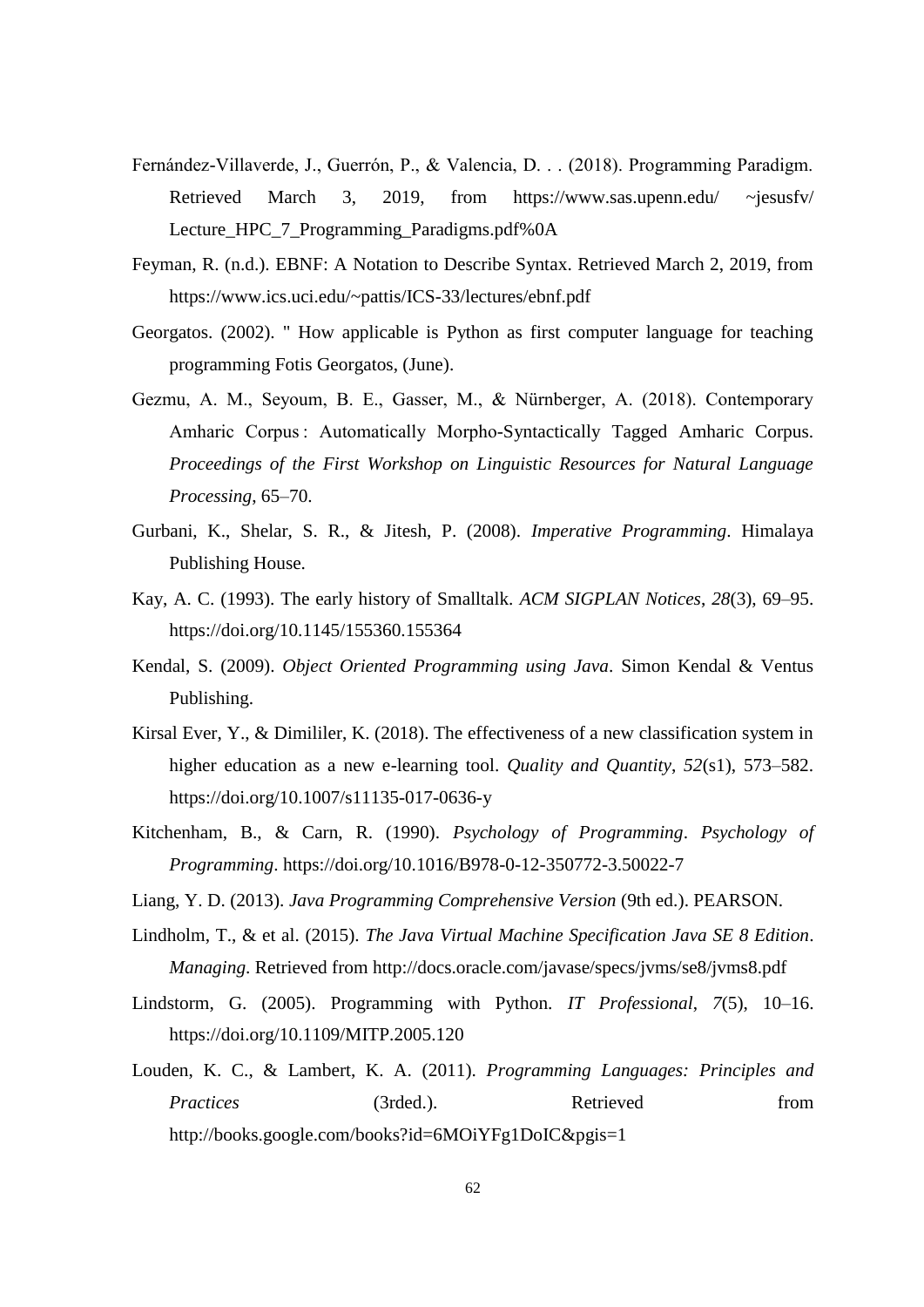- MacLennan, B. J. (1986). *Principles of Programming Language*. (R. and W. Holt, Ed.) (2nd ed.).
- Maurizio, G., & Simone, M. (2012). *Programming Languages : Principles and Paradigms*. *Saudi Med J* (Vol. 33). https://doi.org/10.1073/pnas.0703993104
- Nasser, R. (2012). The قلب Programming Language. Retrieved March 4, 2019, from https://github.com/nasser/---
- Negesse, F., & Ado, D. (2016). visual recognition of graphic variants of amharic letters : psycholinguistic experiments, *8*(1), 173–200.
- Nørmarks, K. (2011). Programming Paradigm. Retrieved March 3, 2019, from http://people.cs.aau.dk/~normark/prog3-03/pdf/paradigms.pdf
- Papaioannou, S. K., & Dimelis, S. P. (2007). Information Technology as a Factor of Economic Development: Evidence from Developed and Developing Countries. *Economics of Innovation and New Technology*, *16*(3), 179–194. https://doi.org/10.1080/10438590600661889
- Parr, T, & Fisher, K. (2011). LL(\*): The foundation of the ANTLR parser generator. *SIGPLAN Not. (USA)*, *46*(6), 425–436.
- Parr, Terence. (2013). *The Definitive ANTLR 4 Reference*. *Climate Change 2013 - The Physical Science Basis*. https://doi.org/10.1088/1751-8113/44/8/085201
- Pfenning, F. (2006). Logic Programming. Retrieved March 4, 2019, from https://www.cs.cmu.edu/~fp/courses/lp/lectures/lp-all.pdf
- Ritchie, D. M. (2005). The development of the C language. *ACM SIGPLAN Notices*, *28*(3), 201–208. https://doi.org/10.1145/155360.155580
- Şehitoğlu, O. . (2008). Programming Languages: Logic paradigm. Retrieved March 3, 2019, from http://ocw.metu.edu.tr/pluginfile.php/2986/mod\_resource/content/0/lectures/14 lp-paradigm.pdf
- Sipser, M. (2012). *Introduction to the Theory of Computation*. (M. Lee, Ed.) (3rd ed.). Cengage Learning.
- Terrence W. Pratt, M. V. Z. (2000). *Programming Languages: Design and Implementation* (4th ed.). Prentice Hall.
- Tio, H., & Niekerk, V. (2001). introductioin, (1974), 1999–2001.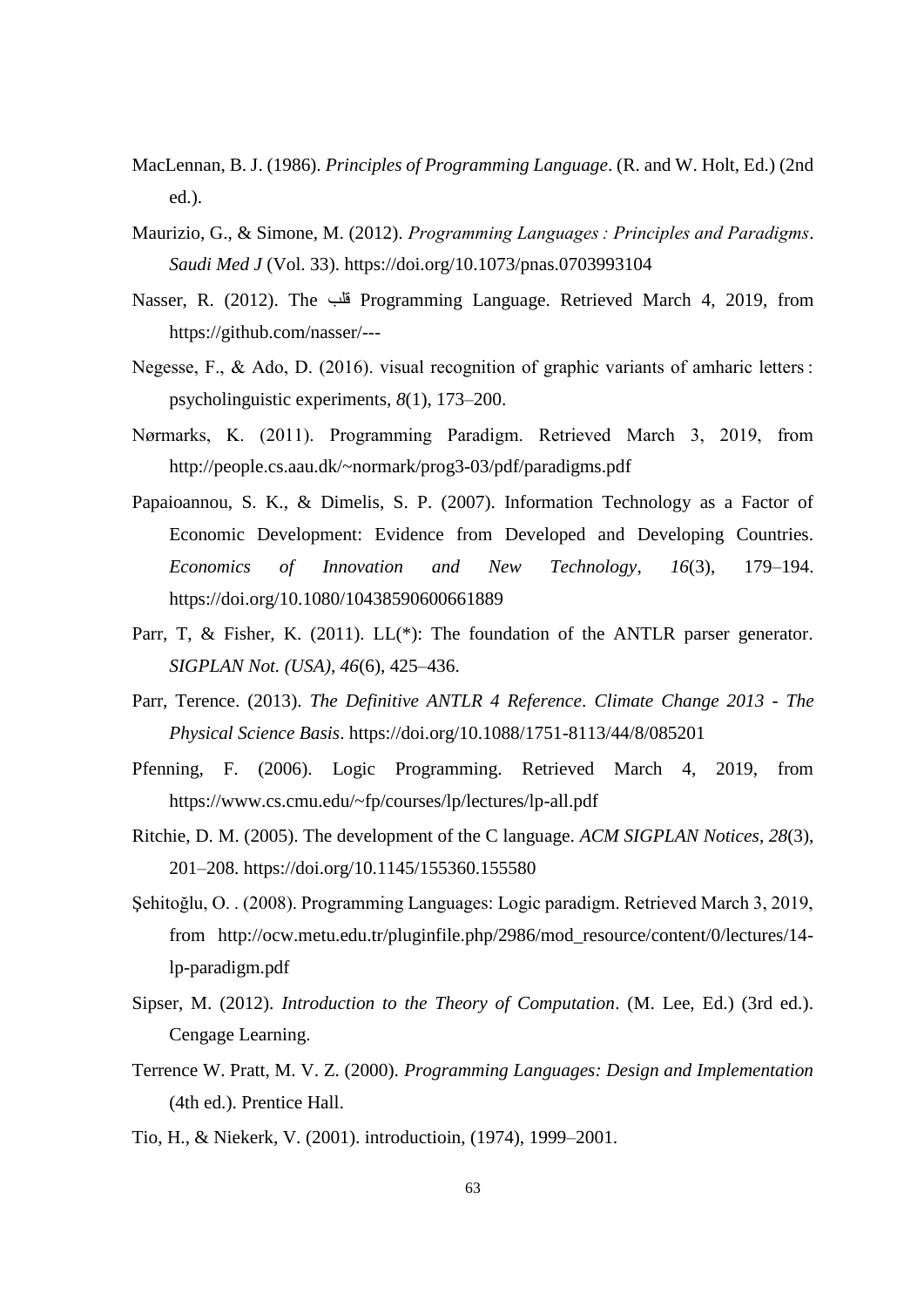Topley, K. (2011). *JavaFX TM Developer's Guide*. Addison-Wesley.

- Vujošević-Janičić, M., & Tošić, D. (2008). The Role of Programming Paradigms in the First Programming Courses. *The Teaching of Mathematics*, *11*(2), 63–83.
- Walter, S. L. (2012). Mother Tongue-based Education in Developing Countries : Some emerging insights, (February), 1–25.
- Wegner, P. (1987). Dimensions of Object-Based Language Design, *10*(3), 168–182. Retrieved from http://dl.acm.org/citation.cfm?id=38823
- Zegiestowsky, A. M. (2017). Tango : A Spanish-Based Programming Language Tango, *3*.

Zhang, P. (2017). Chinese Programming Language : Practice and Context, 1–27.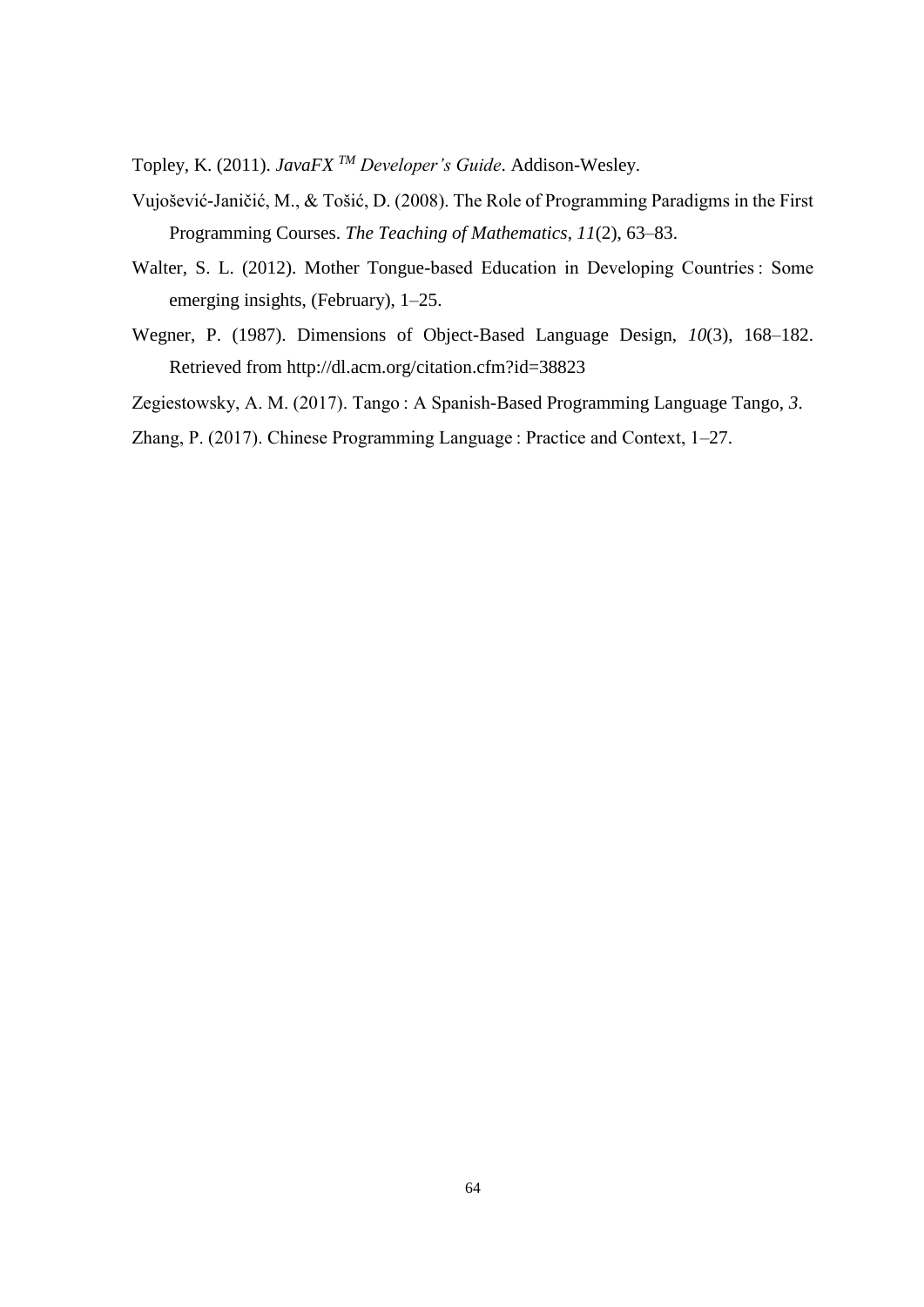# **APPENDIX 1 GRAMMAR**

The following section contains the full grammar specification of the programming language that has been the focus of study in this thesis.

| primitiveType: numericType                | መሥረታዊዓይነት ፡ ቁጥራዊዓይነት   እወነት;                  |
|-------------------------------------------|-----------------------------------------------|
| <b>BOOLEAN;</b>                           |                                               |
|                                           | ቁጥራዊዓይነት: ሙሉቁጥርዓይነት   ከፍልፋይዓይነት;              |
| numericType: integerType   floatingType;  |                                               |
|                                           | ሙሉቁፕርዓይነት ፡ ቁፕር;                              |
| integerType : INT;                        |                                               |
|                                           | ከፍልፋይዓይነት ፡ ነጥበ;                              |
| floatingType: DOUBLE;                     |                                               |
|                                           | የትዕዛዝስም ፡ መለያ                                 |
| expressionName : Identifier               | አወዛ <i>ጋ</i> ቢስም <i>`` መ</i> ለያ;              |
| ambigousName                              |                                               |
| DOT Identifier;                           |                                               |
|                                           | የትዕዛዝስም ፡ መለያ;                                |
| methodName: Identifier;                   |                                               |
|                                           | አውዛጋቢያስም: መለያ   አውዛጋቢያስም '.' መለያ;             |
| ambigousName: Identifier                  |                                               |
| ambigousName DOT Identifier;              |                                               |
|                                           |                                               |
| /* production unit*/                      |                                               |
| start: importDeclaration*                 | $\omega$ ጀመርያ ፡ ተጠቀምትዕዛዝ $^*$   ስብስብትዕዛዝ $^*$ |
| classDeclaration* EOF;                    | EOF;                                          |
|                                           |                                               |
| importDeclaration: IMPORT Identifier ('.' |                                               |
| Identifier)* NEWLINE;                     | ተጠቀምትዕዛዝ : ተጠቀም መለያ $($ '.' መለያ)*             |
|                                           | ዓመስመር:                                        |
|                                           |                                               |

65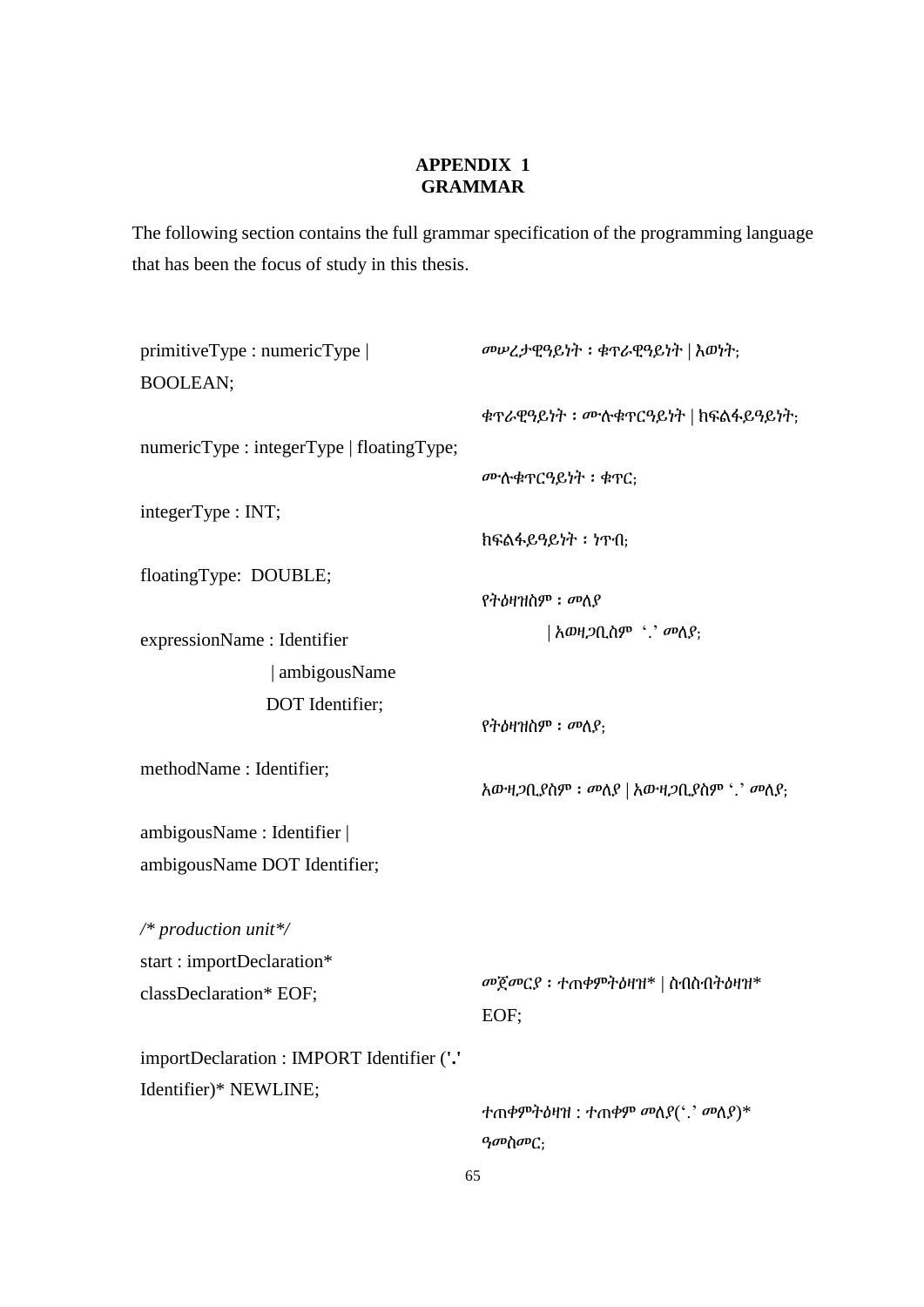*/\* production from class \*/*

classDeclaration : CLASS Identifier superClass? classBody;

superClass : EXTENDS Identifier NEWLINE; classBody : INDENT classBodyDeclaration\* DEDENT NEWLINE; classBodyDeclaration : classMememberDeclaration | staticInitializer | constructorDeclaration; ስብስብትዕዛዝ ፡ ስብስብ መለያ አዉራሽስብስብ? ስብስቦች;

አዉራሽስብስብ፡ ዉርስ መለያ ዓመስመር;

ስብስቦች፡ ገባ ስብስብዝርዝር\* ወጣ ዓመስመር;;

ስብስብዝርዝር ፡ ስብስብዓባላት | ፍፁምአፀፃፍ | መስራችአፀፃፍ;

ዓባላትአፀፃፍ

| ትዕዛዝፅተፃፍ

| ድርድርአፀጻፍ;

ስብስብዓባላት:

classMememberDeclaration : fieldDeclaration | methodDeclaration

 | arrayDecl; fieldDeclaration : varType variableDeclarationList;

variableDeclarationList : variableDecl (COMMA variableDecl)\*; variableDecl : variableId (ASSIGN variableInitializer)?; variableId : Identifier dims?:

variableInitializer : expression;

ዓባላትአፀፃፍ ፡ ተለዋዋጭዓይነት ተለዋዋጭአፀፃፍዝርዝር;

ተለዋዋጭአፀፃፍዝርዝር፡ ተለዋዋጭአፀፃፍ(',' ተለዋዋጭአፀፃፍ)\*; ተለዋዋጭአፀፃፍ : ተለዋዋጭመለያ ('=' ተለዋዋጭመሰየምያ); ተለዋዋጭመለያ ፡ መለያ ('['']')?; ተለዋዋጭመሰየምያ : ትዕዛዞች;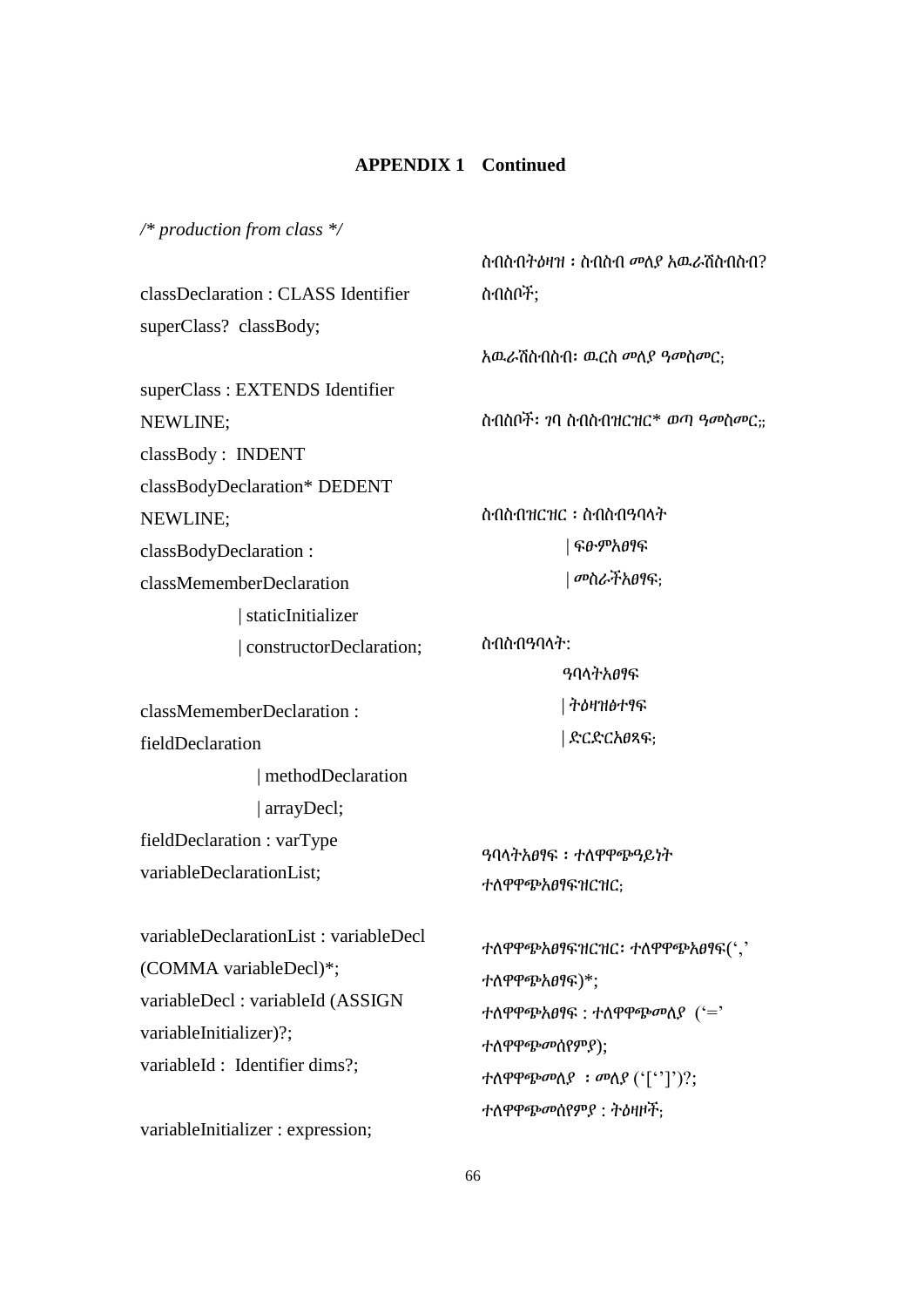varType : unPrimitiveType | unReferenceType; unPrimitiveType : numericType | BOOLEAN; unReferenceType : referenceType; referenceType : classType | typeVariable | arrayType; classType : Identifier typeArguments; typeVariable : Identifier; arrayType : primitiveType dims | classType dims | typeVariable dims; dims : **'['']'** (**'['']'**)\*; typeArguments : referenceType ( COMMA referenceType)\*; methodDeclaration : methodHeader block; methodHeader : result methodDecl; result : varType | VOID; methodDecl : Identifier LPAREN formalParameterList? RPAREN; ተለዋዋጭመለያ ፡ የመሰረታዊዓይነት | የተወካይአይነት; የመሰረታዊዓይነት ፡ ቁጥራዊዓይነት | እዉነታ; የተወካይአይነት ፡ ዉክልዓይነት; ዉክልዓይነት ፡ ስብስባይነት | ተለዋዋጭዓይነት |ድርድርዓይነት; ስብስብዓይነት ፡ መለያ መተክያዓይነት; ተለዋዋጭዓይነት ፡ መለያ; ድርድርዓይነት ፡ መሠረታዊዓይነት '['']' | ስብስብዓይነት '['']' | ተለዋውጭዓይነት '['']'; መተክያዓይነት ፡ ውክልዓይነት (',' ውክልዓይነት); ትዕዛዝአፀፃፍ ፡የትዕዛዝእራስጌ | የትእዛዝጥርቅሞ; የትእዛዝእራስጌ : ውጤት ትእዛዝአፀፃፍ; ውጤት : ተለዋዋጭአይነት | ባዶ; ትእዛዝአፃፃፍ ፡ መለያ ግቅንፍ ቦታመያዣዎችዝርዝር? ቀቅንፉ;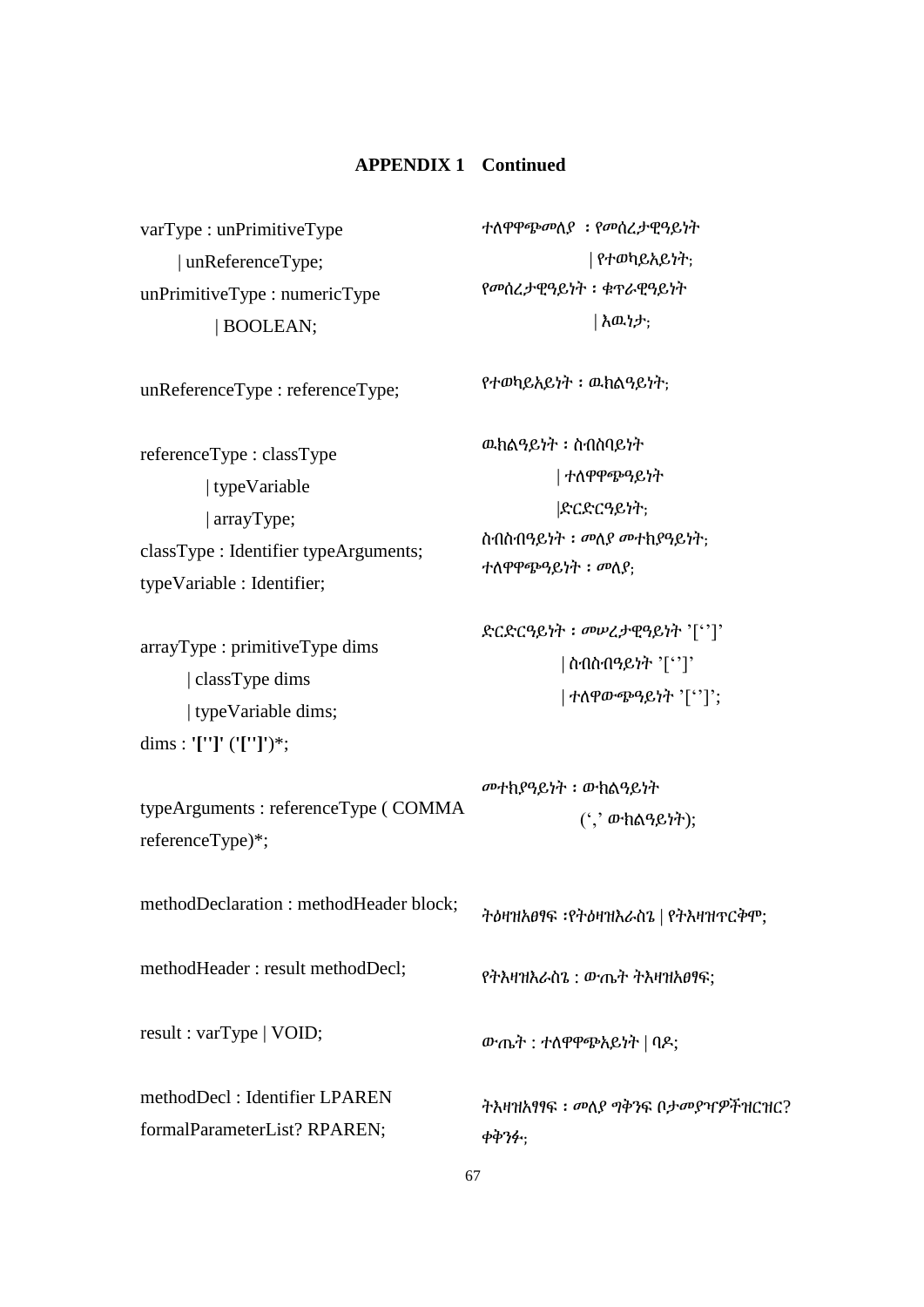| formalParameterList: formalParameters                              | በታመያዣዎችዝርዝር ፡ በታመያዣዎች                     |
|--------------------------------------------------------------------|-------------------------------------------|
| <b>COMMA</b> formalParameters                                      | ´,' በ <i>ታመያዣዎች</i>                       |
| formalParameters;                                                  | በ <i>ታመያዣዎች</i> :                         |
| formalParameters: formalParameter (','                             | $(1)$ ታመያዣዎች : በታመያዣ $(1, 0)$ ታመያዣ $)$ *; |
| formalParameter)*;                                                 |                                           |
|                                                                    | በታመያዣ : ተለዋዋጭዓይነት ተለዋዋጭመለያ:               |
| formalParameter : varType variableId;                              |                                           |
| staticInitializer : 'static' block;                                | ፍፁምእፀፃፍ ፡ 'ፍፁም' የትእዛዝጥርቅሞ;                |
| constructorDeclaration: constructorDecl                            | መስራቸአፀፃፍ : መስራቸእራስጌ መስራቸአካል;              |
| constructorBody;                                                   |                                           |
|                                                                    |                                           |
| constructorDecl: Identifier LPAREN<br>formalParameterList? RPAREN; | መስራችእራስጌ ፡ መለያ ግቅንፍ በታመያዣዎችዝርዝር?<br>ቀቅንፍ: |
| constructorBody: INDENT blockStmts?<br>DEDENT;                     | መስራችአካል ፡ 7ብ ጥርዝዓረፍተነገሮች? ወጣ;             |
| /*production from Arrays */                                        |                                           |
| arrayDecl: ARRAY Identifier ('='                                   | ድርድርአፀፃፍ ፡ 'ድርድር' መለያ ('=' ድርድርዓይነት       |
| arrayType arrayInitializer)?;                                      | ድርድርመስያሚያ)?;                              |
| arrayInitializer: '{'                                              | ድርድርመሰየሚያ: '{'                            |
| variableInitializerList'}';                                        | ተለዋዋጭመሰየሚያዝርዝር'}';                        |
| variableInitializerList: variableInitializer                       | ተለዋዋጭመሰየሚያዝርዝር: ተለዋዋጭመሰየሚ $f$ (' $,$ '    |
| (',' variableInitializer)*;                                        | ተለዋዋጭመሰየሚያ)*;                             |
|                                                                    |                                           |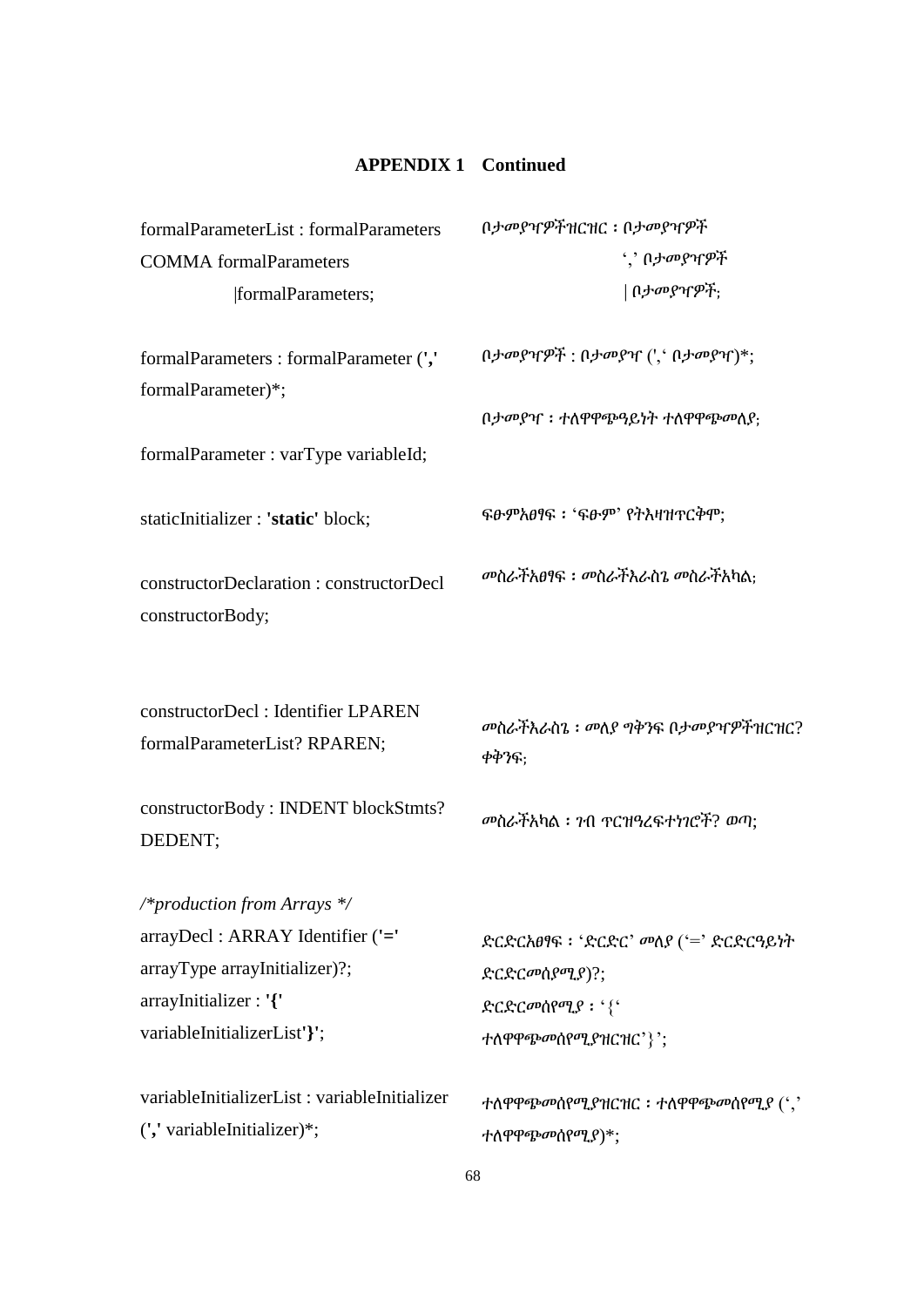*/\* production from blocks and stmts \*/*

| block: INDENT blockStmts? DEDENT;                              |                                                         |
|----------------------------------------------------------------|---------------------------------------------------------|
| blockStmts: blockStmt+;                                        |                                                         |
| blockStmt: localVariableDeclaration<br><b>NEWLINE</b><br>stmt; | <b>ፕርዝዓረፍተነገር ፡ ጊዜያዊተለዋዋጭአፀፃፍ</b><br>አዲስመስመር   ዓረፍተነገር; |
| localVariableDeclaration: varType                              | ጊዜያዊተለዋዋጭአፀፃፍ ፡ ተለዋዋጭዓይነት<br>ተለዋዋጭአፀፃፍዝርዝር;             |
| variableDeclarationList;                                       | ዓረፍተነገር: ተከታይየሌለውዓረፍተነገር                                |
| stmt: stmtWithoutTrailingSubstmt<br>  ifStmt                   | ከሆነዓረፍተነገር                                              |
|                                                                | ከሆነካልሆነዓረፍተነገር                                          |
| ifElseStmt                                                     | እስከሆነዓረፍተነገር;                                           |
| whileStmt;                                                     | ሙሉከሆነዓረፍተነገር ፡ ተከታይየሌለውዓረፍተነገር                          |
| stmtFullIf: stmtWithoutTrailingSubstmt                         | ከሆነካልሆነዓረፍተነገርሙሉከሆነ                                     |
| ifElseStmtFullIf                                               | እስከሆነዓረፍተነገርሙሉከሆነ;                                      |
| whileStmtFullIf;                                               |                                                         |
| stmtWithoutTrailingSubstmt:                                    | ተከታይየሌለውዓረፍተነገር ፡ ትእዛዛዊዓረፍተነገር                          |
| expressionStmt                                                 | አቋርጥዓረፍተነገር                                             |
| breakStmt                                                      | ቀፕልአረፍተነገር                                              |
| continueStmt                                                   | መልስዓረፍተነገር                                              |
| returnStmt                                                     | ሞክርዓረፍተነገር                                              |
| $ $ tryStmt;                                                   | ትእዛዛዊዓረፍተነገር ፡ ትእዛዛዊዓ_ነገር                               |
| expressionStmt: stmtExpr;                                      | ትእዛዛዊዓ_ነገር ፡ ስያሜ                                        |
| stmtExpr : assignment                                          |                                                         |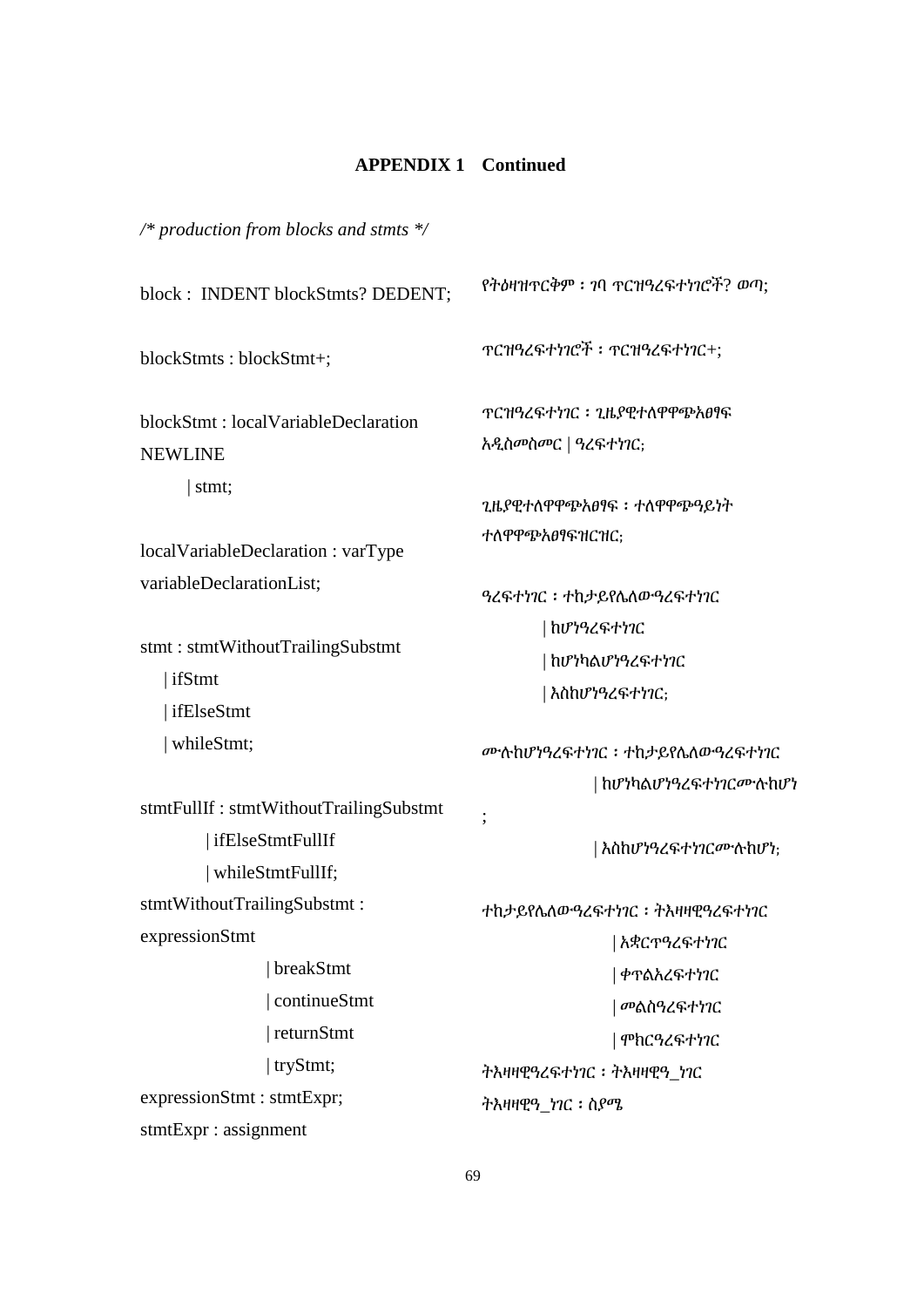| preIncrExpr                                                         | ቅድመጭመራትዕዛዝ                                                             |
|---------------------------------------------------------------------|------------------------------------------------------------------------|
| preDecrExpr                                                         | ቅድመቅነሳትዕዛዝ                                                             |
| postIncrExpr                                                        | ድህረጭመራትዕዛዝ                                                             |
| postDecrExpr                                                        | ድህረቅነሳትዕዛዝ                                                             |
| methodInvocation                                                    | ስብስብምስረ <i>ታት</i> ዕዛዝ                                                  |
| classCreationExpr;                                                  | ትዕዛዝምስረ <i>ታ</i> :                                                     |
| ifStmt: LPAREN expression RPAREN<br>'if'<br>stmt $'\nright$ END;    | $h$ ሆነዓረፍተነገር ፡ '(' ትዕዛዝ ')' $h$ ሆነ ዓረፍተነገር<br>አዲስመስመር ጨርስ             |
| ifElseStmt: LPAREN expression<br>RPAREN IF stmtFullIf END ELSE stmt | ከሆነካልሆነአረፍተነገር '(' ትዕዛዝ ')'<br><i>ዓ ነገርሙ</i> ሉከሆነ ጨርስ ካልሆነ ዓረፍተነገር ጨርስ |

ifElseStmtFullIf : LPAREN expression RPAREN IF stmtFullIf END ELSE stmtFullIf END;

END;

whileStmt : LPAREN expression RPAREN WHILE INDENT stmt DEDENT; whileStmtFullIf : LPAREN expression RPAREN WHILE INDENT stmtFullIf DEDENT;

breakStmt : BREAK; returnStmt : RETURN expression?; continueStmt : CONTINUE; tryStmt : TRY block catches; catches : catchClause catchClause\*; ከሆነካልሆነዓረፍተነገርሙሉከሆነ ፡ '(' ትዕዛዝ ')' ከሆነ ዓ\_ነገርሙሉከሆነ ጨርስ ካልሆነ ዓ\_ነገርሙሉከሆነ ጨርስ

እስከሆነዓረፍተነገር ፡ '(' ትዕዛዝ ')' እስከሆነ ገባ ዓረፍተነገር ወጣ; እስከሆነዓረፍተነገርሙሉከሆነ : '('ትዕዛዝ')' እስከሆነ ገባ ዓ\_ነገርሙሉከሆነ ወጣ;

አቋርጥዓረፍተነገር ፡ አቋርጥ;

መልስዓረፍተነገር ፡ መልስ ትዕዛዝ?;

ቀጥልአረፍተነገር ፡ ቀጥል; ሞክርዓረፍተነገር ፡ ሞክር የትዕዛዝጥርቅም ቁጥጥር; ቁጥጥር ፡ ስህተትቁጥጥር ስህተትቁጥጥር\*;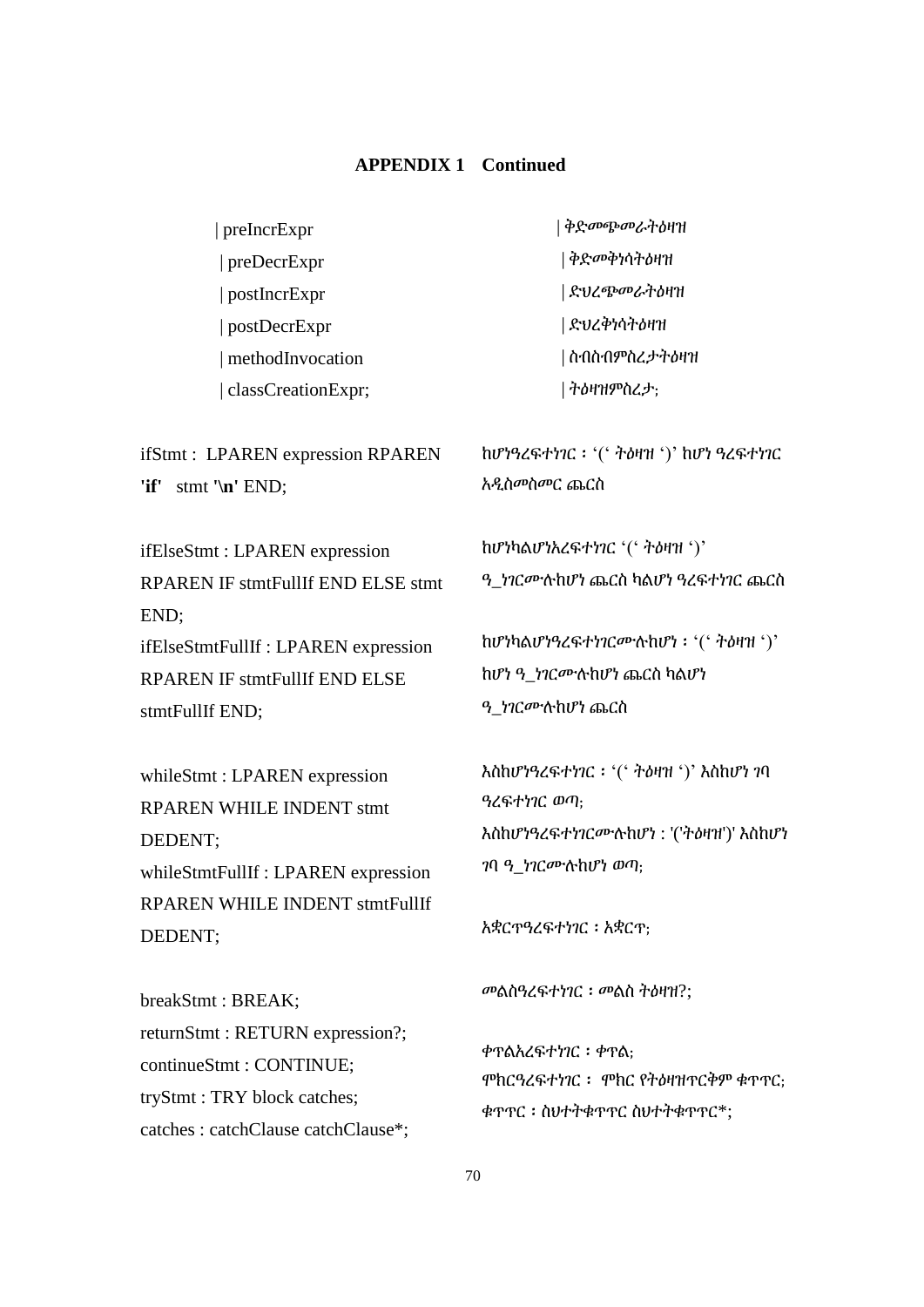| ስህተትቁጥጥር: ቁጥጥር '(' የስህተትዓይነት')'<br>የትዕዛዝጥርቅም;                                                                                                                                                                                  |  |
|--------------------------------------------------------------------------------------------------------------------------------------------------------------------------------------------------------------------------------|--|
| የስህተትዓይነት ፡ ስህተትዓይነት ስህተትመለያ;                                                                                                                                                                                                  |  |
| ስህተትዓይነት ፡ ስብስብዓይነት*                                                                                                                                                                                                           |  |
| /*ትዕዛዝ*/<br>$\mathcal{P}$ ብዓት ፡ $\mathcal{P}$ ብዓትጥርቅም   ' $($ ' ትዕዛዝ')'                                                                                                                                                        |  |
| ስብስብምስረታትዕዛዝ: ተለዋዋጭአፀፃፍ '='<br>አዲስ'('መለያ')'                                                                                                                                                                                    |  |
| ትዕዛዝምስረታ: የትዕዛዝስም<br>'('ቢታመያዣተለዋዋጭዝርዝር')'                                                                                                                                                                                      |  |
| $(1,1)$ $(1,1)$ $(1,1)$ $(1,1)$ $(1,1)$ $(1,1)$ $(1,1)$ $(1,1)$ $(1,1)$ $(1,1)$ $(1,1)$ $(1,1)$ $(1,1)$ $(1,1)$ $(1,1)$ $(1,1)$ $(1,1)$ $(1,1)$ $(1,1)$ $(1,1)$ $(1,1)$ $(1,1)$ $(1,1)$ $(1,1)$ $(1,1)$ $(1,1)$ $(1,1)$ $(1,1$ |  |
| ትዕዛዝ ፡ ስያሜትዕዛዝ                                                                                                                                                                                                                 |  |
| ስያሜትዕዛዝ ፡ ሁኔታዊትዕዛዝ  <br>ስያሜ<br>ስያሜ ፡ የግራከፍል ስያሜምልክት                                                                                                                                                                            |  |
| ትዕዛዝ<br>የግራክፍል ፡ የትዕዛዝስም<br>ስያሜምልክት ፡ ስያሜ<br>  ብዜት_ስያሜ                                                                                                                                                                         |  |
|                                                                                                                                                                                                                                |  |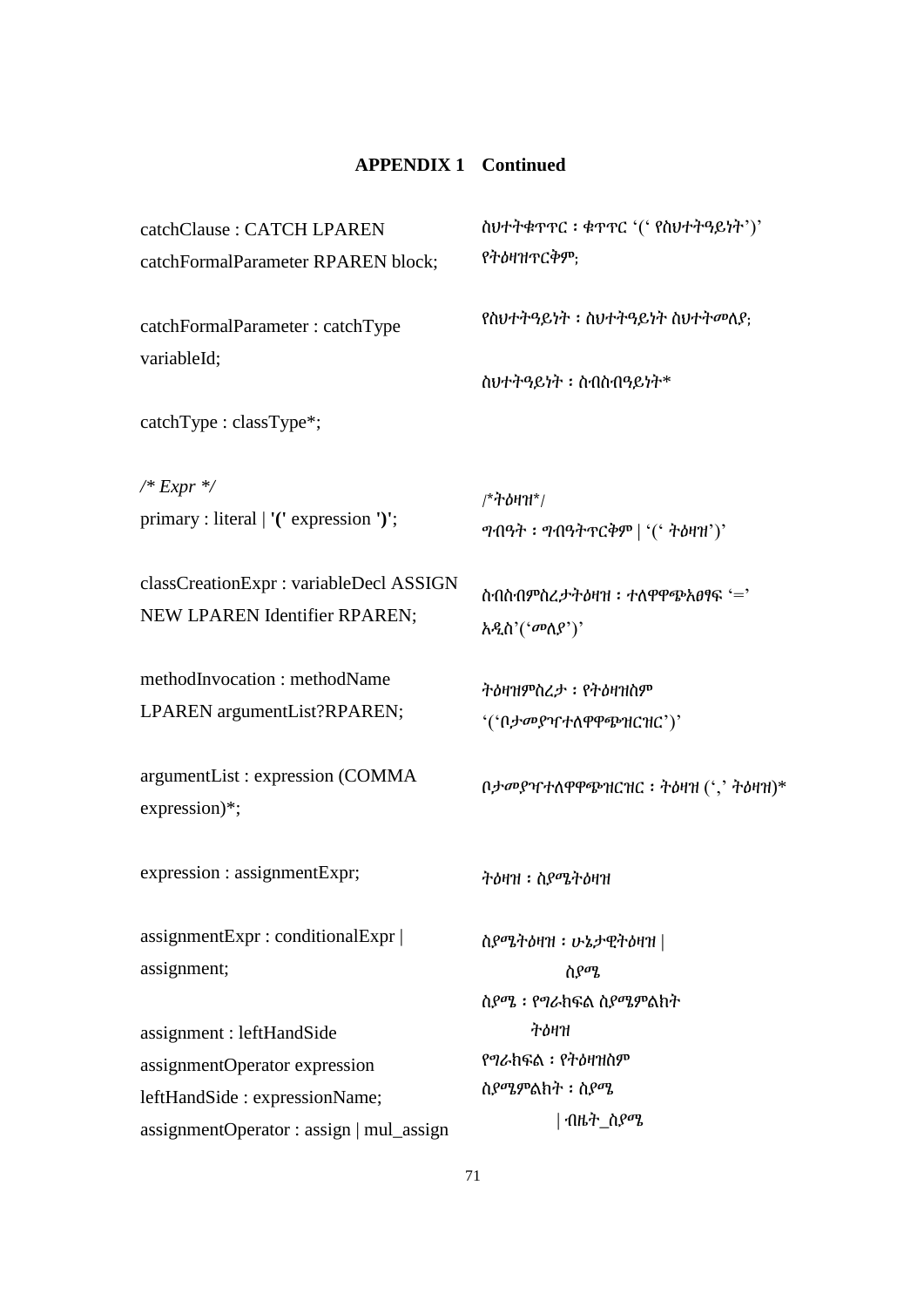| div\_assign | mod\_assign | add\_assign | sub\_assign;

 | ማካፈል\_ስያሜ | ቀሪ\_ስያሜ | ድምር\_ስያሜ

conditionalExpr : conditionalOrExpr ;

conditionalOrExpr : conditionalAndExpr | conditionalOrExpr OR conditionalAndExpr;

conditionalAndExpr : andExpr | conditionalAndExpr AND andExpr;

andExpr : equalityExpr | andExpr BITAND equalityExpr;

equalityExpr : relationExpr | equalityExpr EQUAL relationExpr;

relationExpr : addExpr | relationExpr LT expression | relationExpr GT expression | relationExpr LE expression | relationExpr GE expression; addExpr : multExpr | addExpr ADD multExpr | addExpr SUB multExpr;

| መቀነስ\_ስያሜ

ሁኔታዊትዕዛዝ ፡ ሁኔታዊወይትዕዛዝ

ሁኔታዊወይትዕዛዝ ፡ ሁኔታዊእናትዕዛዝ | ሁኔታዊወይትዕዛዝ ወይ ሁኔታዊእናትዕዛዝ

ሁኔታዊእናትዕዛዝ ፡ እናትዕዛዝ | ሁኔታዊእናትዕዛዝ እና እናትዕዛዝ

እናትዕዛዝ ፡ እኩሌታትዕዛዝ | እናትዕዛዝ ነጥለእና እኩሌታትዕዛዝ

እኩሌታትዕዛዝ ፡ ማወዳደሪያትዕዛዝ | እኩሌታትዕዛዝ እኩል ማወዳደርያትዕዛዝ

ማወዳደርያትዕዛዝ ፡ ድምርትዕዛዝ | ማወዳደርያትዕዛዝ ያንሳል ትዕዛዝ | ማወዳደርያትዕዛዝ ይበልጣል ትዕዛዝ | ማወዳደርያትዕዛዝ ያንሳልእኩል ትዕዛዝ | ማወዳደርያትዕዛዝ ይበልጥእኩል ትዕዛዝ ድምርትዕዛዝ ፡ ብዜትትዕዛዝ | ድምርትዕዛዝ ድምር ብዜትትዕዛዝ | ድምርትዕዛዝ ቀንስ ብዜትትዕዛዝ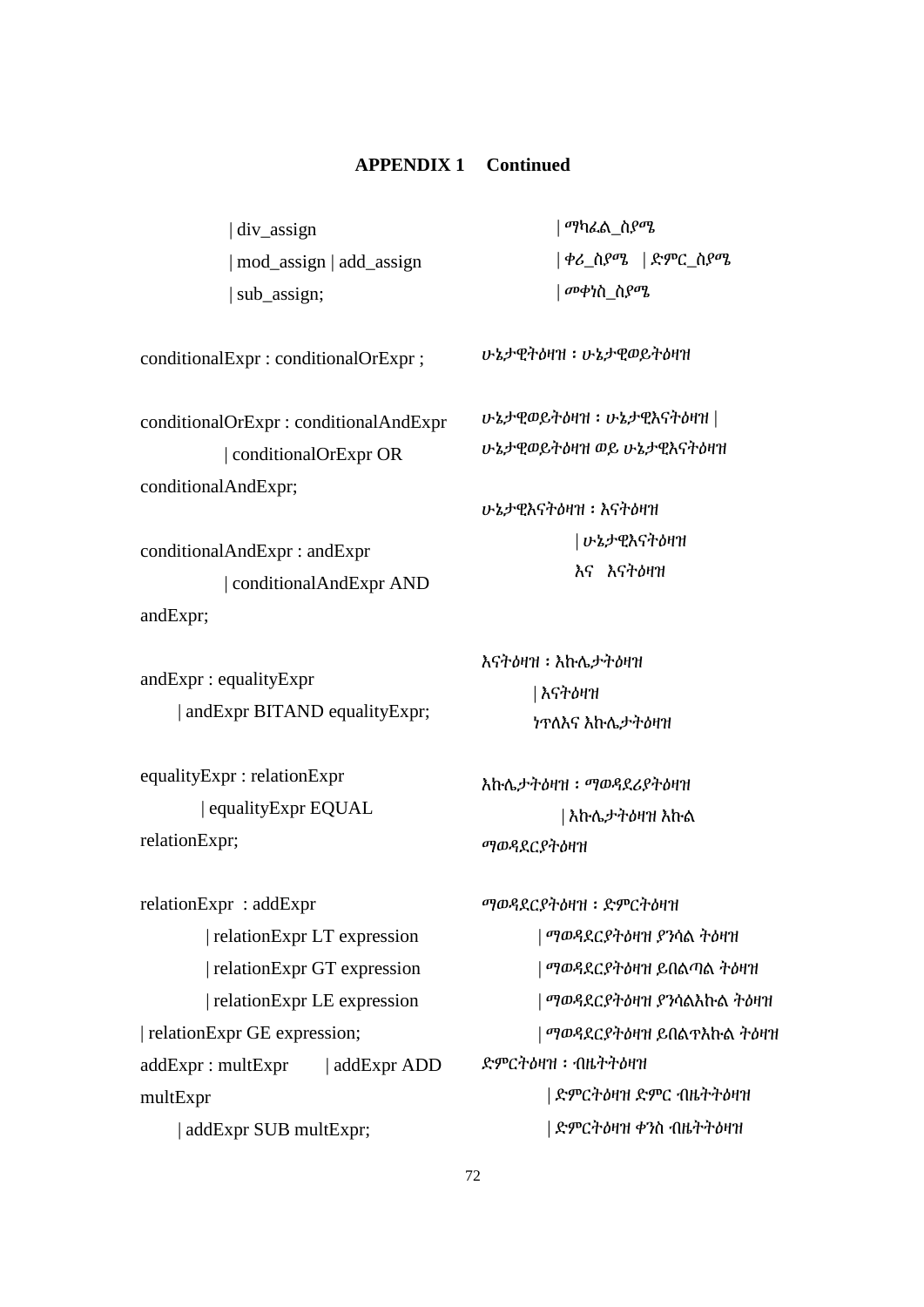addExpr : multExpr | addExpr ADD multExpr | addExpr SUB multExpr;

multExpr : unaryExpr | multExpr MUL unaryExpr | multExpr DIV unaryExpr | multExpr MOD unaryExpr;

unaryExpr : preIncrExpr | preDecrExpr | ADD unaryExpr | SUB unaryExpr | postfixExpr; preIncrExpr: INC unaryExpr;

preDecrExpr: DEC unaryExpr; postfixExpr:( primary | expressionName)  $(NC \mid DEC)$  \*: postIncrExpr: postfixExpr INC;

ድምርትዕዛዝ ፡ ብዜትትዕዛዝ | ድምርትዕዛዝ ድምር ብዜትትዕዛዝ | ድምርትዕዛዝ ቀንስ ብዜትትዕዛዝ

ብዜትትዕዛዝ ፡ ነጠላትዕዛዝ | ብዜትትዕዛዝ ብዜት ነጥላትዕዛዝ | ብዜትትዕዛዝ ሲካፈል ነጥላትዕዛዝ | ብዜትትዕዛዝ ቀሪ ነጥላትዕዛዝ

ነጥላትዕዛዝ ፡ ቅድመጭመራትዕዛዝ | ቅድመቅነሳትዕዛዝ | ድምር ነጠላትዕዛዝ | ቀንስ ነጠላትዕዛዝ | ድህረቅፅልትዕዛዝ; ቅድመጭመራትዕዛዝ ፡ ጭመሪ ነጥላትዕዛዝ;

ቅድመቅነሳትዕዛዝ ፡ ቅናሽ ነጥላትዕዛዝ; ድህረቅፅልትዕዛዝ ፡ (ግብዓት | የትዕዛዝስም ) (ጭማሪ | ቅናሽ)\*; ድህረጭመራትዕዛዝ፡ ድህረቅፅልትዕዛዝ ጭማሪ ድህረቅነሳትዕዛዝ፡ ድህረቅፅልትዕዛዝ ቅናሽ

postDecrExpr: postfixExpr DEC; /\* keywords \*/ Array: 'array' BOOLEAN: 'boolean' BREAK: 'break' CATCH: 'catch' CLASS: 'class' /\* አብይቃላት\*/ ድርድር = 'ድርድር' እዉነታ = 'እወነታ' አቁርጥ = 'አቋርጥ' ቁጥጥር = 'ቁጥጥር' ስብስብ = 'ስብስብ' አይለወጤ = 'አይለወጤ'